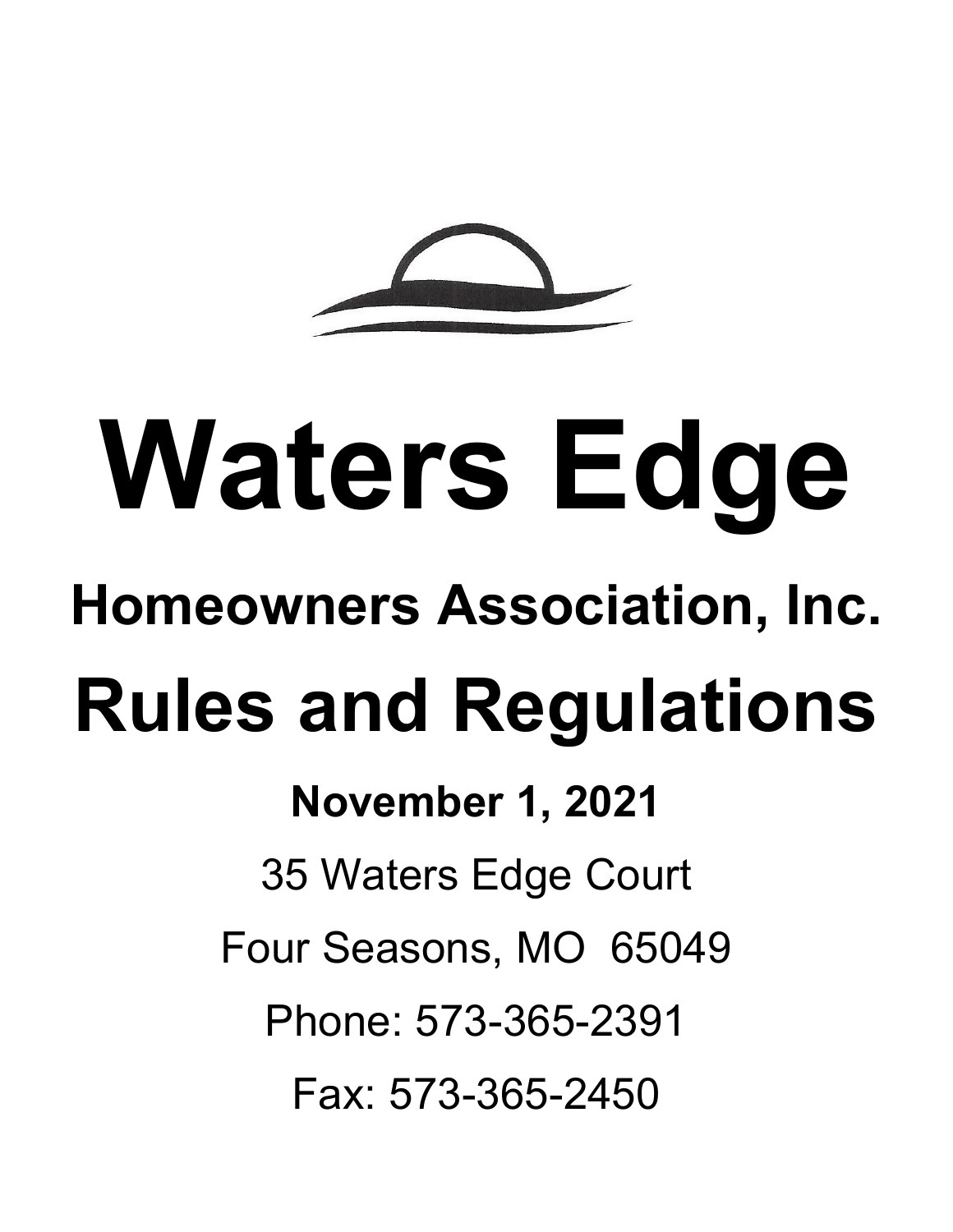## **WATERS EDGE HOMEOWNERS ASSOCIATION, INC.**

35 Waters Edge Court Four Seasons, Missouri 65049 573-365-2391 info@watersedgeowner.com

#### **RULES AND REGULATIONS**

Effective November 1, 2021 **Subject** 

#### **Section**

Page

| 4. ASSOCIATION INSURANCE AND REQUIRED OWNER HO-6 CONDO INSURANCE: 5 |  |
|---------------------------------------------------------------------|--|
|                                                                     |  |
|                                                                     |  |
|                                                                     |  |
|                                                                     |  |
|                                                                     |  |
|                                                                     |  |
|                                                                     |  |
|                                                                     |  |
|                                                                     |  |
|                                                                     |  |
|                                                                     |  |
|                                                                     |  |
|                                                                     |  |
|                                                                     |  |
|                                                                     |  |
|                                                                     |  |
|                                                                     |  |
|                                                                     |  |
|                                                                     |  |
|                                                                     |  |
|                                                                     |  |
|                                                                     |  |
|                                                                     |  |
|                                                                     |  |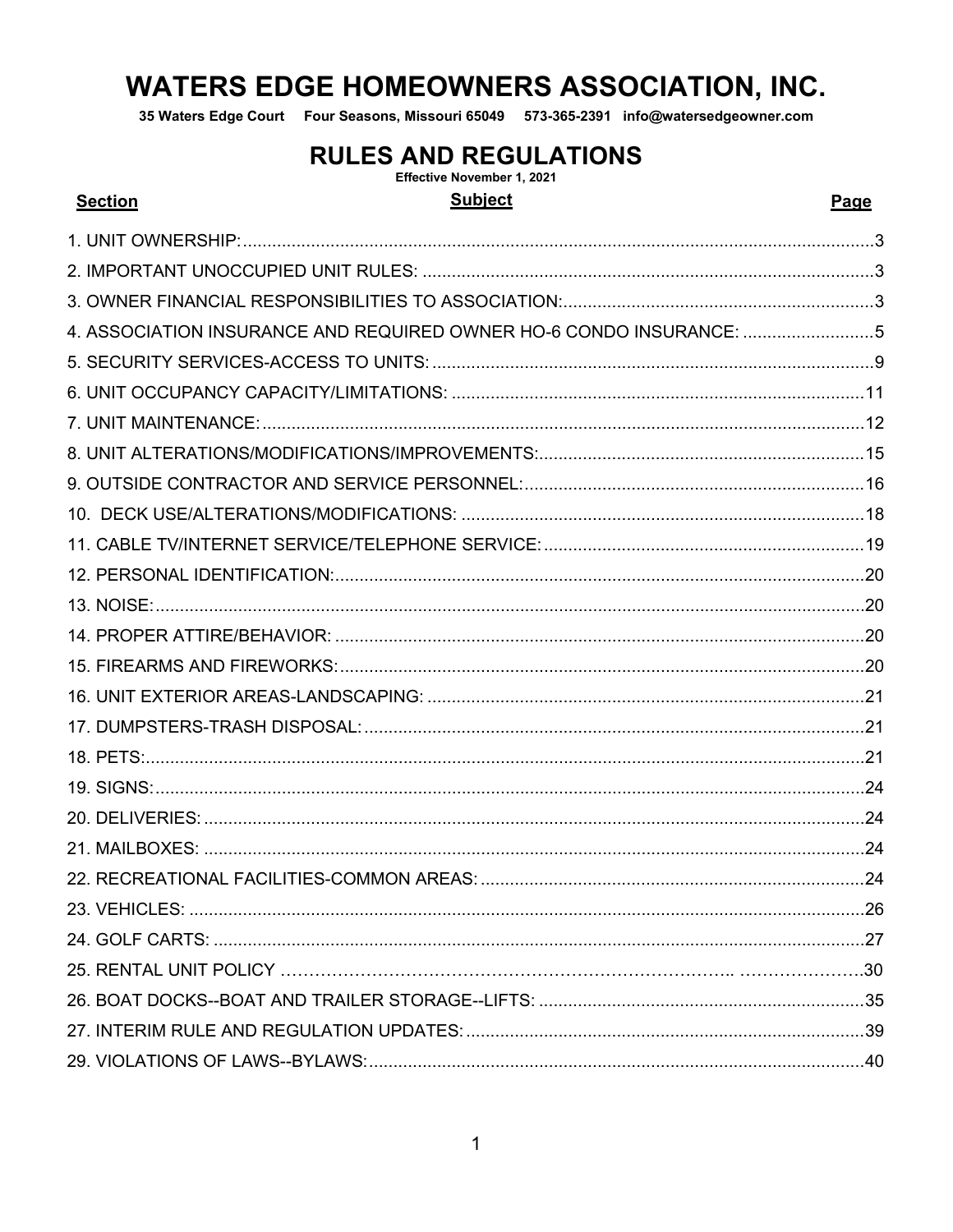### **WELCOME!**

Incorporated in late 1974, Waters Edge has remained one of the Lake's most attractive, high-end, familyoriented condo complexes. Common areas with diverse recreational facilities and appropriately-landscaped grounds, as well as the 34 separate 6-unit buildings have been maintained and upgraded over the intervening years by the Owners-voting members of the Waters Edge Homeowners Association, Inc. ("Association"). Consistent governance by the Association Board and effective management by the Association Manager and staff have helped maintain "the best of lake living" and enhance the market value of Owner investments in their units.

Owners have empowered the Association Board to establish and enforce rules and regulations governing the use of all common areas and amenities as well as individual units by Owners, their family members, their guests, and renters. The Association Board's continuing goal is to carefully avoid limiting individual Owner full and safe use of all facilities while, at the same time, assuring that other Owners can also equally and fully benefit from the "quiet and safe enjoyment of their units" and enjoy all that Waters Edge offers.

The Association is very fortunate to have a highly skilled, full-time, on-site manager to assist you. David Braddy, Association Manager, has multiple years of construction, real estate, and management experience. He is the Association Board's direct representative with the fully delegated authority and responsibility specified in the Association Bylaws and these Rules and Regulations to operationally manage the complex and enforce the Association's Rules and Regulations on the Association Board's behalf. He can be reached through the Association office during normal office hours of 7:30 AM-4:00 PM Monday—Friday at 573-365- 2391 or 573-552-7346. Owners and the Association are best and most expeditiously served in addressing owners' concerns by contacting the Manager to discuss any unit or policy questions. If owners are not satisfied with the manager's decisions, owners can have their issue reviewed by the Association Board.

No set of rules can ever cover all possible situations. So, the old adage applies that all Owners, their family members, guests, and renters are best served by exercising common sense and simple courtesy in their use of all units and facilities-- and in their person-to-person interactions.

Due to often rapidly-changing federal, state, and local legislative, regulatory, and code-compliance requirements applicable to condo complexes, as well as Association insurance provisions, these Rules and Regulations are regularly reviewed and revised by the Board. As such, they are subject to immediate revision by the Association Board to protect both the Association and Owner safety, well-being, and investments. Copies of current Rules and Regulations are available in hard copy from the Association Office, or from the Association website. These Rules and Regulations are established pursuant to the Association Bylaws which, in the event of any conflicts, prevail.

**Owners are asked to remember that they are directly and ultimately responsible for assuring that their family members, guests, or renters fully comply with these Rules and Regulations, and that, if they do not, Owners are subject to Association penalties imposed by the Association Manager and Board.** 

**WHEN OWNERS, THEIR FAMILY MEMBERS, THEIR GUESTS, OR RENTERS USE "COMMON AREAS" SUCH AS THE POOL, PLAYGROUND AREA, TENNIS COURTS, CLUBHOUSE, ETC., THEY UNDERSTAND AND AGREE THAT THE ASSOCIATION DOES NOT SUPERVISE, STAFF, OR CONTINUOUSLY MONITOR SUCH AREAS. THEREFORE, THEY USE THESE AREAS AT THEIR OWN RISKS AND ARE WHOLLY RESPONSIBLE FOR MONITORING AND CLOSELY SUPERVISING THE BEHAVIOR, ACTIVITIES AND SAFETY OF THEMSELVES AND THEIR CHILDREN AT ALL TIMES.**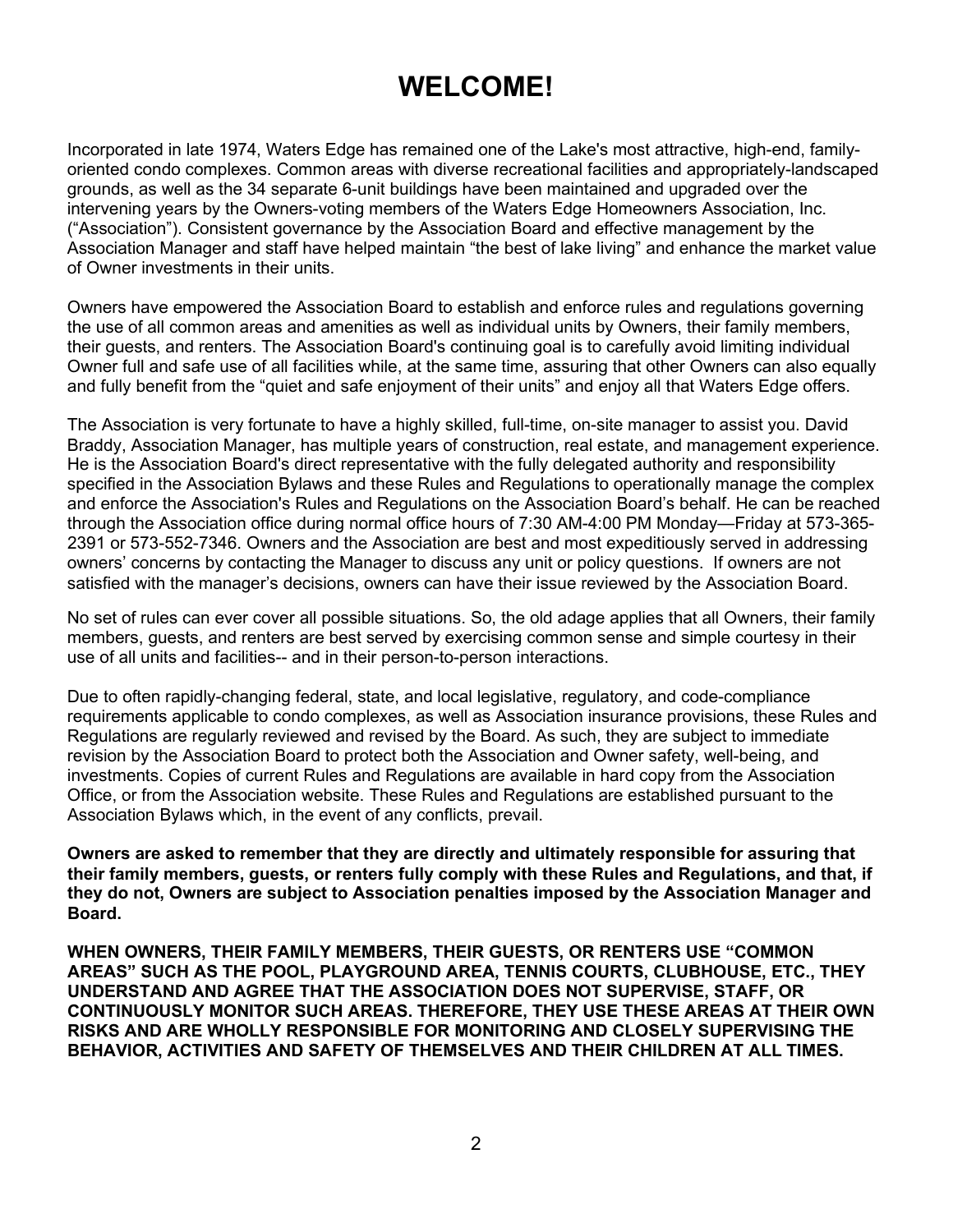Finally, all Owners, guests, and renters are encouraged to stop by the Association Office, or to call or email the Association Office Coordinator, Manager, or any Board member, if any of these Rules and Regulations need clarification regarding their meaning, intent, or applicability to a particular situation.

### **RULES AND REGULATIONS**

<span id="page-3-0"></span>**1. UNIT OWNERSHIP:** A detailed definition of "unit" is specified in the Association Bylaws. Owners purchase their individual units which generally encompass Owner responsibility for "everything from the studs in". This includes Owner responsibility for windows, sliding glass doors, exterior doors, storm doors, floor coverings, heating and cooling systems (both interior and exterior units), plumbing fixtures, light fixtures, interior electric circuits, appliances, ventilation fans, fixed cabinets and vanities, floor coverings, etc. Owners are responsible for the proper use, maintenance, and repair of all such items to prevent safety hazards as well as inconvenience and damage to adjoining units. The main building electrical service up to each unit's individual interior electrical breaker box, water lines, and sewer lines are shared with other building Owners but are owned by the Association.

Exterior decks attached to each unit are owned as "limited common areas" by the Association which grants a permanent easement to each Owner permitting its full use and enjoyment. Some ground floor units have adjoining courtyards which are also owned by the Association which allows the Owner to use, maintain, and enjoy them.

**Owners should review Section 4 regarding Association-provided insurance coverage for units and their Owner responsibilities for maintaining HO-6 or rental unit coverages for what is not covered by the Association's insurance.** 

#### <span id="page-3-1"></span>**2. IMPORTANT UNOCCUPIED UNIT RULES:**

**WHEN A UNIT WILL NOT BE OCCUPIED FOR MORE THAN 48 HOURS:**

- **A. The main water service valve in the utility room must be "OFF".**
- **B. The hot water heater circuit breaker in the unit's electrical breaker panel must be "OFF".**
- **C. If present, the icemaker must be "OFF".**
- **D. During winter months, the heating unit must be "ON" with the thermostat set to at least 55° to prevent water pipe and plumbing freezing from causing damages in the unit and adjoining units.**
- **E. During summer/high humidity months, the air conditioning unit must be "ON" with the thermostat set at no more than 80° to avoid possible mold buildup in the unit or duct system. As an alternative, an adequately-sized dehumidifier may be used if its drain hose is securely positioned to freely/continuously/ drain without danger of flooding.**
- **F. Association personnel periodically inspect unoccupied units to ensure that Owners are carefully complying with these requirements.**
- <span id="page-3-2"></span>**3. OWNER FINANCIAL RESPONSIBILITIES TO ASSOCIATION:** Per the Association Bylaws, the Association Board each year submits to Association Owner-voting members a comprehensive operating and repairs/replacements expenditures budget specifying the funds anticipated to be needed to operate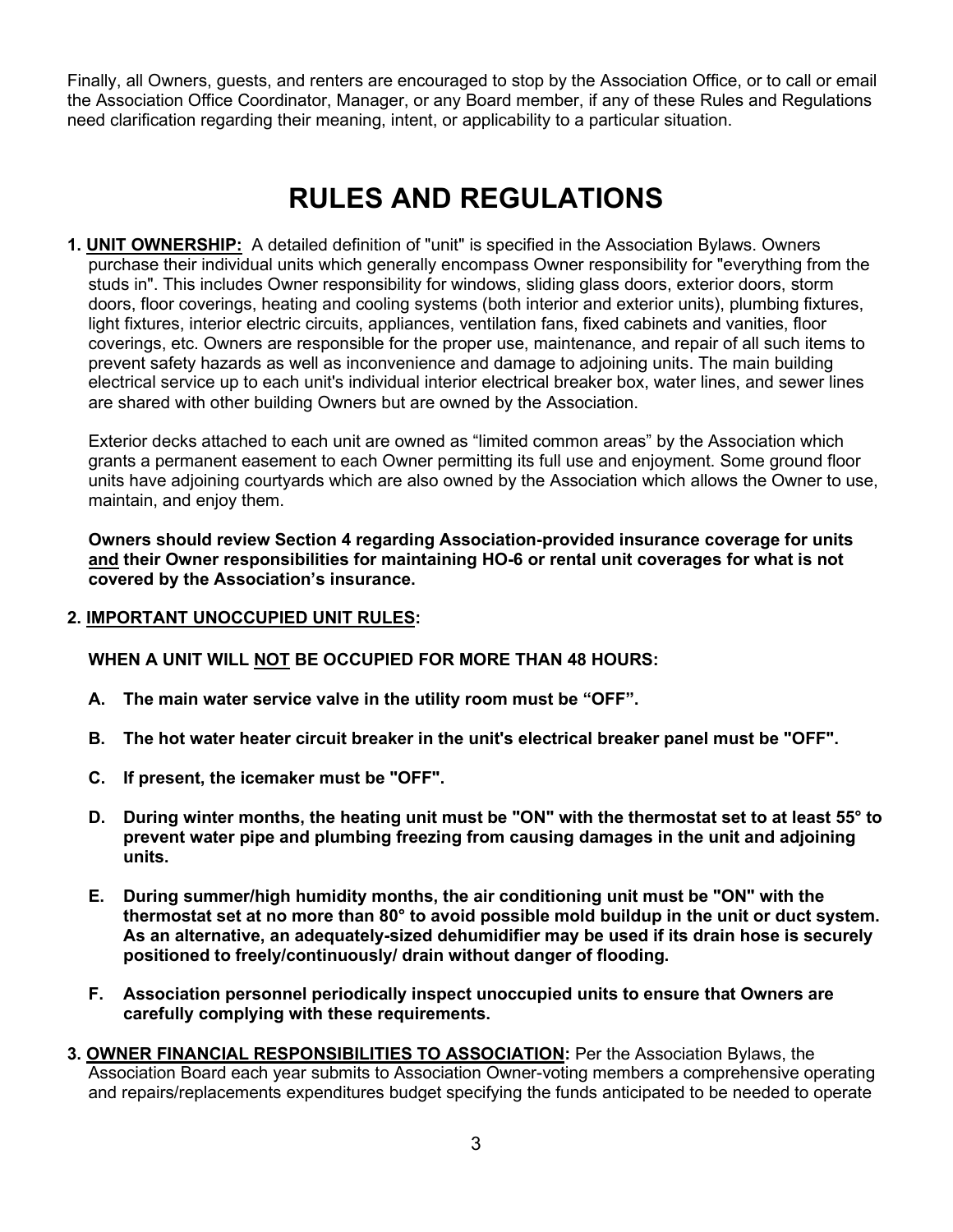the Association and Marina--and the reserve funds anticipated to provide for their future repairs and replacements.

**A. Monthly Homeowner Fees--** to cover normal Association operating expenses, are billed at the beginning of each year by the Association staff with monthly portions due on the 1<sup>st</sup> day of each month. Owners are encouraged to contact the Association Office to arrange to participate in the Association's email billing program to reduce Association billing and postage costs.

**B. Special Assessment Fees--** for emergency or non-routine needs (replacement roofs, siding, pool, etc.) are determined by the Board. At the Board's discretion, such fees may be billed to all Owners on an annual one-time, quarterly, or monthly basis.

**C. Association Fee Formulas:** All Monthly Homeowner Fees and Special Assessment Fees are not equal or based upon unit square footages. As individually specified in the Association Bylaws, these fees are prorated according to each unit's specified "percentage of common area ownership".

**D. Dock Slip Fees:** Dock Slip fees are based upon the size and square footage of each leased slip, and a copy of such fees is available in the Association Office. Special assessments for dock facility needs will not be the same for slip versus non-slip leaseholders and may be significantly more for slip holders.

- **E. Past-Due Owner Accounts:** While the Association appreciates that the vast majority of Owners keep their Association accounts timely and up to date, those few not doing so with overdue accounts are subject to the following:
	- **1.** Notices will be sent to Owners who have accounts 30 days past due stipulating that, if the account remains overdue past 60 days, the Bylaws-mandated late fee of 8% will be added to all outstanding balances and compounded thereafter.
	- **2.** For accounts 60 days past due, Owners will be notified that, in addition to the mandated 8% late fees, if such accounts remain unpaid past 90 days, their unit's cable TV and internet services will be turned off and the unit's water service will be locked out until payment of overdue accounts and Association reconnection fees are paid in full.

For the first occurrence of such cable, internet and water service lockouts, there will be a cable and internet service restoration fee and an additional water service restoration fee to compensate the Association for its costs involved—which must be paid in full before the Owner utilizes his/her unit. Current fees are listed on the Association website and available in the Association office and are subject to modification after 30 days' notice to owners. In addition, Owner's family, guests, or renters will not be permitted to use the Association's various amenities and common areas to include, but not limited to, pool, clubhouse, play areas, fitness room, tennis courts, fish cleaning station, boat ramps, and parking areas, etc.

If it becomes necessary in subsequent collection actions to lockout the services again, these fees will double.

**3.** For accounts not paid beyond 90 days, Owners will be notified that, in addition to the above penalties, if the account remains overdue past 120 days, it will be referred to the Association Board for filing a lien against the unit, as specified in the Association bylaws, or pursuing other appropriate legal collection remedies.

If the Association is required to file a lien against the unit, there will be a fee assessed to the Owner with delinquent accounts for filing the lien and an additional fee for removing such a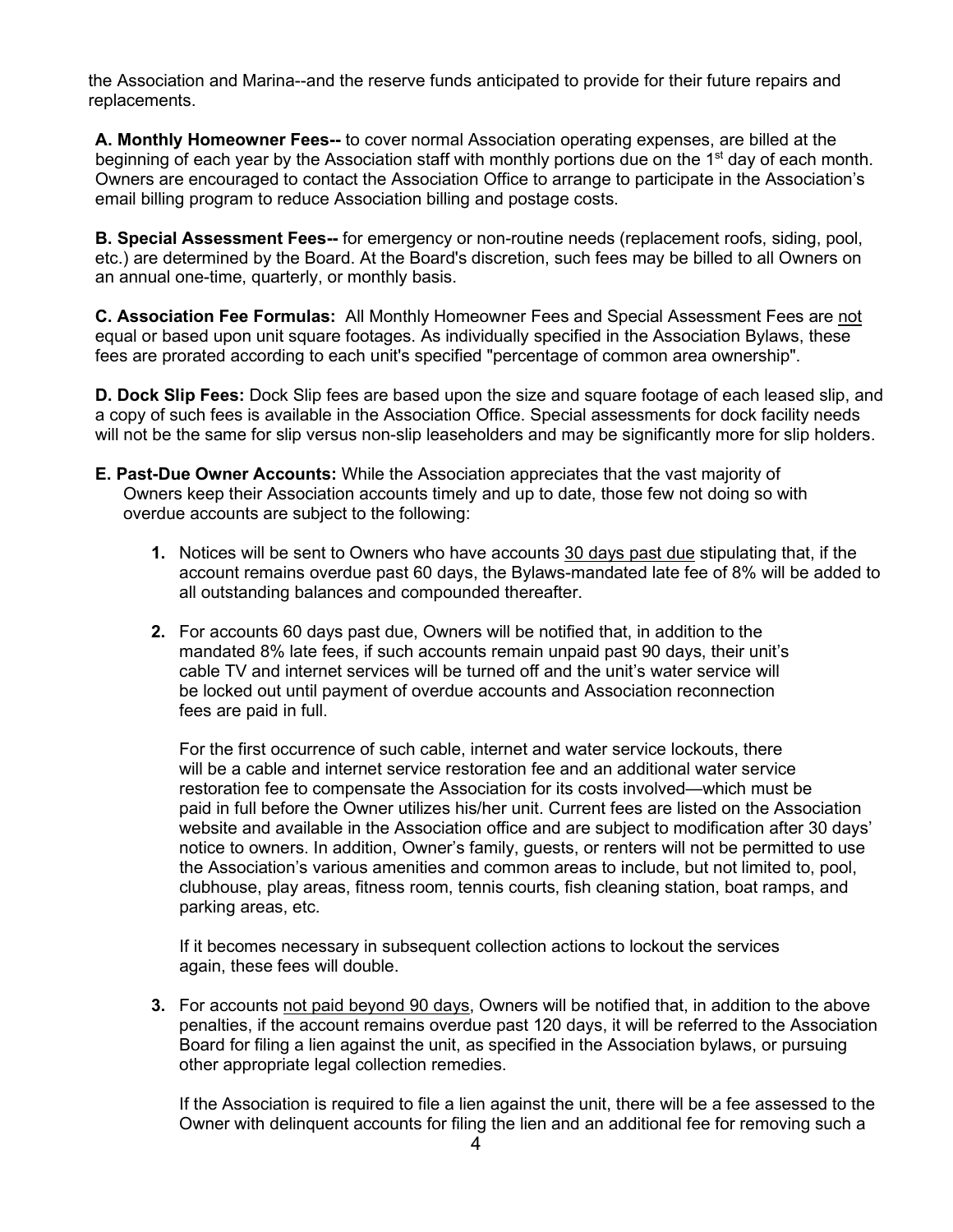lien to compensate the Association for the time and expense involved. Current fees are listed on the Association website and available in the Association office and are subject to modification after 30 days' notice to owners. In addition, the Association Board may institute a deposit fee requirement for the Owner, similar to those utilized by Missouri utility companies for customers with chronic payment deficiency problems.

- **4.** The Association Board prefers to work cooperatively with Owners experiencing personal or financial challenges. Such collection efforts may be suspended temporarily by the Association Manager if an Owner with overdue accounts will contact the Manager to make payment arrangements satisfactory to the Association over a reasonable, defined time period.
- **5.** Unless other remedies or monthly fee penalties are permitted in more-recent updated watercraft slip leases, Owners with older slip leases who are delinquent in semi-annual boat slip lease payments of ten (10) days or more are subject to the terms of their lease requiring that their lease be cancelled with ownership reverting to the Association. However, an extension not to exceed 60 days following the original due date may be granted by the Association Manager. If payment is not then timely received, and the Association Board approves, the lease will be terminated.

#### <span id="page-5-0"></span>**4. ASSOCIATION INSURANCE AND REQUIRED OWNER HO-6 CONDO INSURANCE:**

- **A. BOARD INSURANCE PURCHASE AND COVERAGE MONITORING RESPONSIBILITES:** As specified in the Association Bylaws for the protection of the Association and individual unit Owners, the Association Board is both responsible for and empowered to:
	- **1.** Purchase and periodically re-evaluate and place adequate insurance coverages for the Association, with appropriate cost-effective deductibles, which are reasonably and costeffectively available to similar condominium associations in the surrounding geographic area. **AND**
	- **2.** Establish and periodically re-evaluate/modify the minimum basic coverages and coverage levels which individual Owners and Owners who short or long-term rent their units must obtain and continuously maintain in force to insure what is not covered by the Association's insurance coverage.

#### **B. HOMEOWNERS ASSOCIATION INSURANCE:**

Per its Bylaws-mandated responsibilities and authorities:

- **1.** The Association Board purchases and maintains adequate insurance for all Association common elements/areas, limited common elements/areas and the replacement of destroyed buildings (see policy provisions and limitations). The Association's insurance generally pays for the full replacement cost (minus the Association's policy deductible) to restore/rebuild an Owner's unit as originally-configured and finished with only the "standard features and finishes" which were included when it was first offered for sale in the 1970's.
	- **2.** However, the Association's insurance specifically excludes all coverage to pay for any and all modifications, upgrades, and improvements that the original buyer may have paid more for rather than the "standard features and finishes" when the unit was first offered for sale in the 1970's, or that may have been made and paid for by all subsequent Owners of the unit over the ensuing years. It also may specifically exclude coverage for damages covered by Owner "special peril" coverage or endorsements for sewer and water backup damage coverages.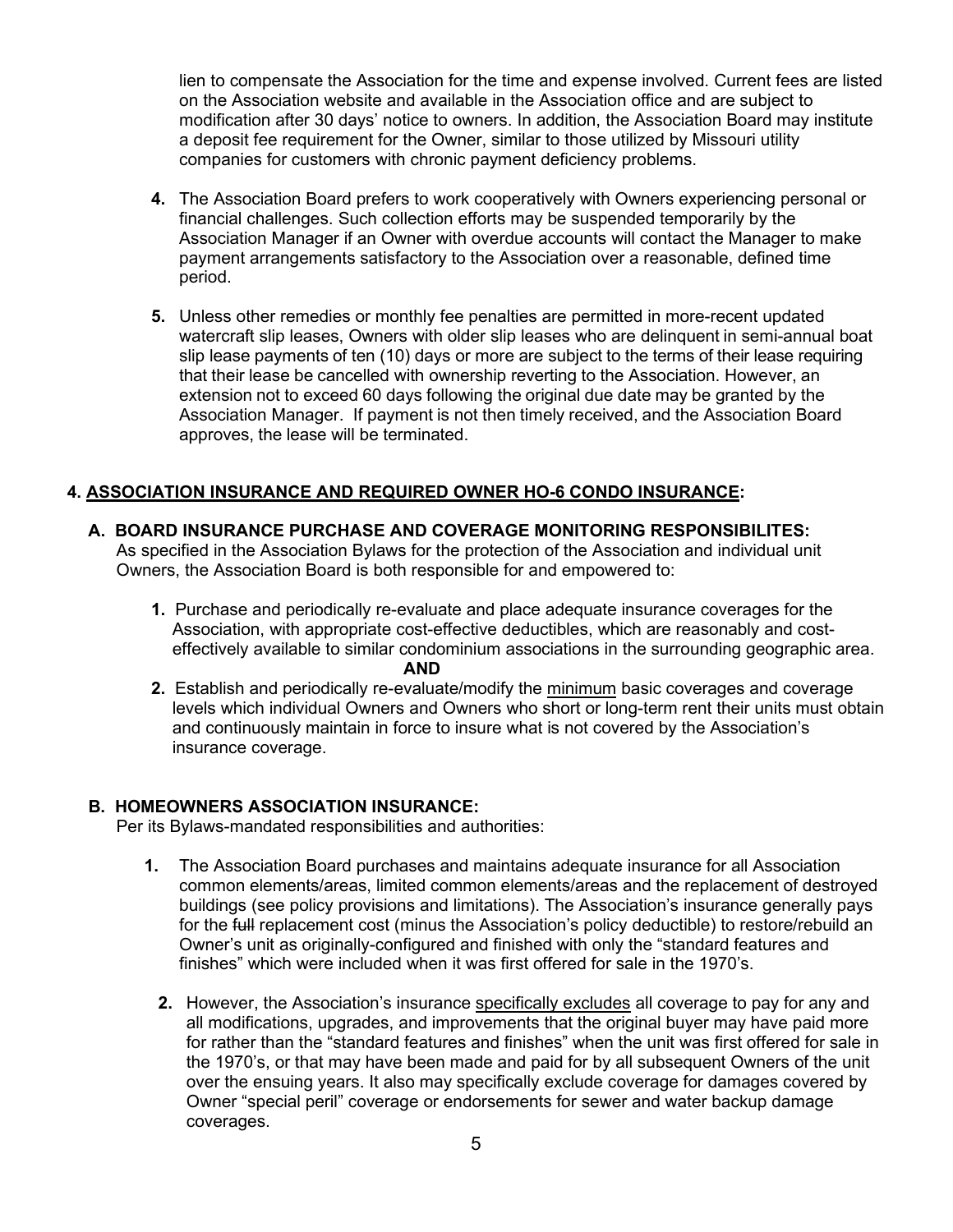**3.** The Association Board retains the final authority to decide whether the Association will file a claim with the Association's insurance carrier for sewer backup damage/water damages inside a unit, or expect the Owner's HO-6 or rental unit coverage to pay for such "special perils" damages. Generally, when a sewer backup or resulting water damage occurs within only one unit, the Association Board usually looks to the Owner's HO-6 coverage for unit remediation and repairs.

#### **C. INDIVIDUAL UNIT OWNER CONDO H0-6 INSURANCE:**

Per the Association Bylaws, the Association Board requires that each unit Owner:

- **1.** Purchase and maintain uninterrupted comprehensive condo HO-6 or rental unit insurance coverage. Mandatory HO-6 type of coverage for individual non-rental units is "condo HO-6 policy coverage" (not "apartment" coverage) available from various insurance companies. This coverage must include any applicable minimum limits set by the Association. It should provide coverage levels determined adequate by the Owner, in the event of damage to or destruction of the Owner's unit, to specifically restore the damaged areas of the unit.
- **2.** Carry adequate coverage and coverage levels under his/her condo HO-6 or rental unit policy for general and special liability, other perils and hazards (i.e. sewer backups, etc.) determined necessary by the Owner, and all personal property and furnishings in his/her unit or stored elsewhere on the complex. This coverage should also include "special endorsements" for coverage for sewer backups and water damages in limits sufficient to pay for clean-up, remediation, and restoration/repair of his/her unit.
- **3**. Ensure that his/her HO-6 or rental unit insurance policy provides specific coverage for the Owner to reimburse the Association for the Owner's share of the Association's policy deductible for a damage claim. Some HO-6 insurance companies pay for this Association deductible charge to the Owner under the HO-6 or rental unit policy's "building coverage (Coverage A)". Other carriers may do so under "loss assessment coverage under Additional Coverages"— a somewhat complicated way to say that loss assessments will be paid only for the standard perils covered by a basic HO-6 or rental unit policy and only for any special perils (i.e. sewer backup coverage, etc.) water damages covered by Special Peril Endorsements the Owner is responsible to add/pay for beyond basic HO-6 or rental unit coverages. Still other carriers may use a variety of other insurer-specific names or provisions for such loss assessment coverages. **It is strongly recommended that the amount of this coverage at least equal the Association's current insurance policy deductible.**

"Loss assessment" or equivalent coverages also insure the Owner to the limits of purchased coverage for his/her share of any damage or liability judgements against the Association which exceed the Association's insurance policy limits. Such excess judgements would be calculated by multiplying each Owner's "percentage of common area ownership" specified in the Association Bylaws by the judgement in excess of the Association's underlying insurance coverages. While the probability of such excess judgements is thought by the Board to be very low, nonetheless, Owners need to discuss appropriate coverage levels with their insurance professionals when considering the Owner's levels of coverage for the Association's deductible charges for damage claims.

Again, The Association Board strongly recommends, especially for all first-floor units, that Owners purchase "Special Perils" coverage or endorsements for sewer backup and water damage claims. Many insurance companies will not cover such damage claims unless these special peril endorsements have been added to the policy by the Owner. In the absence of such special perils coverage, many insurance companies will also not pay for an Owner's proportionate share of "loss assessment" levied by the Association for any insurance claim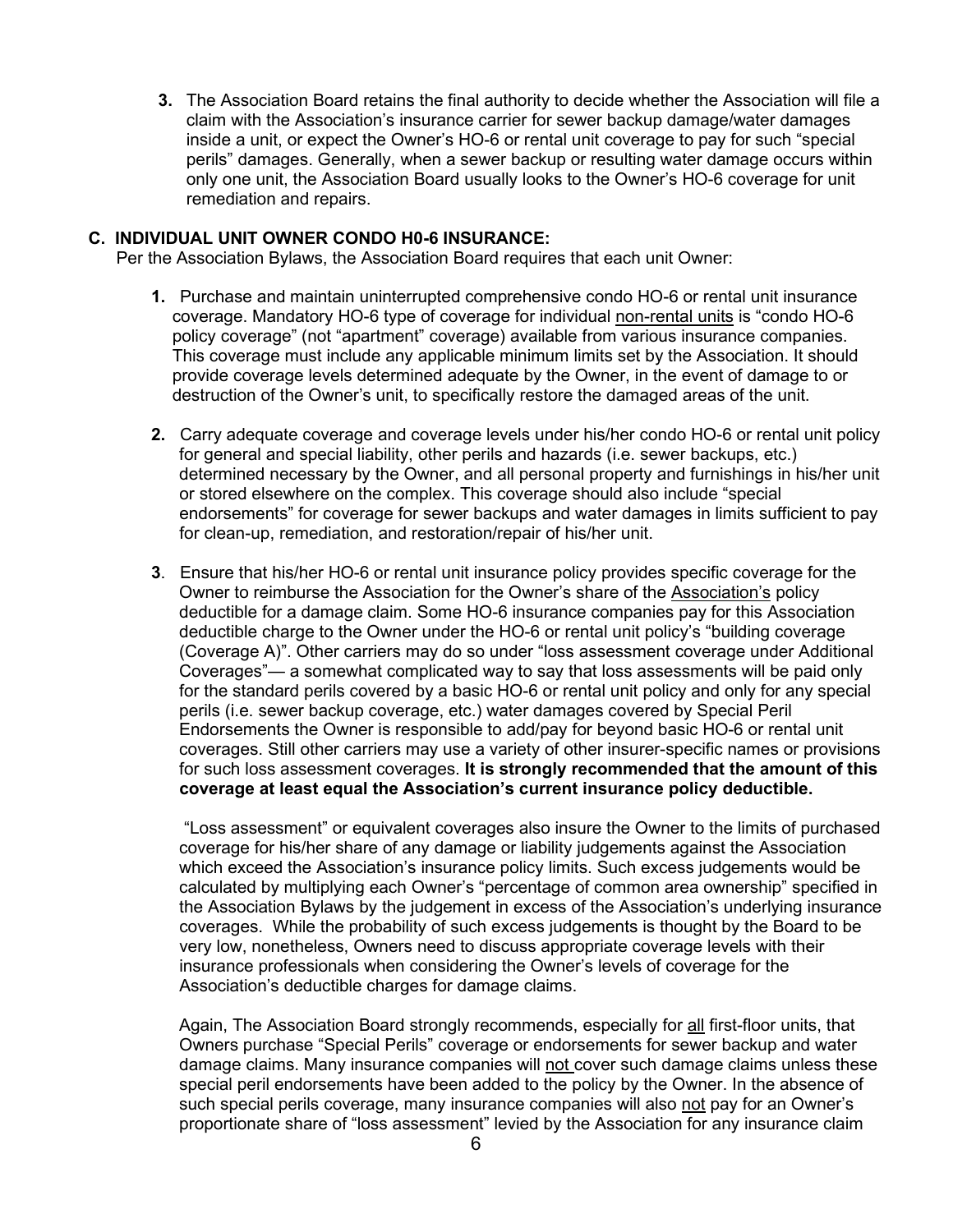deductibles for sewer back-up or water damage which may be filed by the Association with the Association's insurance carrier.

- **4.** Understand as a general principle and rule, as with most condo associations, Owners are responsible for insuring and maintaining the unit as defined by the Association in the Association bylaws, and these rules and regulations which may be modified by the board based upon the board's assessment of the most appropriate methods of protecting the best interest of the Association and its 204 Owners. The Association is responsible for maintaining and insuring the common elements and limited common elements, except as otherwise specified in these rules and regulations. As with most condo associations, owners are responsible to maintain anything they own or that lies within their unit's boundaries. The Association is generally responsible for maintaining the common elements, and limited common elements (see bylaws for precise definitions) with the exception of windows, exterior doors, underdeck ceilings, deck fans, deck lights, etc.
- **5**. Understand that the obligation to maintain a particular component or system within an owner's unit does not necessarily mean there is an obligation to repair another unit if that particular component or system fails and damages an adjoining unit. Generally, insurance companies follow the guideline that there is no obligation for that owner to pay for the damages in an adjoining unit unless the owner was in some way negligent in the use or maintenance of the component or system causing the damage.

As one often used example by some insurance professionals, if the water heater in Unit A fails and damages Unit B, the Unit A Owner bears the expense of repairing the water heater and any damage to Unit A. There is no obligation for Unit A owner to pay for damages to Unit B unless the Unit A Owner was negligent in some way— i.e. if he/she knew the water heater was leaking slowly and steadily and let it continue to leak and damage Unit B. If the Unit A water heater ruptured spontaneously and damaged Unit B, barring any other negligence, each unit owner would be responsible for repairing his/her own unit.

**6.** Understand that, in a damage claim involving multiple units, it is the sole decision of an individual Owner's HO-6 or rental unit insurance company whether to:

**a**. "Subrogate" or seek reimbursement on behalf of an Owner in an adjoining unit which suffered damages, back from the Owner (or his HO-6 insurer) of the unit in which the damage originated. This can include reimbursement demands for paid claims for lost personal property and furnishings, damage claims for improvements and upgrades not covered by the Association's policy in the event of the units destruction. **-OR--**

#### **b**. Simply pay the claim.

#### **7. Carry a deductible of no more than \$1,000 per occurrence for the physical damage to his/her unit and contents. A minimum liability limit of \$500,000 is strongly recommended for Bodily Injury and Property Damage.**

- **8.** Maintain proof of current condo HO-6 or rental unit insurance coverages on file with the Association Office. A copy of the policy declarations page usually suffices, so long as the coverage limits for various hazards, special perils endorsements, and loss assessment coverage are clearly specified. The Association Manager or Office Coordinator may contact individual Owners to provide additional information regarding specific coverages/exclusions.
- **9.** Request that the Owner's HO-6 or rental unit insurer provide written notice to the Association prior to cancellation of the Owner's HO-6 or rental unit policy, or changes which would alter such coverage to no longer meet the Association's requirements for Owner HO-6 or rental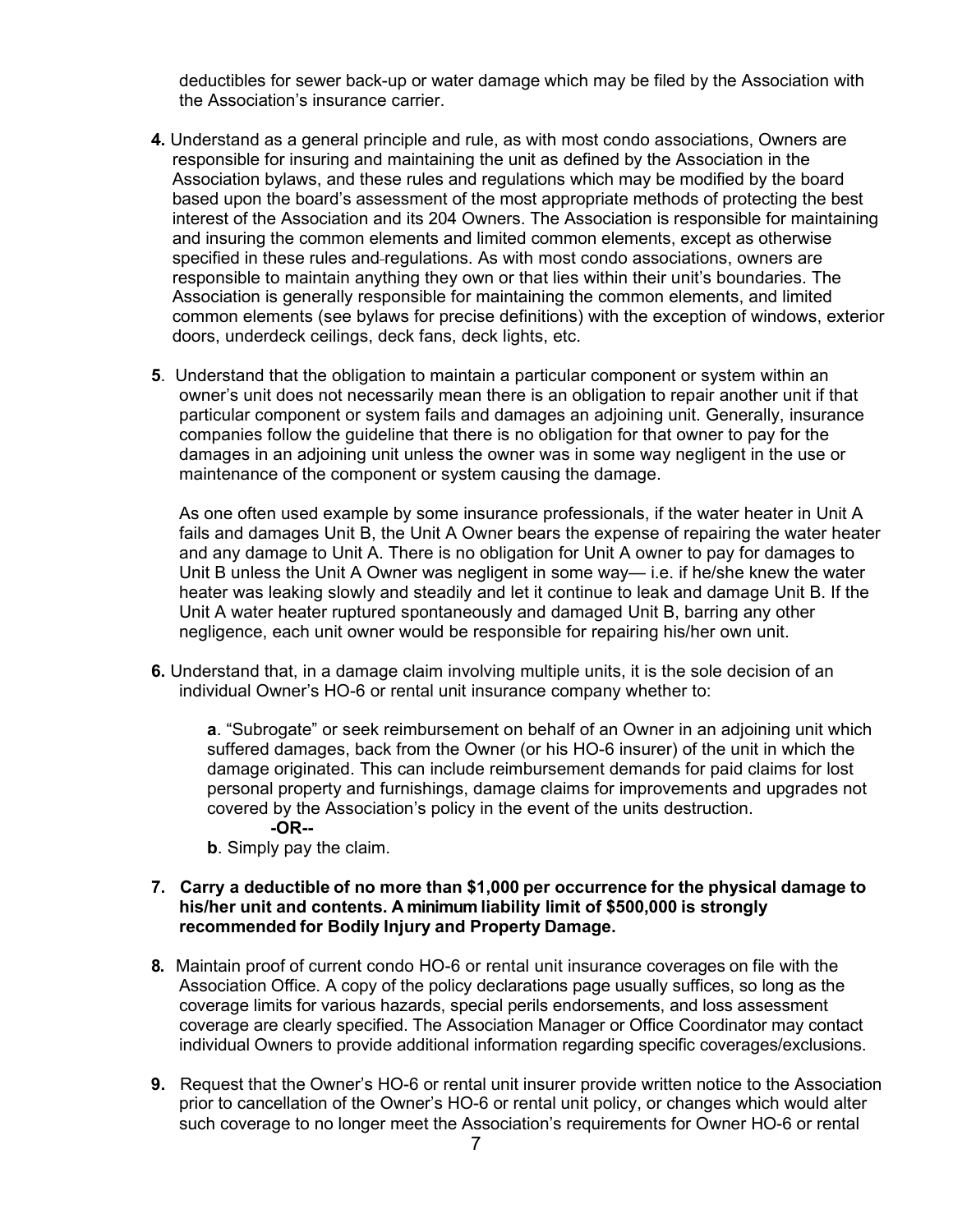unit policies. Some insurers will do so. Others will not because they are not required to. However, some insurance agents notify the Association as a courtesy to their customers.

- **D. RENTAL UNIT COVERAGES:** For the protection of rental unit Owners and the Association, it is imperative that a rental unit Owner carefully consult with his/her insurance professionals to ensure that the rental unit is appropriately insured. **THERE APPEARS TO BE NO INSURANCE INDUSTRY UNIFORMITY IN WHETHER/HOW VARIOUS INSURERS WILL OR WILL NOT COVER SHORT-TERM, LONGER-TERM, OR COMBINATION RENTAL UNITS.** Some insurers do not cover longerterm rental units under the HO-6 policy type, but require a Business Owners, Commercial, or Landlord Policy. Other insurers may cover a rental unit under the HO-6 policy form, but only with Special Endorsements or for a limited number of rental days per year. **Therefore, careful review and planning by the Owner with his insurance professional is needed to assure the proper form and levels of coverage for rental units.** All other Owner HO-6 coverage and coverage reporting requirements generally apply to all rental unit Owners.
- **E. ASSOCIATION CLAIMS SUBMISSION REQUIREMENTS**: If an Owner's HO-6 or rental unit insurance carrier believes the Association is responsible to pay for any damages to the Owner's unit, but if the Association Manager and Board believe that the Owner's HO-6 or rental unit insurance carrier should be responsible:
	- **1.** The Association will not consider accepting responsibility for a claim or filing a claim with the Association's insurance company unless the Owner's HO-6 or rental unit insurance carrier formally notifies the Association early in the claims investigative process that it intends to pursue the Association's alleged liability for the claim, including filing a formal subrogation claim against the Association before significant remediation/restoration work begins.
	- **2.** This avoids the demonstrated tendency of some HO-6 or rental unit insurance carriers to, intentionally or unintentionally, exclude the Association from meaningful participation in or timely knowledge of claim investigation directions or findings. Some HO-6 or rental unit insurance carriers, following completion of their investigation - with no notification to or involvement of the Association - then determine that the Association is "at fault" only after that insurer authorizes cleanup and restorative/remediation services to settle the claim with the Owner.
	- **3.** Then, and only then, do some HO-6 and rental unit insurance carriers submit a formal subrogation claim demand against the Association. This is totally unacceptable to the Association because, in this process, valuable evidence may have been removed or destroyed or disposed of, either intentionally or unintentionally, which could facilitate the Association's investigation into the claim and release the Association from liability responsibility for the damages.
	- **4.** In addition, some HO-6 or rental unit insurance carriers have demonstrated a lack of fiscal discipline and cost controls by authorizing unjustified costs for cleanup and restorative services which may include demands for reimbursement for items never covered by the Association's insurance, but which are clearly covered by the Owner's HO-6 or rental unit insurance policies.
	- **5.** In those instances, when the Association has agreed to submit a claim to the Association's insurance company, the Association will not authorize any payments by the Association's insurance company to Owners unless the Association Manager has participated in the selection of vendors and contractors to perform the necessary cleanup and remediation/restorative work. This assures that reasonable financial due diligence and responsible management oversight in the selection of vendors and contractors produce the most cost-effective claim settlement for the Association and Owner.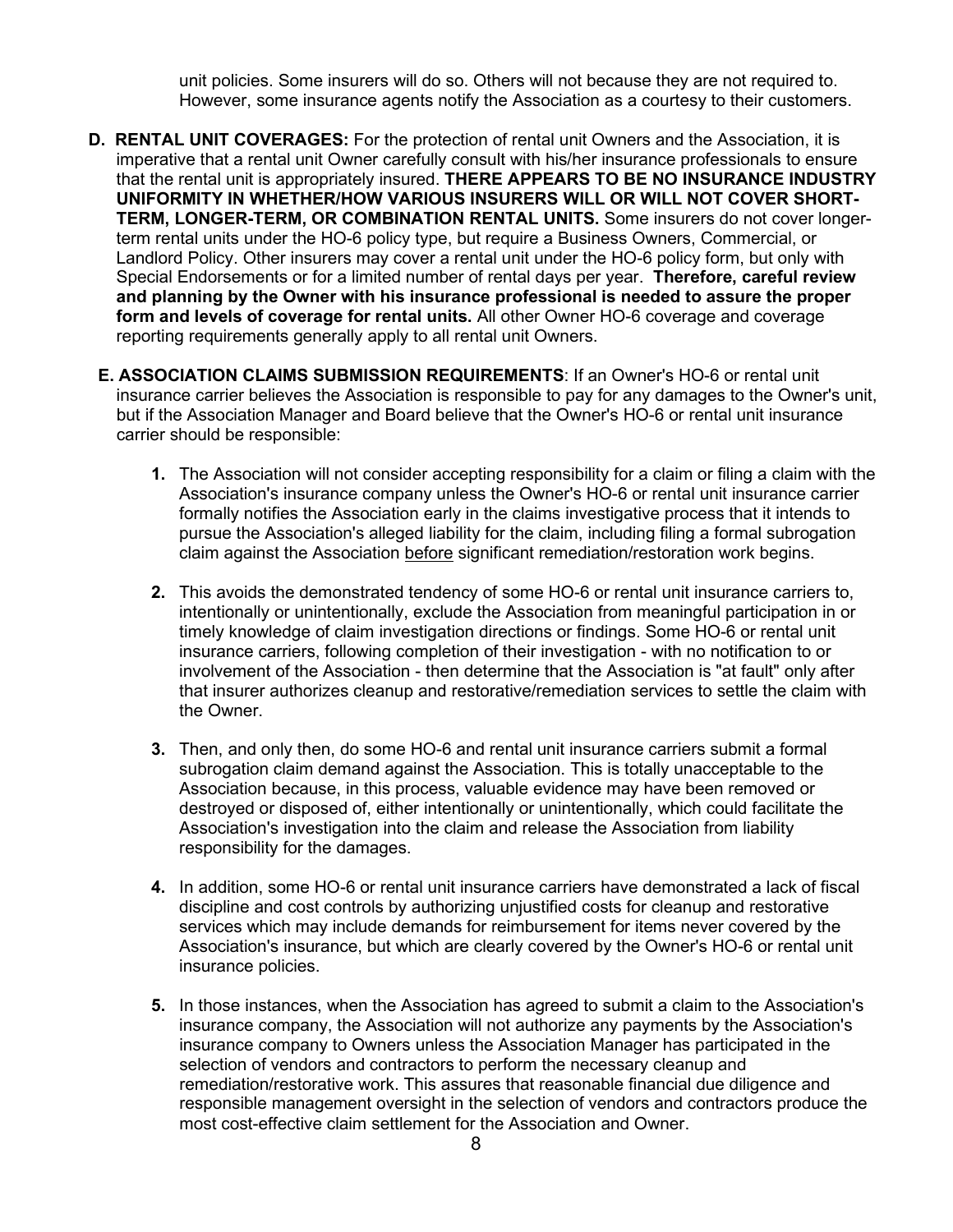**6.** This approach protects all Association Owners since inappropriately overpriced claims paid by the Association's insurance carrier increase claims ratings which increase premiums which increase Association insurance costs for all 204 Owners. The availability of insurance at all and the steadily-increasing Association insurance premium costs demand that, for the protection of all 204 unit Owners, the Association Board adopt a responsible, due diligencebased, and cost-sensitive approach in dealing with Owner HO-6 and rental unit insurance carriers, and that the Board exercise the willingness to defend lawsuits against the Association regarding all decisions concerning acceptance or rejection of subrogation claims against the Association.

#### **F**. **A PRECAUTIONARY NOTE…**

The Association Board exercises due diligence in attempting to clearly present the Association's insurance coverages and each Owner's required minimum condo HO-6 or rental unit policy coverages. However, the Owner alone remains ultimately responsible to work with his personal insurance professionals and advisors to ensure that the Owner:

- **1**. Understands the Association's insurance coverages and his/her required minimum condo HO-6 or rental unit policy coverages (including for the Association's damage claim deductible charged to the Owner).
- **2**. Purchases and maintains at least the Association's minimum-required Owner's HO-6 or rental unit coverages.
- **3**. Purchases any additional condo HO-6 or rental unit insurance coverage forms, endorsements, and levels of coverage, beyond the Association's minimum-required levels, which the Owner determines necessary to adequately protect his/her individual, family, and professional financial needs. This specifically includes adequate loss assessment coverage and adequate special peril coverage for sewer back-ups and water damage.

**As such, Association Board members and the Association Manager will try to answer and clarify Owner questions regarding the Association's insurance coverages and limitations as well as required Owner HO-6 or rental unit policy coverages. However, they in no way can offer expert or official advice or opinions on behalf of the Association to be relied upon by the Owners regarding specific HO-6 or rental unit insurance companies, policy provision interpretations, coverage levels, or any other aspects of HO-6 or rental unit insurance policies needed to fit an Owner's unique individual financial circumstances—all of which are best addressed by the Owner's insurance professionals and advisors.**

#### <span id="page-9-0"></span>**5. SECURITY SERVICES-ACCESS TO UNITS:**

**A. Approved Access To Waters Edge:** The Association's success in providing the most cost-effective security for Owners, family members, guests, and renters— as well as their units, decks, and watercraft— depends rather substantially on the ability of the Association and contract security personnel to timely know who is authorized by unit Owners to be in the complex— versus who is actually in the complex at any given time.

Long-standing Association rules for Owners to inform the Association when family members, guests, or renters will be visiting the Owner or using the Owner's unit when the Owner is not present— are:

**1**. The Owner needs to take 30 seconds to a minute to notify the Association office-- via email, telephone call (during normal office hours), or telephone voicemail on the Association's answering machine (24/7)--as far as possible in advance-- that the Owner is **either** expecting a visit by family members or guests when the Owner will be present-**-or**-- the Owner or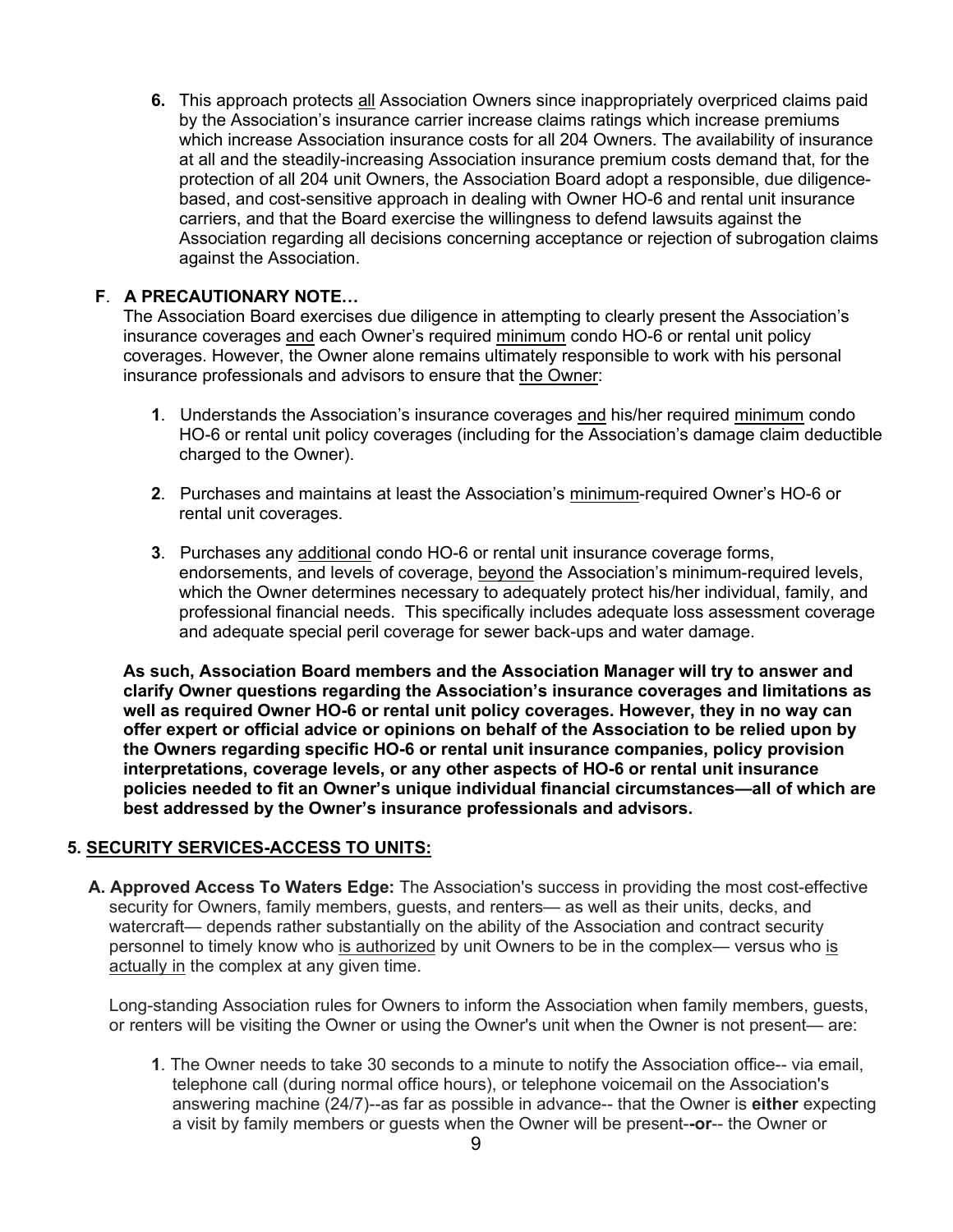spouse has authorized family members or guests to use their unit when they will not be present. This notification best assists the Association if it includes the names of the family members or guests, their tentative dates of arrival and departure, and, if available, the approximate number of cars expected, the tentative morning, afternoon, or evening arrival and an emergency contact number.

- **2**. The Association office coordinator will then provide security personnel with this information so that, when family members or guests arrive, required parking permits can be moreexpeditiously issued and any questions answered at that time. Whether Owners are or are not present, family members or guests need to stop at the front entrance security station upon arrival at the front entrance. If security personnel are out on rounds, family members and guests upon arrival need to call the security contact number of 573-480-6333. Arrangements can then be made for security to stop by the unit or for the family members or guests to stop by the security post at the main entrance to obtain the required parking permit and provide any additional required information.
- **3**. For late last-minute arrangements when the Association office is closed, Owners can call the security contact number— 573-480-6333— to provide the above information. Security personnel will then notify the Association office coordinator when the office is next open.
- **4**. **ALL OWNERS PLEASE NOTE: If Owners have not so notified/authorized the Association or security personnel in advance of family members and guests using an Owner's condo when the Owner will not be present, when family members or guests arrive, security personnel will attempt to contact the on-file designated Owner or spouse at on-file contact numbers to obtain verification of the Owner's permission for these individuals to utilize the unit. Access to a unit will not be granted to family members or guests until such Owner contact has been made and permissions received. Such family members and guests will be provided with a summary copy of the Association rules and regulations.**
- **5**. Security is also responsible for carefully checking parking areas for Owner vehicles with permanent stickers and temporary stickers for family members and guests.
- **6**. When properly pre-notified family members or guests arrive at the front entrance security gate, they will be asked for their names as well as an emergency cell phone contact, and the vehicle make, model, and license plate information will be recorded before the required parking pass is issued**.**
- **7**. The Association recommends that Owners remind their family members and guests that they are expected to follow Association rules and regulations and that any penalties for noncompliance with these rules will be the responsibility of the Owner.
- **8**. To improve the Association's security effectiveness in protecting Owner watercraft:
	- **a.** Rental unit Owners are reminded they are responsible to notify the Association before renters are permitted to utilize the rental unit Owner's watercraft slip as part of a shortterm or long-term rental.
	- **b.** All slip Owners are reminded to notify the Association when a family member or guest will be using the Owner's slip for temporary storage/docking of boats and PWC's when using the Owner's unit regardless of whether the Owner is or is not present.
- **B. Access to Individual Units:** All Owners are required to maintain a duplicate of all current access key(s) or lock codes to their units on file in the Association Office for emergency and special access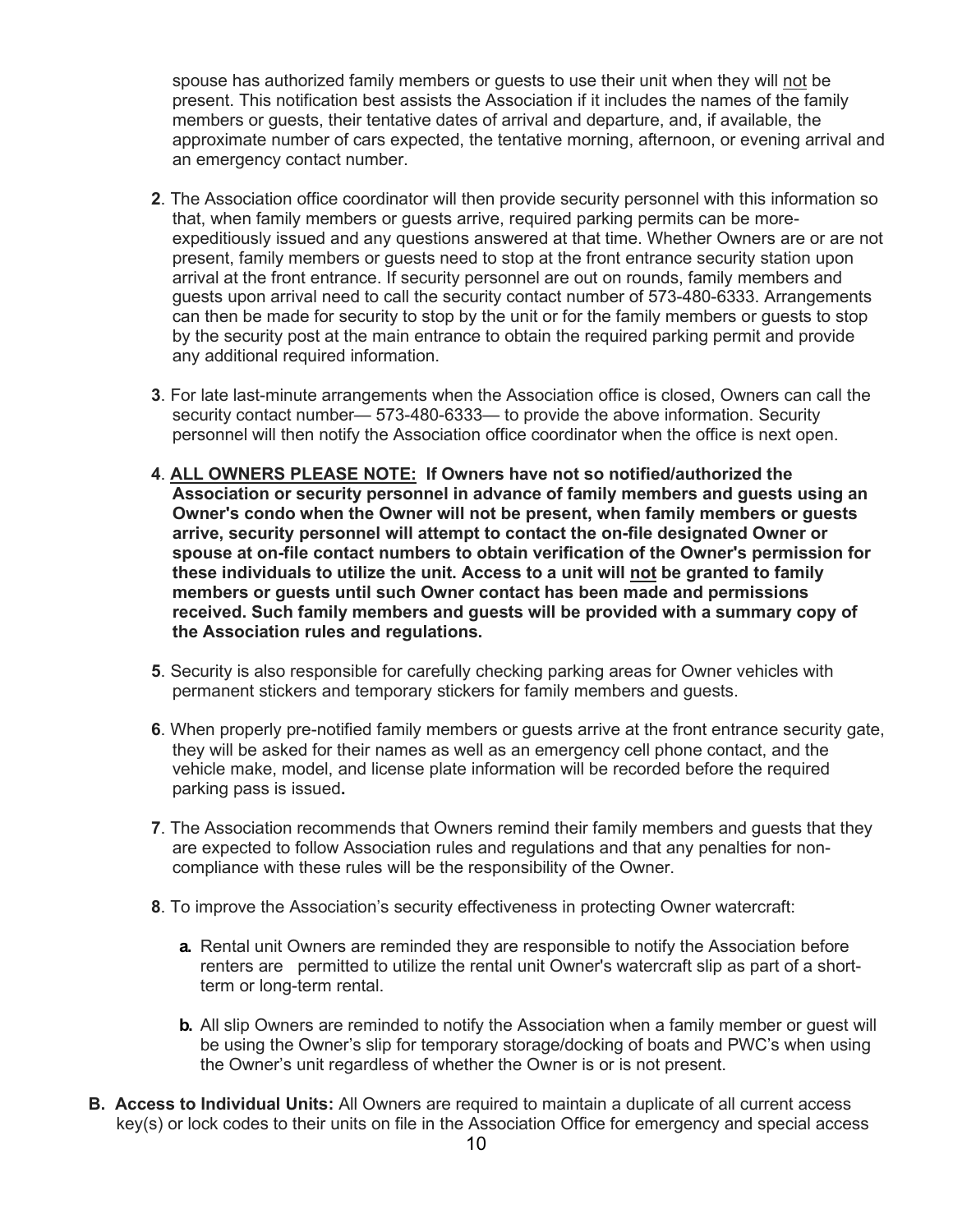to their units. Per the Bylaws, designated Association and security personnel are authorized to enter unoccupied units without specific Owner approval to conduct required inspections, investigate/correct actual/potential safety hazards, and ensure compliance with Association Rules and Regulations.

The Association Board arranges/schedules security services for the entire complex at appropriate times which utilize random unscheduled rounds. In addition, random rounds throughout the complex are often conducted by Camden County Sheriff's Department personnel. The security staff has been authorized by the Board to enforce the Rules and Regulations. When necessary, the security staff will seek the assistance of local law enforcement agencies.

**C. Related Matters:** The Association has authorized the temporary or permanent installation and use of security cameras and video recordings/monitoring for Owner and Association safety and security purposes. Security personnel specifically enforce Association rules requiring that permanent Owner and temporary guest or renter parking permits are consistently displayed to help assure that only authorized persons or vehicles are permitted in the complex.

If an Owner/spouse misplaces or forgets the unit access key, following presentation of valid identification, security personnel are authorized to grant access to the Owner's unit using the duplicate key retained on file in the Association Office. Other family members or guests will not be granted access unless the Owner can be contacted via telephone or has previously authorized such access with the Association Office.

For the protection of Owners, the Association enforces the "ASSOCIATION RULES FOR OUTSIDE CONTRACTORS AND TRADE/SERVICE PERSONNEL" policy (See Section 9) which require all such personnel to follow specific rules while in the complex. Owners should not provide copies of unit keys to such personnel since they are required to check in daily with the Association Office when arriving at or leaving the complex.

For additional requirements regarding renter access to Waters Edge and unit occupancies, please refer to Section 25.

- <span id="page-11-0"></span>**6. UNIT OCCUPANCY CAPACITY/LIMITATIONS:** The following rental and non-rental unit capacities are controlled by the regulations of the Lake Ozark Fire Protection District, Village of Four Seasons, Association Bylaws, and Association insurance requirements--and are strictly enforced:
	- 1 Bed Room Unit = 4 persons 2 Bed Room Unit = 6 persons 3 Bed Room Unit = 8 persons 4 Bed Room Unit = 8 persons
	- **A.** Minors (under 18) occupying units without an adult (18 or older) present represent special liability, legal, and potential disruption concerns both for the Association and individual unit Owners. Therefore:
		- **1.** No Owner's minor children may occupy a unit without an adult present unless the Owner provides at least 24 hours prior written/email notification and permission to the Association Office.
		- **2.** Even with an Owner's permission, no Owner's minor child may occupy a unit with one or more other non-Owner's minor child unless at least one adult is present to be responsible for and supervise these minors.
	- **B.** An Owner's young adult children or grandchildren (usually about 18 to 22/23) may occupy units without the Owner present. However, the Association strongly encourages/requests that Owners remind such young adults of the Association's requirement that their behavior and that of any guests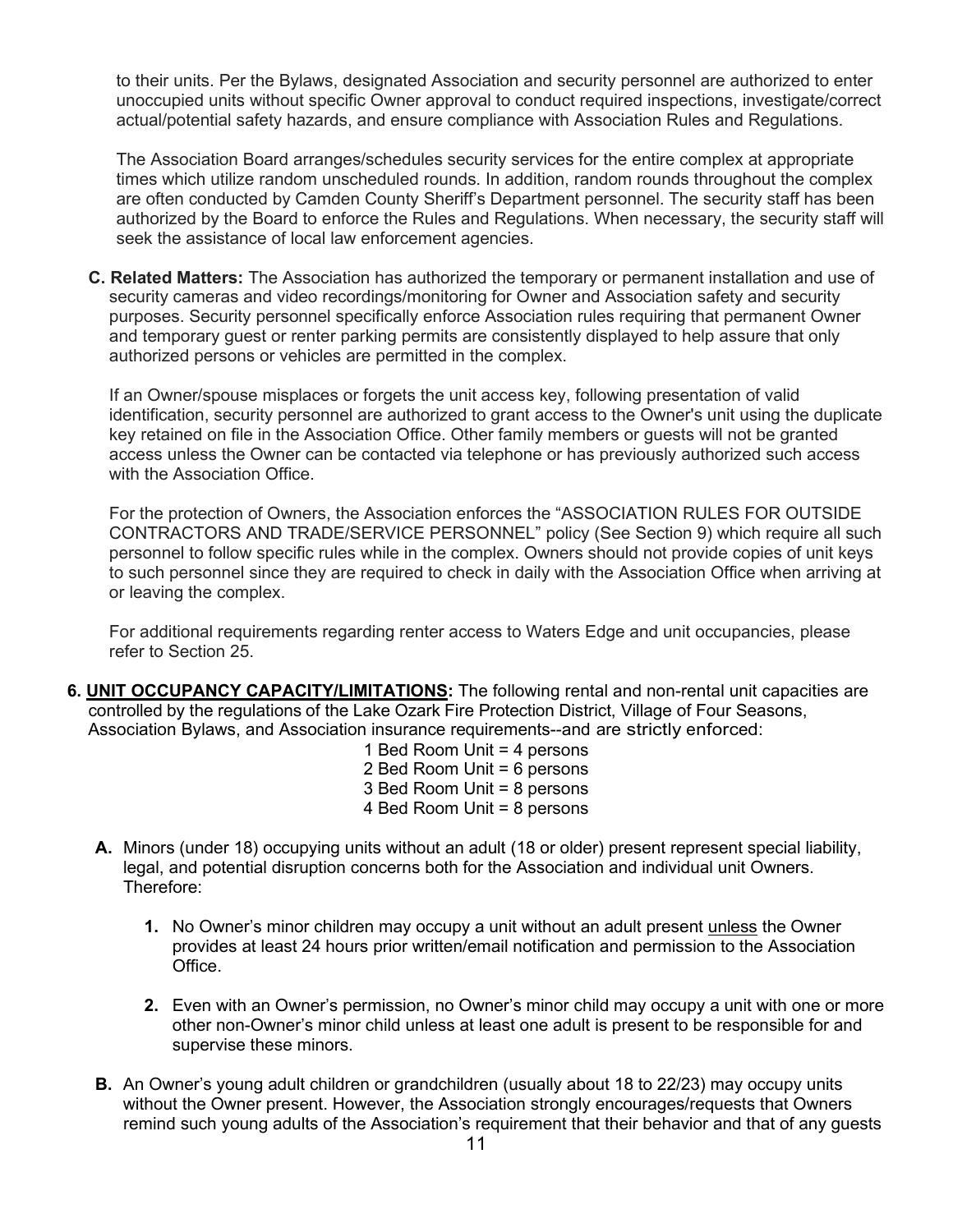must not disturb the quiet enjoyment of the complex by other Owners, and that their failure to follow all applicable Association Rules and Regulations is the ultimate responsibility of the unit Owner.

<span id="page-12-0"></span>**7. UNIT MAINTENANCE:** Each Owner is responsible for either performing or arranging and paying for, all required maintenance within his/her unit. Such routine or emergency maintenance or repair work must be performed in a quality, workmanlike, code-compliant manner by qualified personnel. For the protection of Owners, the Association enforces the "ASSOCIATION RULES FOR OUTSIDE CONTRACTORS AND TRADE/SERVICE PERSONNEL" policy (see Section 9) which requires all such personnel to follow specific rules while in the complex.

If emergency repairs are necessary to prevent damage to the unit or adjoining units and the Owner cannot be contacted in sufficient time to prevent such damage, the Association Manager is authorized by the Association Board to arrange for such repairs by Association personnel or outside contractors. The charges for such repairs are the unit Owner's responsibility.

**A. Heating and Air-Conditioning Systems:** Each unit must maintain a functioning heating system and air-conditioning system. Units without such systems may not be occupied. A unit without a reliable heating system exposes that unit and surrounding units to severe damage from frozen water and waste lines in the unit and those units sharing such lines. A unit without a functioning air-conditioning system subjects that unit and surrounding units to mold growth. Therefore, the Association Manager is empowered to arrange for temporary heating sources and dehumidification equipment to avoid such damage. The cost of such remediation equipment will be billed to the unit Owner.

Each Owner is encouraged to arrange a fall heating system inspection and a spring air conditioning system inspection. This should include careful attention to maintaining a fullyfunctional, free-flowing drain properly connected to the unit's waste drainage system. Owners are responsible for all damages caused by malfunctioning or leaking drains for heating and airconditioning systems. Replacement of each unit's heating and air-conditioning system is the Owner's responsibility. The installation route for electric, control, and Freon supply/return lines between the interior unit and exterior compressor unit must be approved by the Association Manager.

- **B. Water Systems:** Each unit must maintain a leak-free domestic water supply system. This includes an appropriately-installed code compliant main unit ball valve which completely shuts off the domestic water supply. The Association periodically inspects water systems. Any unit found without a functioning main unit ball valve, or full copper or PEX piping, or with any remaining Ultra-Flow pushbutton water system parts, including tubing and supply lines, will be required to have such non-compliant materials replaced immediately.
- **C. Hot Water Heaters:** All water heaters must be installed to comply with applicable local plumbing and electrical codes. Those replaced after November 1999 must have a drip pan installed and an emergency discharge valve hose connected to the unit's waste drainage system in a manner compliant with local code requirements. Electric "tankless" water systems are permitted, but the installation of such systems, particularly the heavy electrical circuit and breaker requirements, must be reviewed with and approved by the Association Manager prior to installation.
- **D. Toilets:** Owners should promptly repair broken/malfunctioning water flush valves to minimize wasting water and prevent possible overflow damage to their and adjoining units. Leaking wax rings should also be promptly repaired. Owners are required to replace water supply lines between wall shut-off valves and the toilet assembly with reinforced/braided stainless steel supply lines and/or other heavy-duty, reinforced long-life supply lines.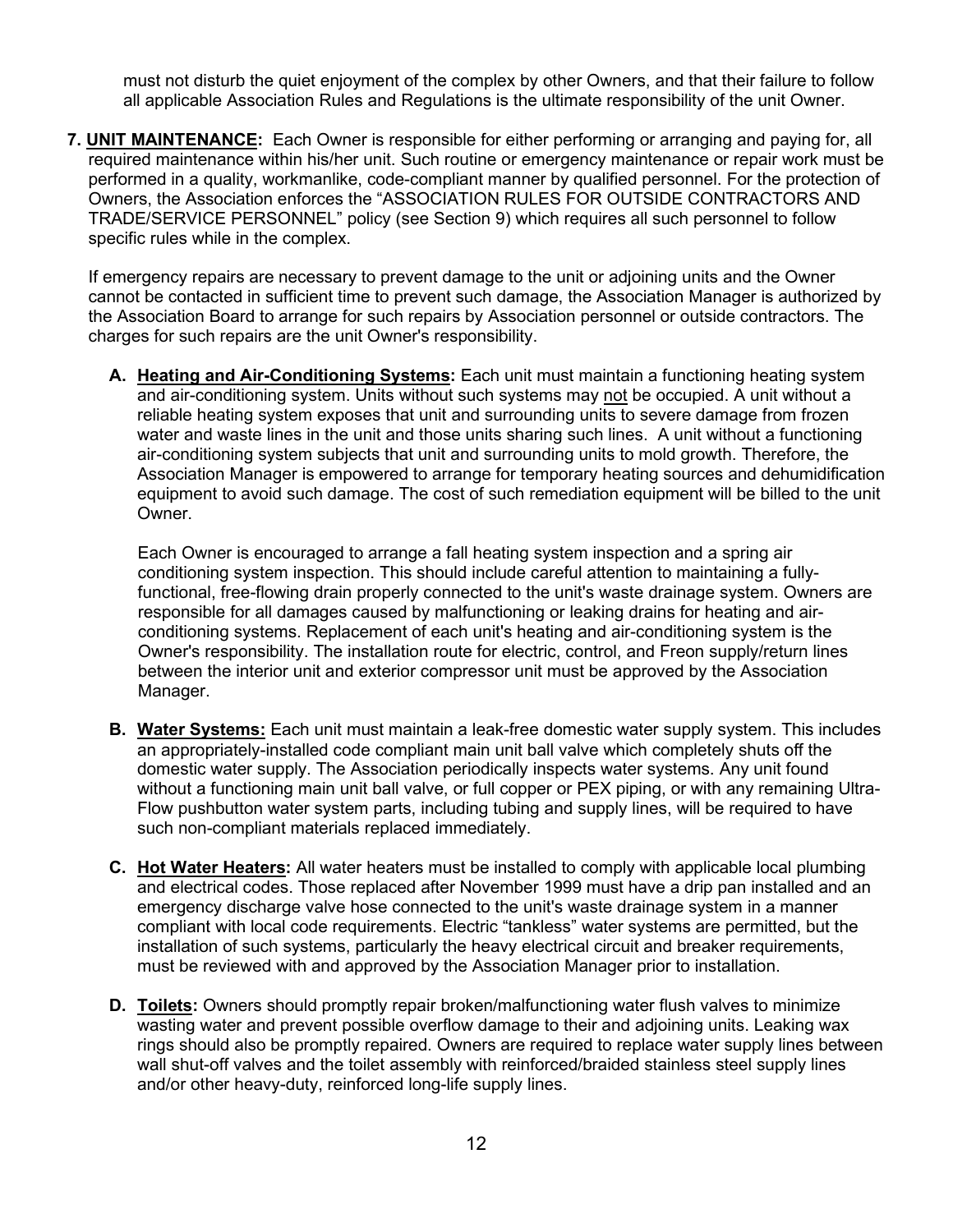- **E. Sink, Icemaker, and Dishwasher Water Supply Lines:** Owners are required to replace water supply lines to sinks, dishwashers, and icemakers with reinforced/braided stainless steel supply lines and/or other heavy-duty, reinforced long-life supply lines.
- **F. Drains:** In units unoccupied for long periods, Owners should, when possible, arrange to have evaporated drain traps refilled to avoid unpleasant/unsafe sewer gas odors pervading the unit and adjoining units. Sewer and plumbing blockages are one of the Association's largest insurance claim and repair expenses for which Owners may be determined responsible for damages caused. Owners are reminded not to dispose of hot grease, paint, or corrosives in the kitchen disposal or other drains, and not to dispose of adult incontinence or feminine hygiene products in the sewer system. Owners are encouraged to pour a cup of Dawn detergent into the unit waste removal system on a monthly basis to avoid grease build up.
- **G. Flooring, Carpet-Carpet Cleaning:** Replacement and maintenance of all flooring throughout a unit is the unit Owner's responsibility**.** Except for existing flooring materials determined by the Association Manager to not comply with applicable fire or environmental safety regulations/standards, existing flooring installations as of August 15, 2016 have been grandfathered and considered to be in compliance with Association requirements.

Noise transmission from third floor unit floors to second floor unit living areas and from second floor unit floors to first floor living areas cannot be totally eliminated but can be significantly attenuated. Therefore, for any changes to flooring in all units after August 15, 2016, the following requirements apply:

- **1.** Carpeting is not permitted in bathrooms or kitchens to comply with building codes and to eliminate the increased potential for mold in these high moisture retention areas.
- **2.** When installing partial or full unit flooring replacements, ceramic tile, wood-wood composition, regular vinyl, and any other "hard surface"/non-carpet flooring materials, such materials must be installed, except in first floor units, with special sound deadening underlayment materials. Such materials continue to evolve each year with additional designs and approved materials available. Therefore, Owners must obtain approval from the Association Manager of the sound deadening material to be installed. Preference will be given to those materials which produce the highest sound attenuation levels.
- **3.** When installing ceramic, wood/wood composition, regular vinyl, and other "hard surface"/non-carpet floor coverings, the existing subflooring structure must be preserved. Most buildings contain a three-quarter inch plywood subfloor covered by a 1 inch-1 1/2 inch "gypcrete" or equivalent poured cementitious flooring material to increase floor strength, fire resistance, and noise attenuation. Replacement of damaged or missing gypcrete with an equivalent cementitious poured flooring material is preferred, but the Association Manager may approve equivalent "concrete board" installations.
- **4.** Any such flooring installations not complying with Items 2 and 3 will result in the Owner being notified that such installation must be redone as needed to comply with these requirements.
- **5.** "Hard surface" flooring or sound-deadened, noise-attenuated padded vinyl sheet or plank flooring may be installed under the following requirements:

**a***.* To reduce noise transmission through flooring as much as reasonably-possible, the Association Board requires that padded carpet or sound-deadened padded vinyl sheet or plank flooring should be installed in bedrooms and that noise-attenuated hard surface flooring be limited to entry areas, the main living area, kitchens and bathrooms. The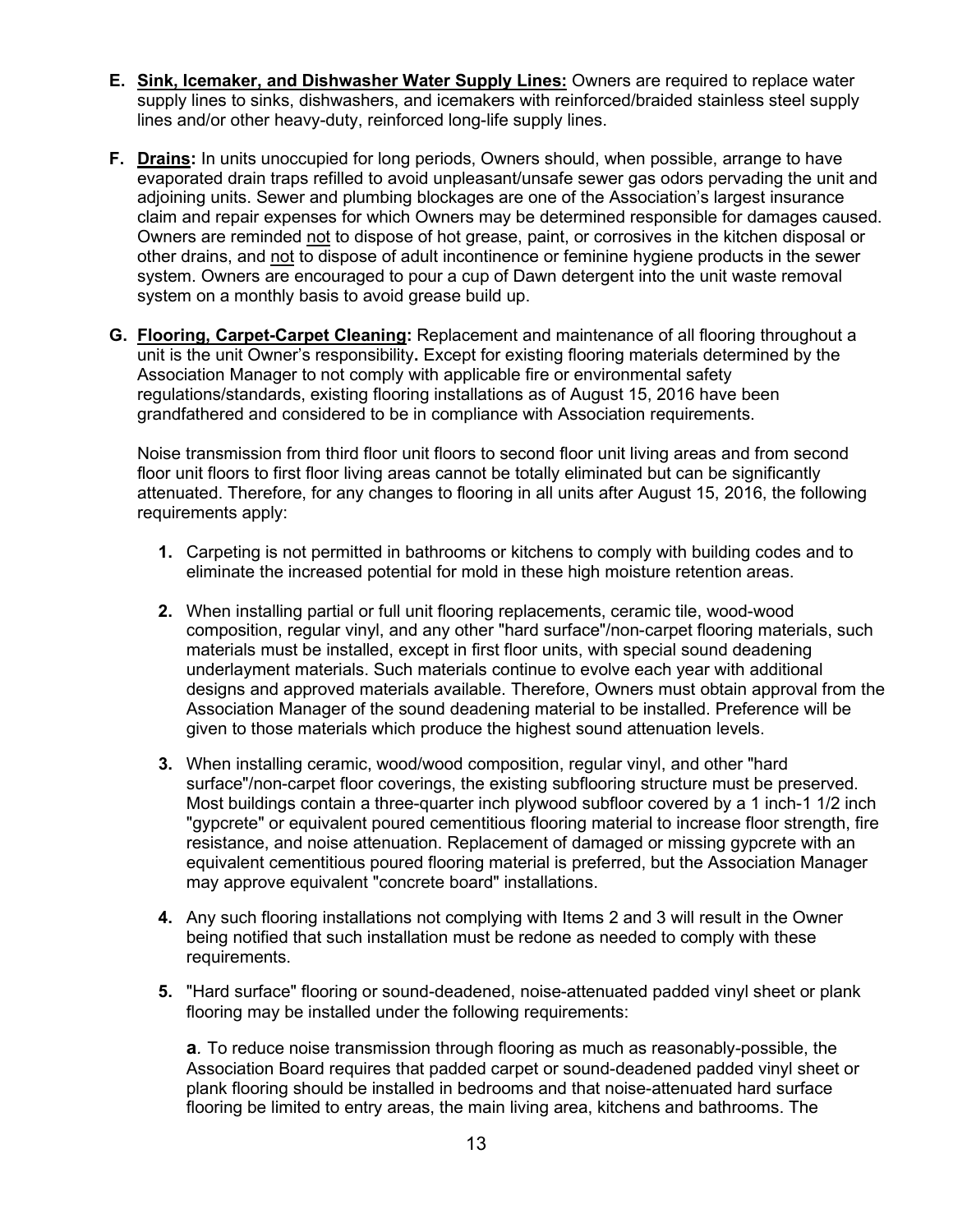specifications and sound transmission decibel ratings for sound-deadened padded vinyl sheet plank flooring must be provided to the Association Manager for his approval prior to installation.

**b.** If hard surface flooring already existed before August 15, 2016 in bedrooms, reasonablysized area rugs must be utilized on such hard surface flooring by unit Owners after that date to reduce and attenuate noise transmission to the unit below.

**c.** Potential buyers must be informed that they will be expected to install area rugs in bedroom areas of units with hard surface flooring without such rugs which were "grandfathered" as of August 15, 2016.

**d.** Owners are encouraged to be "good neighbors" by also installing felt or other appropriate pads on table legs or chairs used in hard surface flooring areas. In addition, certain types of hard sole shoes create significant noise transmission problems as do pets with untrimmed nails.

**e.** Owners having carpet cleaned during high-humidity months must ensure that airconditioning units are left on until all carpets are completely dry to avoid possible mildew buildup in common and other walls/flooring as well as ductwork.

**H. Pest Control:** Exterior pest control services are provided periodically by the Association for building front entrance areas. Owners are responsible for interior unit and deck pest control. All chemicals and control methods used by the Owner or outside services must comply with all applicable federal, state, and local legislative and regulatory requirements.

**I. Electrical Systems-Fixtures:** Repairs to unit circuit breakers, electrical wiring circuits, switches, outlets, and light fixtures are the Owner's responsibility. Any such replacement parts or equipment used must be appropriately sized and UL-approved devices installed in compliance with all applicable building codes. Owners are also encouraged to perform at least once or twice per year an easy to perform test of unit circuit breakers by turning each individual circuit breaker "off" and then back "on". If the breaker remains in the "on" position, it is usually considered safe and functioning. If it will not remain in the "on" position, it probably needs to be replaced.

**J. Washer-Dryer Units:** Owners are responsible for ensuring that washing machine drain hoses are securely attached to the provided wall drains to prevent flooding damage to the unit or adjoining units. Since the Association provides softened water, Owners should moderate detergent usage less is best. Owners are required to replace water supply lines between wall valves and the washing machine with reinforced/braided stainless steel supply lines and/or other heavy-duty, reinforced long-life supply lines.

The Association maintains a functioning dryer vent in each unit and will periodically clean as needed the exterior dryer vent guards. Owners, particularly heavy dryer users or full-time residents, are encouraged to also periodically inspect and clean dryer vents to prevent fire hazards.

**K. Smoke Detectors-Fire Extinguishers:** Owners must install and maintain at least two continuously-functioning smoke detectors in each unit, but are strongly encouraged to install and maintain additional detectors so that each bedroom, the hallway area adjoining the bedrooms, and living area adjacent to the kitchen have smoke detectors. All Owners are also required to keep at least one up to date "ABC"-rated fire extinguisher in service readily available in the unit and in close proximity to the kitchen area. Association staff periodically inspect the presence of such smoke detectors and fire extinguishers. (See Section 10-B for grill fire extinguisher requirements.)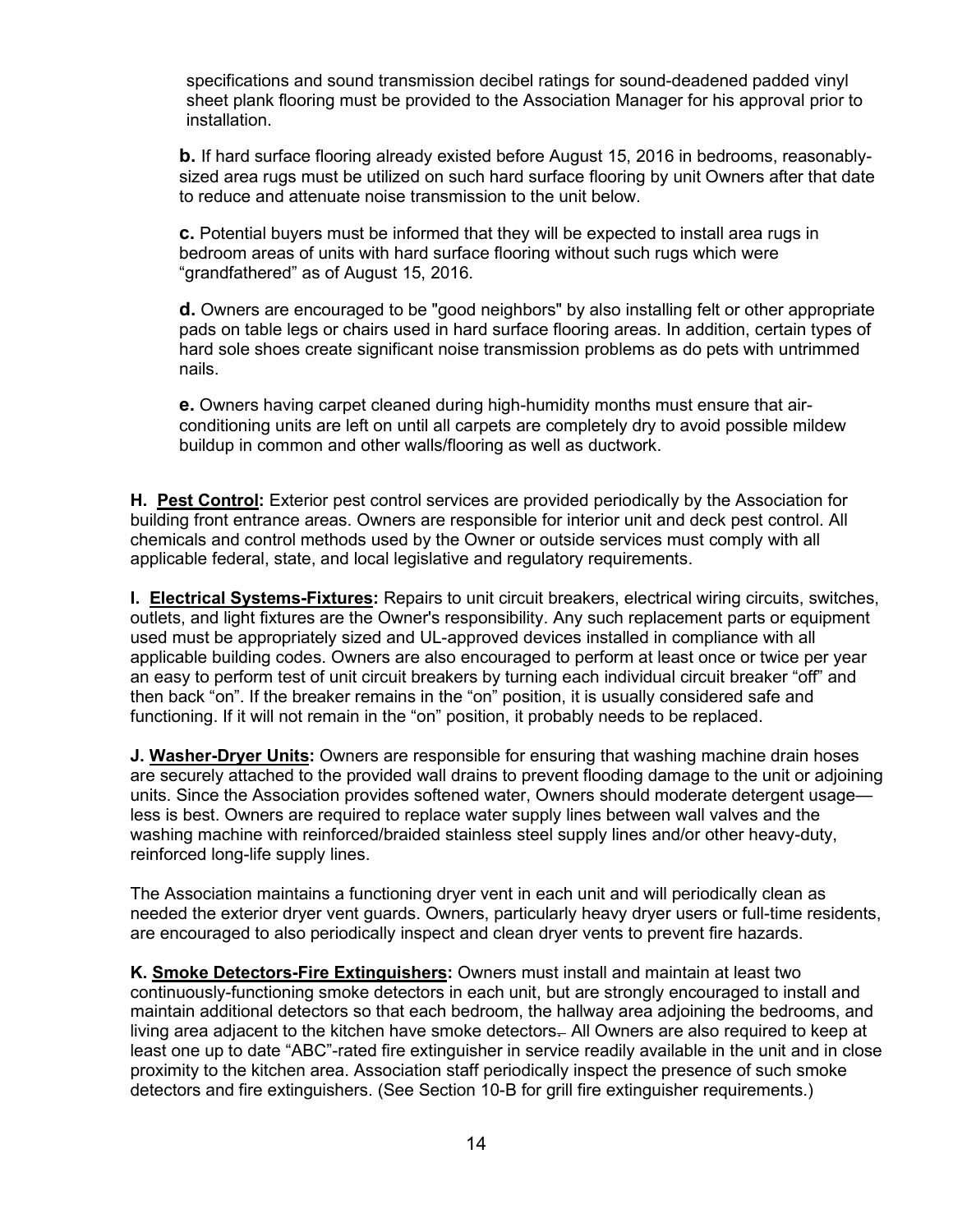**L. Complete Open Flame Fire Ban In ALL Unit Fireplaces:** The Association has determined that it is not possible from a cost or code compliance perspective to modify existing unit fireplaces to permit any open flame fires using wood logs, artificial logs or propane/natural/other flammable gases**. Therefore, any and all open flame fires in unit fireplaces are prohibited. Electrical ULapproved fireplace inserts are permitted.**

 The Association notifies potential buyers of this open flame fire prohibition through the Association's Resale Certificate. All new Owners—as a condition of purchase--must acknowledge/agree to this open flame fire prohibition when executing the Resale Certificate. To the extent possible, Association security and office personnel will reinforce this prohibition in written materials provided to all renters and guests in the complex upon arrival. However, Owners selling their units are reminded that they are ultimately responsible to notify realtors that unit fireplaces may not be used for any wood-burning or open flame fires. Rental unit Owners are ultimately responsible for notifying their rental agencies or all renters directly, if necessary, of this open flame fire prohibition. Finally, all other Owners are reminded of their responsibility to clearly inform other family members and guests using their units of this open flame fire prohibition.

If an Owner wants a fireplace totally removed/eliminated to increase available living space, this is allowed, but only following the Association's manager's approval of the plan to ensure the continued structural integrity of the building and adjoining units. Removal of the internal and external fireplace components will be at the Owner's expense.

#### <span id="page-15-0"></span>**8. UNIT ALTERATIONS/MODIFICATIONS/IMPROVEMENTS:**

- **A.** The Association Board encourages Owners to modernize their units. This not only helps retain the unit's market value, functionality, and enjoyment potential, but also contributes to retaining/increasing the value of the entire complex. Cosmetic and interior decorating changes (wall paint colors, wallpaper), and replacements of carpet (See Section 7-G for "hard" flooring requirements), doors, molding, trim, fixed cabinets, vanities, countertops, toilets, sinks, faucets, and electrical fixtures do not require Association approval. **However, whether performed by the Owner, approved-qualified outside contractors or individual trades personnel arranged for and paid by the Owner, or a combination of these, no type of structural modifications or alterations of unit walls, ceilings, studs, floor joists, insulation, soundproofing, water system, plumbing system, electrical system, waste drainage system, or HVAC ducts may be made without the prior written approval of the Association Manager.**
- **B.** The Owner is responsible for obtaining all required permits needed to comply with local code or applicable regulatory requirements. All outside contractors or individual trade personnel engaged and paid by the Owner for such work must meet local Village of Four Seasons business license requirements together with any applicable local fire and building code requirements for providing such services and must provide documentation satisfactory to the Association manager of Association required insurance and worker protection coverages. All work performed by the Owner or outside contractors engaged by the Owner must, unless specifically approved by the Association Manager, be performed between 8 AM and 5 PM Monday to Friday.
- **C.** If an Owner himself/herself performs renovation work or pays for such work to be performed by an unlicensed general contractor or individual trade person, any interruptions of use or damage to surrounding units or Association common areas will be the sole responsibility of the Owner and not the Association. **Owners are strongly encouraged to verify with their unit insurance carriers that coverage for such work is provided by their policy and that the Owner will be appropriately covered, defended, and indemnified for any such damages or loss of use by other Owners or the Association.**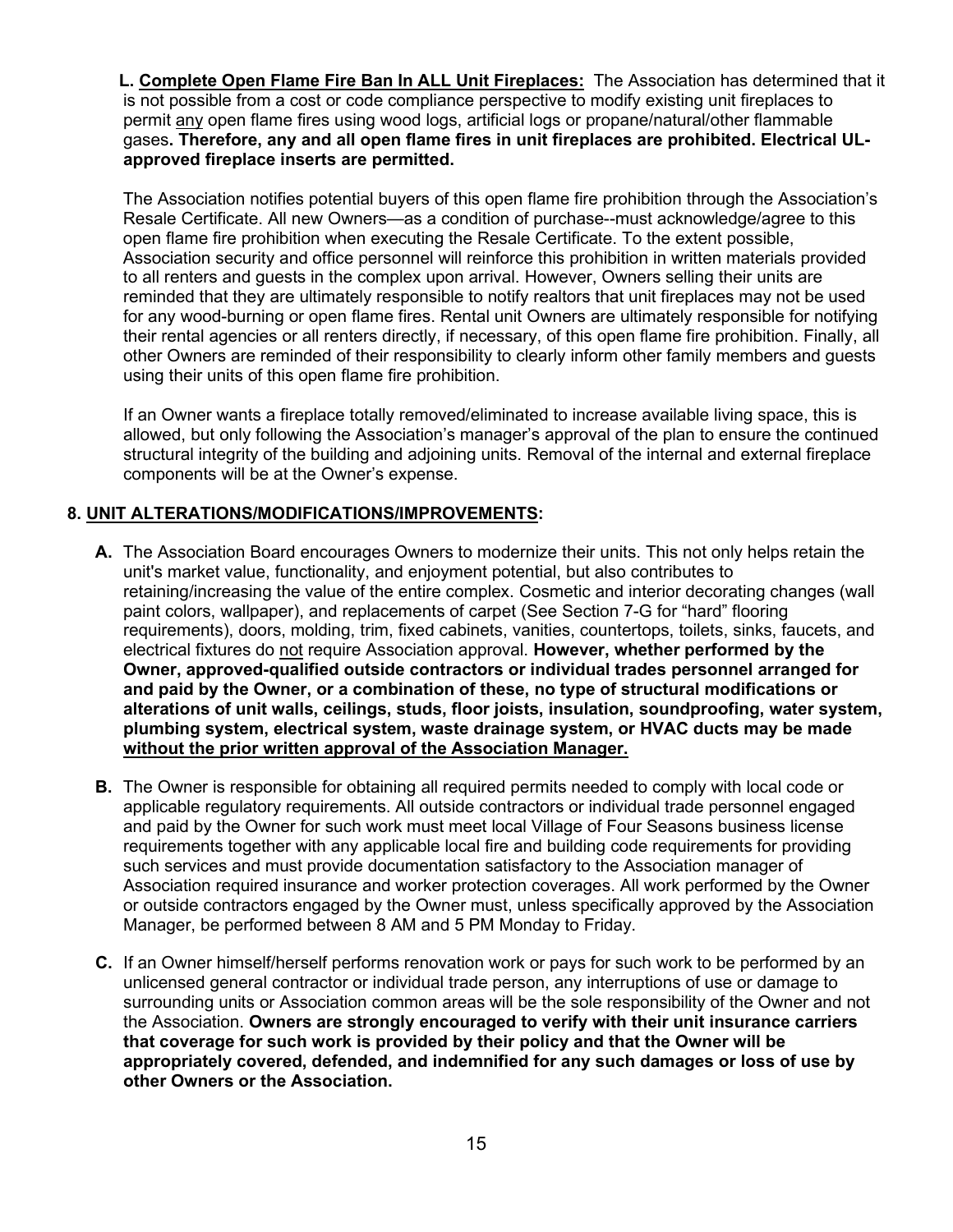**D. TO AVOID ASSOCIATION FINANCIAL PENALTIES, THE OWNER IS RESPONSIBLE FOR ENSURING THAT ALL APPROVED-QUALIFIED OUTSIDE CONTRACTORS AND SERVICE PERSONNEL COMPLY WITH THE ASSOCIATION'S STRICTLY-ENFORCED "ASSOCIATION RULES FOR OUTSIDE CONTRACTORS AND TRADE/SERVICE PERSONNEL" POLICY (see Section 9).** All outside contractors engaged by the Owner are required to check in and check out of the complex daily through the Association Office. Owners must also inform such outside contractors that they must remove all construction-related debris and trash from the complex and are not permitted to use Association dumpsters for such refuse.

The replacement of windows, sliding glass doors, storm doors, exterior entrance doors and exterior light fixtures is the Owner's responsibility, but must be approved by the Association Manager to maintain Association building structural integrity and appearance continuity standards throughout the complex.

The Association, staffing permitting, offers limited unit renovation services at costs generally below or competitive with local contractors. Interested Owners should contact the Association Manager.

- <span id="page-16-0"></span>**9. OUTSIDE CONTRACTOR AND SERVICE PERSONNEL:** Owners are encouraged to invest in using qualified contractor and trade personnel to improve their units. Such projects not only enhance the "enjoyability" of units, but also increase the market values of improved units and the entire complex. However, for the protection of individual Owners and the Association from unnecessary liabilities and damage to their property, it is critical that such contractors and individual trade personnel paid by the Owner perform high-quality and code compliant work. It is equally important that they consistently meet/comply with long-standing Association policies governing how they conduct themselves while in the complex. Therefore, before engaging such outside personnel, all Owners need to clearly understand and comply with the policies governing contractors, subcontractors, tradesmen, and service personnel, together with their related responsibilities as Owners:
	- **A.** All Owners must notify the Association Office as to when outside contractors or service personnel they have engaged will be coming on to Association property to provide services for the Owner. Unless the Association Office has received specific permission from an Owner, contractors or service personnel will not be permitted access to an Owner's unit.
	- **B. All work to be performed by outside contractors or subcontractors must be reviewed with the Association Manager prior to commencement.** Before completed work is "buttoned up" or covered from view, the Association Manager must be notified so that such work can be inspected by Association personnel for appropriate compliance with applicable building and life safety codes, as well as specific Association requirements.
	- **C. WITHOUT EXCEPTION**, all outside contractors and service personnel are required to daily check-in and check-out of the complex through the Association Office or security personnel. This assists Association personnel in carrying out their responsibility of knowing when outside parties are in the complex and why. Failure to do so subjects such outside contractors, trade personnel, or service personnel to being barred by the Association Manager from the complex not only for the current work, but future work as well.
	- **D.** All outside contractors and subcontractors, and not the Association, are responsible to obtain and pay for all necessary permits from the Village of Four Seasons and/or the Lake Ozarks Fire Protection District Fire Marshal prior to commencement of work. They are required to so inform the Association Office that such permits have been secured and are responsible to post them as required. It is the contractor's responsibility to arrange and pay for any and all follow-up inspections by either regulatory agency. Final project completion certificates or other required proof of code compliance for work completed are the responsibility of the contractor to obtain, and copies must be provided to the Association Office.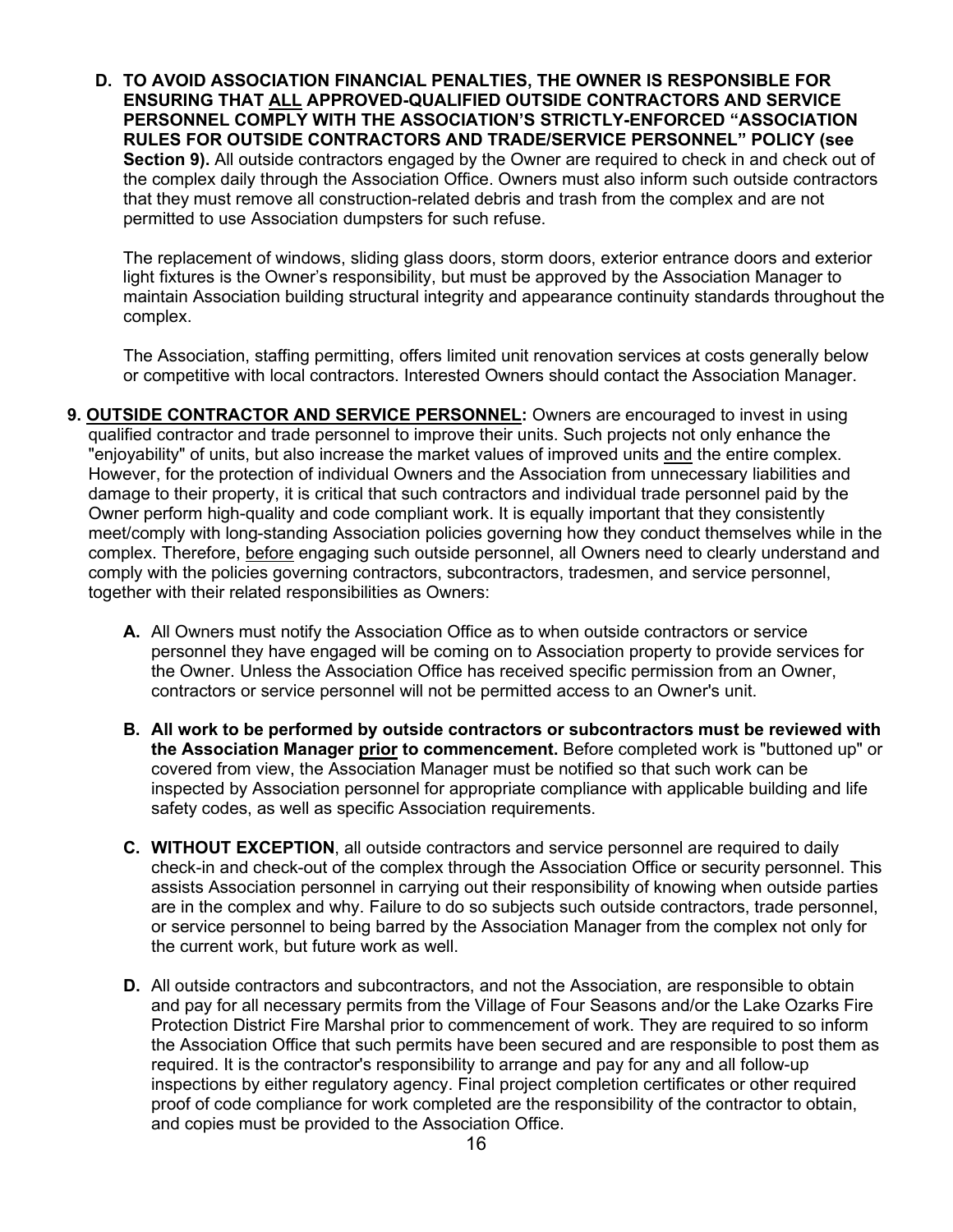- **E. All contractors, subcontractors, and outside service personnel must, prior to the commencement of any work, provide written proof of business licensure by the Village of Four Seasons and liability insurance and related coverages (workers compensation, general liability insurance etc.) required by the Association.** Any questions regarding such licensure or insurance coverage must be resolved with the Association Manager before work is permitted to commence. Current in-force certificates of such coverage are retained on file in the Association Office. If an individual tradesman or subcontractor intends to perform work under a verbal or written agreement with a general contractor, the subcontractor and individual tradesman and general contractor must submit evidence of insurance coverage meeting the required limits to the Association Office before work commences.
- **F.** All contractors, subcontractors, and outside service personnel wishing to perform work in the complex, must provide clear and unambiguous evidence of current in force insurance coverage as follows: --\$1 million coverage for workers' compensation\*

--\$1 million coverage for genera/comprehensive liability

\*Sole proprietor or single employee contractors may request from the Association Manager a reduction in the amount of workers' compensation coverage required but must submit for Association records any information requested by the Association Manager to justify such a reduction. The decision of the Association Manager regarding such requests is final.

- **G.** When an Owner permits an uninsured outside contractor, subcontractor, tradesman, or service individual such as a housekeeper to provide services in the complex, and if those individuals or their employees are then either injured or do damage to the Owner's unit, another Owner's property, or Association property, this exposes the individual Owner and the Association to costly and unnecessary litigation. If an Owner's individual insurance will not cover any resulting defense and damage award costs, the Association has no choice but to recoup payment of these damages and costs directly from the Owner.
- **H.** Any contractor or subcontractor who fails to comply with requirements as outlined in this policy, after being warned by the Association Office/Manager, will be subject to being prohibited by the Association Manager from entering or performing any further work in the complex.
- **I.** Any Owner intentionally failing to follow these requirements is subject to an appropriate penalty by the Association Board.
- **J.** The Association strongly discourages Owners from providing outside contractors, subcontractors, tradesmen, or service individuals (i.e. cleaning services and individual housekeepers) with keys to their units. Doing so encourages such personnel to avoid checkingin and checking-out daily of the Association Office as required by long-standing Association rules. In addition, the onus and responsibility fall entirely on the Owner, and not the Association, when items or personal property are missing from their units.
- **K.** Owners who personally perform renovation or improvement work, either with or without portions being completed by outside trade personnel, are reminded to first review and then comply with additional Association requirements specified in the Section 8.
- **L.** When "after hours" emergencies occur, the first priority is to mitigate damages and take any necessary steps to do so— specifically, to make emergency repairs and to prevent further damages to an Owner's unit or surrounding units. The Owner should contact security personnel. They will attempt to contact the Association Manager or, if he is unavailable, an Association Board member to inform the Association of the emergency situation. After the emergency repair has been made, Association personnel will inspect the repairs and an adequately insured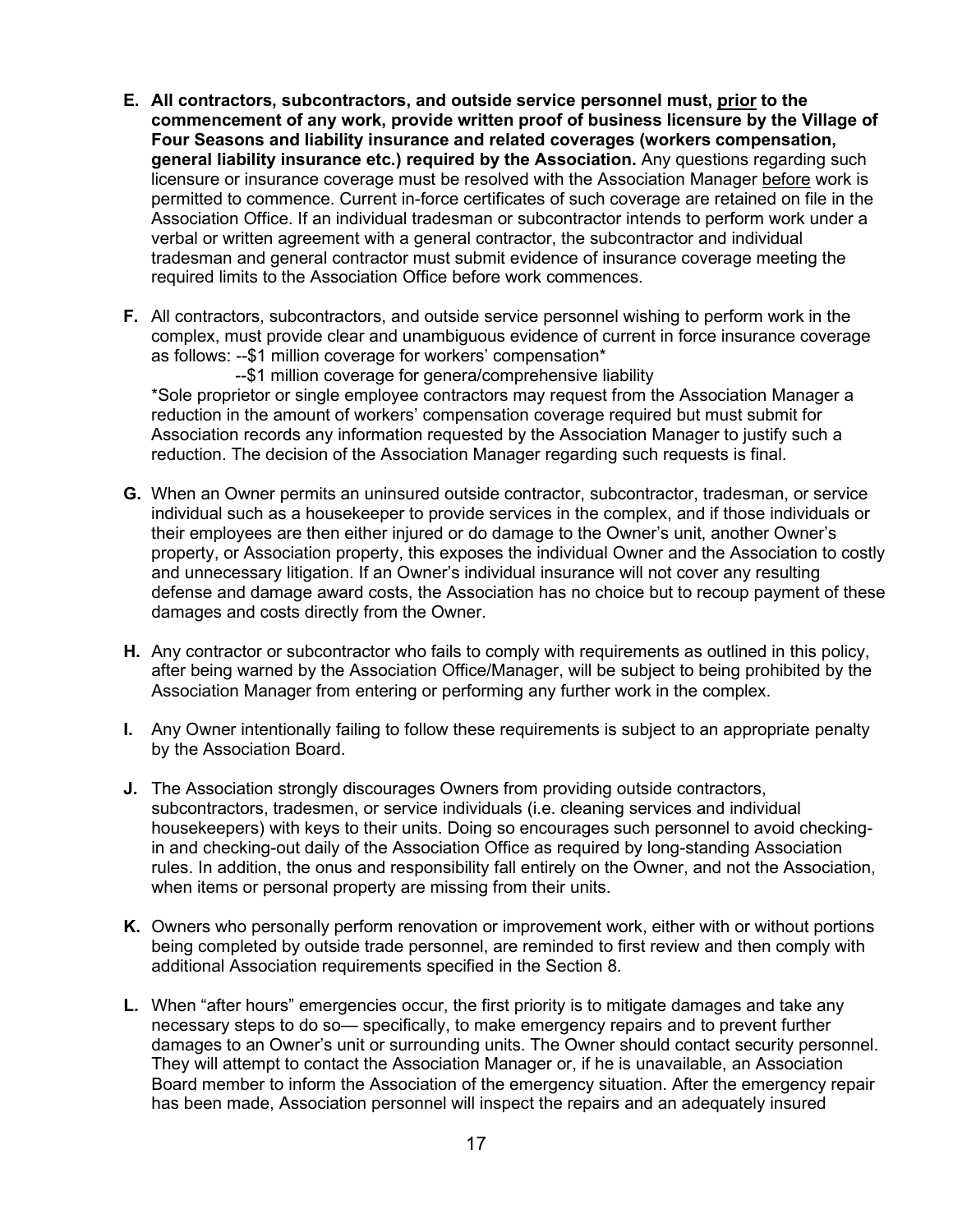licensed contractor or tradesman will be required to perform any additional required permanent repairs.

- <span id="page-18-0"></span>**10. DECK USE/ALTERATIONS/MODIFICATIONS:** Owners are granted a permanent easement to fully utilize and enjoy the Association-owned limited common area exterior decks attached to their units. In return, the Owner agrees to maintain such deck's cleanliness and appearance in compliance with the Association Bylaws and Rules and Regulations.
	- **A. General Use:** Decks may not be used as a storage area or permitted to become unsightly. Care must be exercised to prevent water and other materials from falling on decks and areas below. Flags, banners, chimes, and other decorations may be placed around deck areas only after Owners ensure that such items do not adversely affect other units.
	- **B. Grills-Open Flame Units:** Charcoal grills, turkey fryers, table or free standing fire pits, and outdoor open flame burners or heating units are prohibited on Waters Edge property including all common areas and deck areas, except as the Association Board may approve for common areas. The use of electric or gas grills is permitted so long as the Owner closely monitors their use and keeps them clear of railings and walls when in use. Owners are also responsible for ensuring that smoke generated by such units does not disturb other unit Owners.

**Consistent with rapidly-changing local fire codes in various jurisdictions, the Association requires that one "ABC"-rated fire extinguisher be constantly available within 10-15 feet of the grill at all times. In addition, from grill startup to complete cool down, grills must be moved from against the building walls and utilized only at the furthest distances possible from the building wall next to deck railings. Owners are reminded that periodic cleaning of gas grills is required to avoid grease fires and "flare-ups".**

- **C. Railings:** Towels, bathing suits, and other clothing may not be placed over deck railings for any purpose. Decorative items and plants may not be placed unsecured on such railings. Sitting on all deck railings is prohibited for Owner safety and liability prevention reasons.
- **D. Decorative Deck Lights, Signs, and Decorations:** Decorative lighting on or around decks may be installed by owners on individual decks, but only in a manner which does not bother adjoining/surrounding deck owners. Such lighting may be used while an owner is occupying the unit but must be turned off when the owner leaves the unit for more than 24 hours. No signs of any kind are permitted on deck railings. Any deck wall signage/decorations must be limited to 2-3 and avoid bold colors, but utilize colors complementary to building siding, door, and trim color.
- **E. Deck Ceilings:** Following review and written approval by the Association Manager, Owners may, at their sole expense, install under-deck ceilings utilizing Association-approved materials, colors, and installation methods. Such under-deck ceilings remain the property and obligation of the Owner, including all costs for cleaning, maintenance, and repair. The installation of ceiling fans and ceiling lighting is permitted so long as electrical supply line and equipment installations comply with all applicable local building codes. The Owner is responsible for obtaining any locally-required permits.
- **F. Deck Exterior Closets:** The storage of propane tanks and partial or full gasoline cans and other flammable liquids in deck closets is not permitted for fire safety and insurance compliance reasons.
- **G. Music Systems:** No permanent speakers or other audio/TV devices may be installed on deck.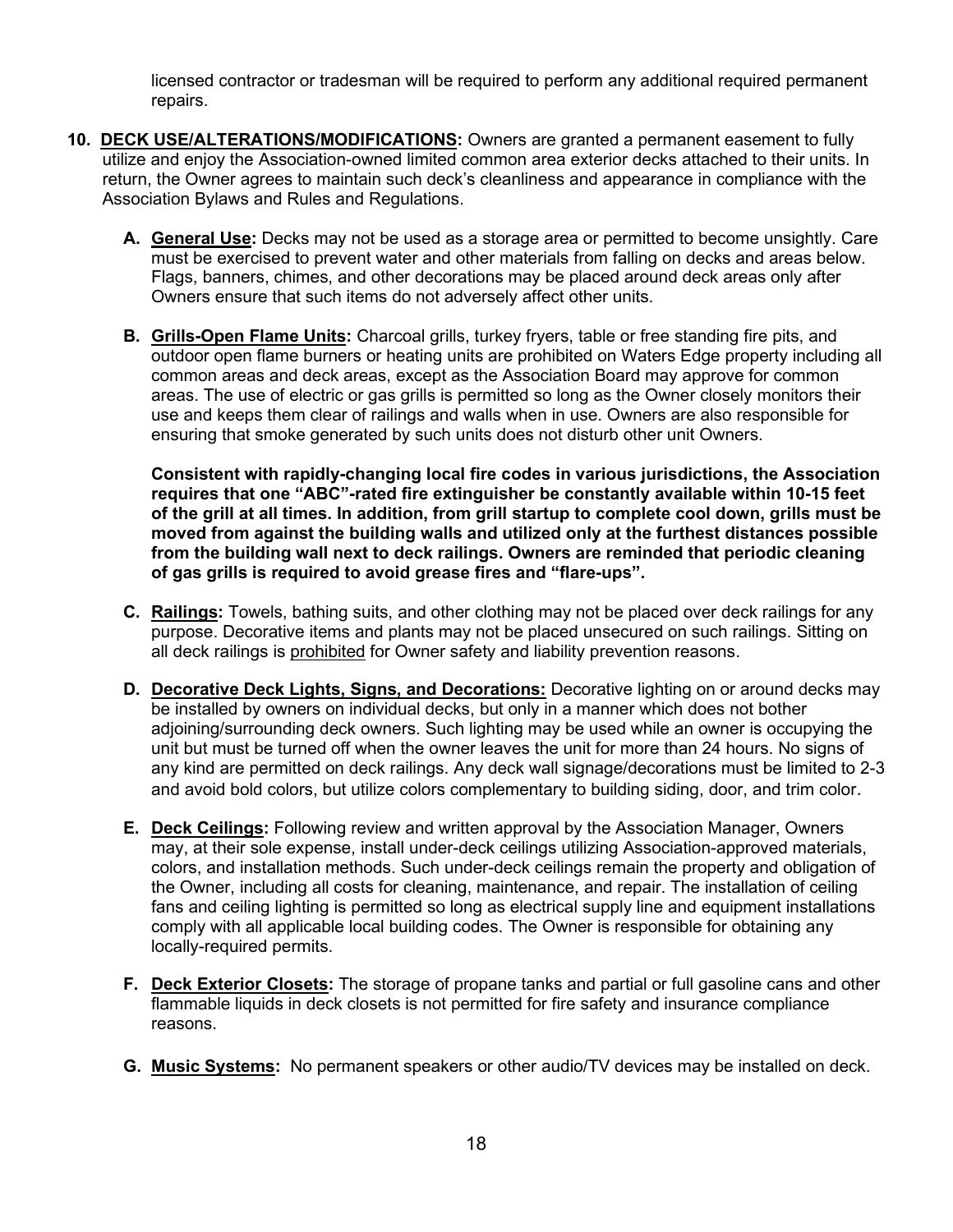- **H. Deck Screens:** Following review and written approval by the Association Manager, Owners may use either temporary sun/privacy screens or install permanent roll-up sun/privacy screens. All such screen assemblies must be securely attached either to the deck posts, deck ceiling, or above deck joists. The color of such screens is subject to approval by the Association. Bold colors are discouraged. When not in use, such screens must be stored in the rolled-up position or removed and stored out of sight. Installation of permanent insect screening is not permitted. No solid clear or smoked sun or wind protection panels may be installed on deck ceilings.
- **I. Deck Replacements and Extensions:** The Board permits all Owners on one side of a building to agree to fund the extension/enlargement of exterior decks. The specific obligations and responsibilities of building Owners are enumerated in the "Owner-Association Deck Enlargement Contract" document available from the Association Office. The removal of existing deck closets during such projects is permitted and should be requested/specified during the initial design phase.

All Owners with enlarged decks are subject to increased deck maintenance and repair costs established by the Association Board in proportion to the size of enlarged decks to original decks.

- **J. Smoking:** Smoking is permitted on decks. However, common sense, fire safety/insurance requirements, and simple courtesy to neighboring Owners require all smokers to properly extinguish and dispose of cigarette butts in appropriate containers/ashtrays. TOSSING LIT OR EXTINGUISHED CIGARETTE/CIGAR BUTTS OFF OF DECKS IS PROHIBITED.
- <span id="page-19-0"></span>**11. CABLE TV/INTERNET SERVICE/TELEPHONE SERVICE:** Basic Charter Communications (Spectrum) cable TV service and high-speed internet access are provided to each unit as part of the Monthly Homeowner Fees. Owners may arrange for traditional telephone landline services through AT&T and/or Charter Communications. No portable or permanent satellite dishes or other types of antennas are permitted in the complex for such or similar services. Any new or revised exterior wiring installations for such services must be approved by the Association manager.
	- **A. Charter/Spectrum Cable TV Service:** Owners must establish an individual Charter/Spectrum account directly with Charter for their unit to receive the single "no charge" set-top box required for cable TV service use. Owners may arrange and pay Charter directly for additional premium services and additional set-top boxes through this account. Owners must obtain set-top boxes and self-install them, or schedule and pay for installation directly by Charter. All service interruptions, repairs, and other support needs are provided directly by Charter and not by the Association
	- **B. Charter/Spectrum Internet Service:** The Association maintains a "bulk services" internet service agreement for Charter to provide high-speed internet services directly to individual Owners and their units. All reporting of service interruptions, repairs, and other support needs are directly handled by Charter and not by the Association.

In using this Charter internet access, all Owners are agreeing to:

- **1.** Be bound by all Charter rules and regulations applicable to all Charter internet customers.
- **2.** Review and be fully bound by and obligated to comply with Charter's "Spectrum Internet Acceptable Use Policy" available at www.spectrum.com/policies/residential-terms.html applicable to all Charter internet customers.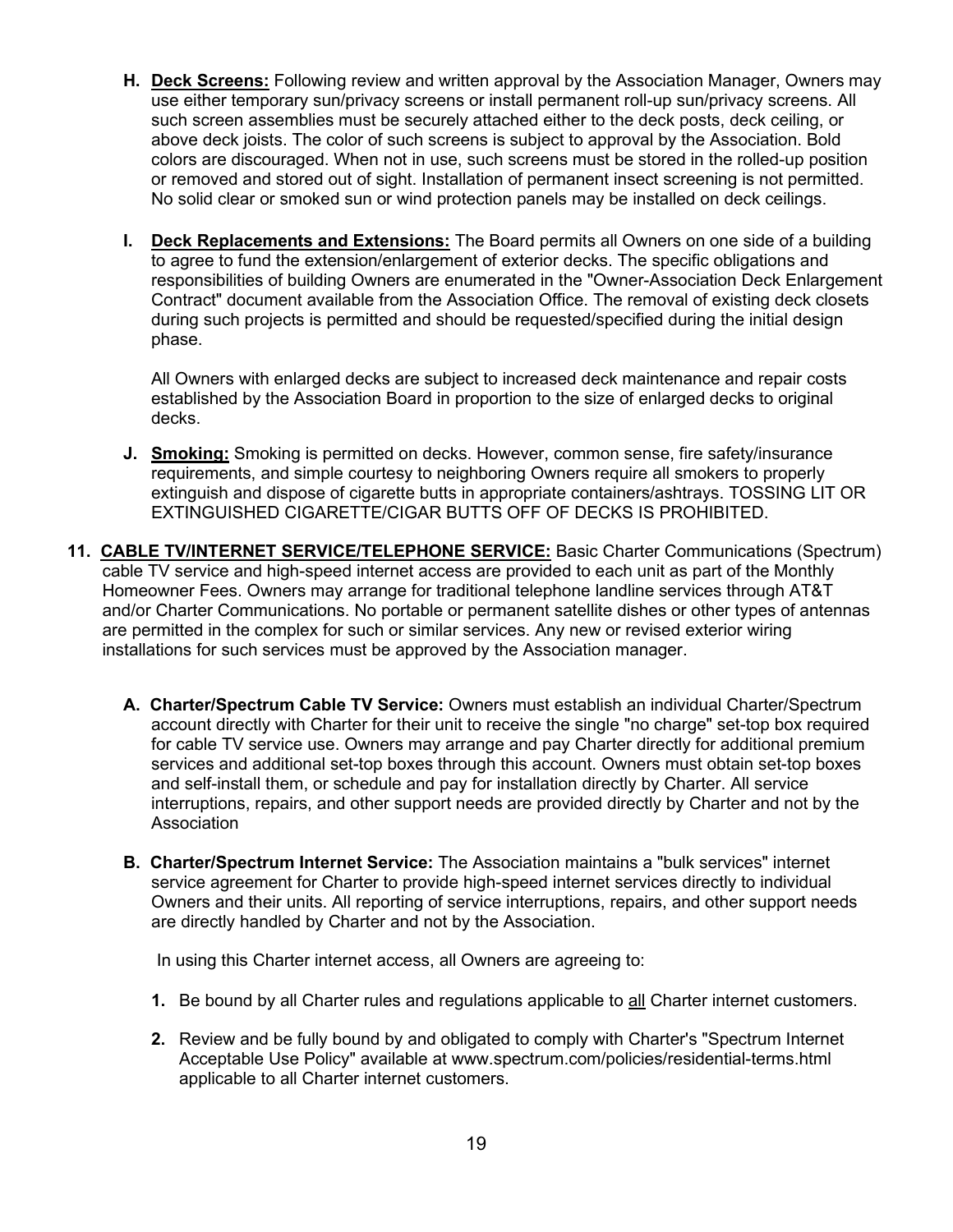- **3.** Review and be fully bound by and obligated to comply with Charter's "Privacy Policy" available at www.spectrum.com/policies/spectrum-customer-privacy-policy.html applicable to all Charter internet customers.
- **4.** Owners alone, and expressly not the Association or its other Owners, being responsible for the appropriate and legally-compliant use of Charter's internet service, and that any and all violations of such applicable regulations and laws, including civil judgments, criminal penalties, or financial damages, are solely the Owner's responsibility and expressly not that of the Association or its other Owners.
- **5.** Charter's policy expressly prohibiting using Charter internet access for the posting or transferring of sexually-explicit images, material inappropriate for minors, or any material not in accordance with applicable laws.
- **6.** Charter's provision of one "no charge" Charter modem per unit, only using Charter modems, and obtaining this modem from Charter and either self-installing it or scheduling and paying for Charter to install it.
- **7.** Owner's responsibility to Charter for any lost, damaged, or unreturned modems or set up top boxes.
- **8.** Charter's not providing any wireless connections, equipment or services which are the Owners responsibility to install, operationalize and maintain in a manner which does not interfere with the wireless signals of adjoining units.
- **9.** Being responsible for obtaining, installing, and maintaining any necessary antivirus, firewall, or networking equipment or software programs, but also agreeing that no such equipment or software programming which interferes with the internet speed or reception of adjoining units will be installed or utilized.
- **10.** Charter not providing individual Owner email addresses or capability.
- <span id="page-20-0"></span>**12**. **PERSONAL IDENTIFICATION:** Owners, guests, and renters are asked to carry some form of acceptable personal identification when using facilities and amenities so that Association and security personnel can verify that only authorized individuals are doing so. If such identification is not immediately available, Association and security personnel may ask that such identification be retrieved and presented.
- <span id="page-20-1"></span>**13. NOISE:** Excessive noise or extended periods of noise, whether caused by individuals, activity, machinery, electrical equipment, etc. is not allowed. Common sense and good judgment should be used in this regard. **"QUIET TIME" IS 11PM TO 8AM.**
- <span id="page-20-2"></span>**14. PROPER ATTIRE/BEHAVIOR:** Appropriate/proper clothing must be worn at all times. Vulgar language, obscene gestures, lewd behavior or actions, and illegal activities are prohibited.
- <span id="page-20-3"></span>**15. FIREARMS AND FIREWORKS:** The discharge of fireworks, other explosives or pyrotechnics, or firearms (guns), including BB guns, pellet guns, paintball guns, slingshots, archery equipment, or crossbows is not permitted on Association property. The transportation of firearms into and out of the complex and storage within units or vehicles must comply with all relevant federal and Missouri laws and regulations. Open carry of firearms outside of a unit within the complex, except for law enforcement personnel, is not prohibited.
- **16. BUILDING-COMMON AREA OWNER-FINANCED LANDSCAPING, OR AMENITIES, DECORATIVE ITEMS OR HOLIDAY DECORATIONS:** To assure the continuity and acceptable appearance for all 204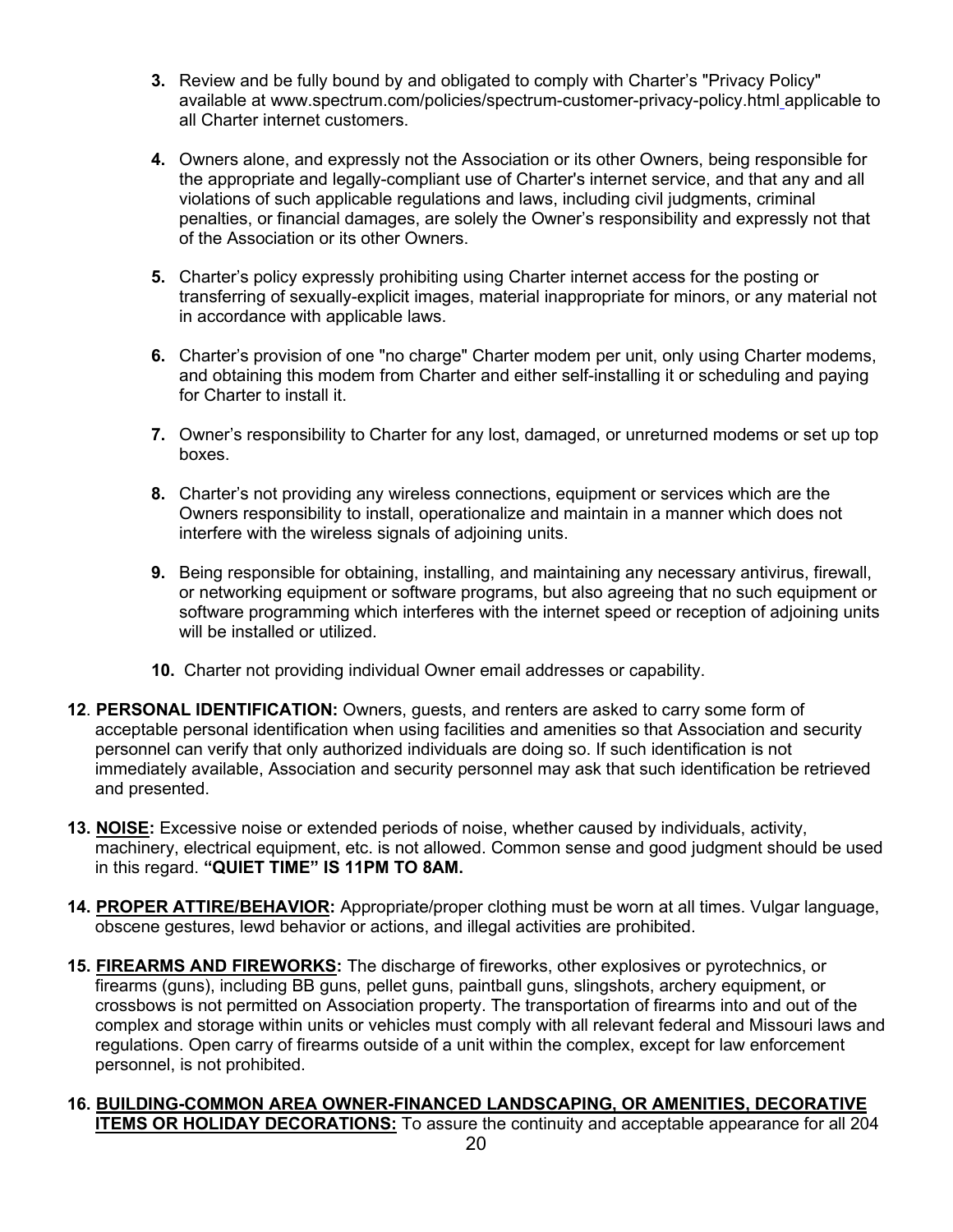Owners of the main entrance areas, individual building exteriors, and all other common areas, the Association has maintained since its inception the authority to control landscaping, placement of ownerfinanced amenities in common areas, and seasonal holiday decorations in all Association common areas. Individual Owners or groups of Owners wanting to propose, pay for, and maintain landscaping projects, Owner amenities or decorative features in common areas, or large seasonal holiday decorations should submit at least rough drawings showing the approximate area dimensions and other important features-proposed plantings, etc. to the Association Manager for approval. For Owners proposing landscaping around individual buildings, the Association Manager will ask for assurance that all other unit Owners in that building have been contacted and do not object to the proposed landscaping.

 Any subsequent modifications or additions to the plans for these types of matters need to be approved by the Association Manager before Owners proceed, even if Owners are paying for these projects/decorations. Owners with "below ground limited common area courtyards" in the old-style buildings may also establish and maintain landscaping areas following approval by the Association Manager. Particularly in the old-style buildings, owners may, during recognized holidays, install special decorations/lighting in front entrance areas which does not disturb other building owners or provide an unsightly appearance. These decorations need to be removed by Owners, usually no more than one week to 10 days after the specific holiday.

 To assure the Association's continuing reputation for maintaining a pleasing appearance and inviting atmosphere of the complex for all 204 existing Owners and potential buyers, the Association Board has authorized the Manager, in the event of frequent/significant complaints regarding the perceived inappropriate appearance of Owner-supplied and maintained landscaping, Owner-supplied amenities in common areas, and holiday decorations, to first request and then direct/require that owners appropriately maintain or modify such areas. In the event owners fail to do so or abandon an area or project, the Manager may remove the items involved, return the area to its natural state, and/or charge owners for the expense of doing so. If involved owners disagree with the Association Manager's decision, they may request review and modification of this decision by the Association Board.

 Personal property items (bikes, kayaks, ice chest, lawn chairs, etc.) may only be neatly stored temporarily outside of units in common areas adjacent to an Owner's unit. In consideration of other Owners in the building and other Owners passing by, such storage should be limited to no more than 5- 7 days. The Association Manager will contact Owners regarding cleanup of such areas together with a timeframe for doing so. No open flame fire pits or other open flame devices may be used in common areas without the written permission of the Association Manager.

 Owners are not permitted to trim trees, shrubs, etc. The Association Manager should be contacted for any landscaping maintenance or tree trimming concerns. Requests for the trimming or removal is of any trees by Owners should be made to the Association Manager. Following consultation with the Association's contracted arborist, the Association Manager will also usually contact other Owners in the building to determine whether or not they support such trimming or removal.

- <span id="page-21-0"></span>**17. DUMPSTERS-TRASH DISPOSAL:** Dumpsters for Owners, guests, and renters are provided conveniently throughout the complex. No yard waste, car-boat-golf cart batteries, tires, appliances, paint cans (unless dried out with kitty litter and the lids off) and hazardous materials are permitted to be placed in dumpsters. Removal of discarded items from dumpsters by anyone other than sanitation personnel is prohibited for Owner safety and insurance compliance reasons. Littering and burning of any type of refuse by Owners on Waters Edge property is prohibited.
- <span id="page-21-1"></span>**18. PETS:** The "condo community living" environment, by definition, necessitates that owners and their guests, comply with the Association's rules and regulations to assure that all Owners benefit from the "quiet and safe enjoyment of their units". This is a specific responsibility of Owners with pets. The Association Board believes that the vast majority of Owners with pets voluntarily and fully comply with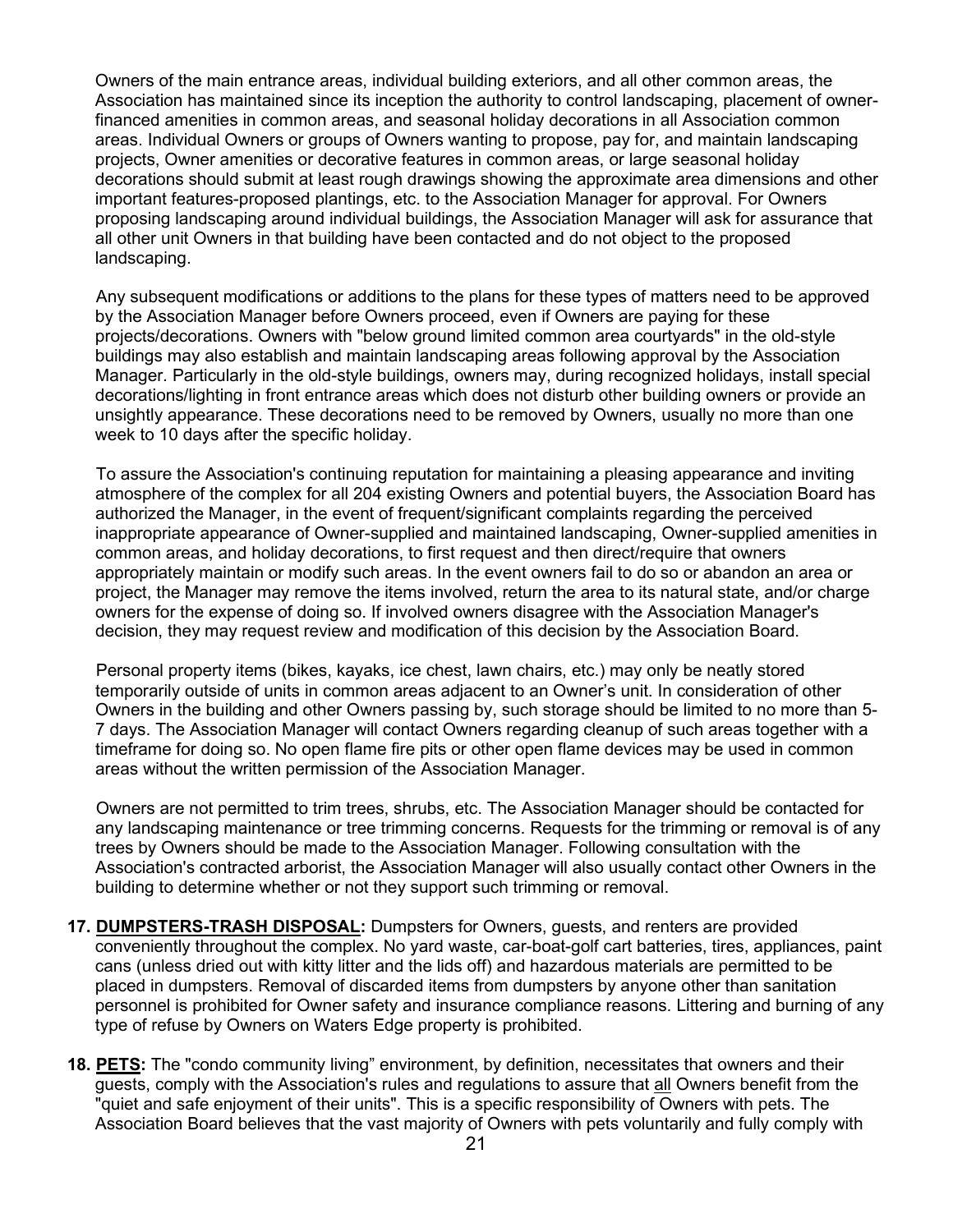Association pet-related rules. However, Owners need to timely inform security or Association personnel when these pet policies are being ignored by a small number of Owners or their guests. This will enable timely corrective action of such rule infractions and will enable the Association Board to deal with that small number of Owners who repeatedly do not follow such rules**.** 

- **A. NUMBER OF PETS:** No more than two domesticated dogs, or two domesticated cats, or a combination thereof, are permitted per unit. If an Owner can demonstrate ownership of no more than three such pets prior to August 15, 2016, that Owner may continue to keep these pets until the third pet is no longer living but must otherwise comply with all other revised requirements.
- **B. PETS NOT PERMITTED:** No exotic animals or species, whether caged or uncaged, are permitted. By way of example and not limitation, this includes dangerous reptiles, monkeys or similar species, ferrets, parrots or similar species, rodents, pigs, or other mammals, etc. Owners may request exemptions for non-dangerous or non-aggressive species on a temporary basis from the Association Manager and Association Board. Such requests will be evaluated based upon individual facts and circumstances with the Board's decision being final.

Written requests by Owners for service or emotional support animals, other than dogs or cats, must be submitted to the Association's Board before any such animals are permitted in the complex. Because of current well-recognized uncertainties and sometimes-conflicting regulatory language and interpretations of the Fair Housing Act by HUD and the DOJ (ADA regulations do not apply to private condo complexes) regarding service versus emotional support animals, the Association Board will evaluate requests for such animals only after receipt of all regulatoryrequired information Owners must provide. The Board will, following consultation with legal counsel regarding any conflicting federal regulatory requirements (and only if necessary), either approve, attempt to negotiate a mutually-acceptable arrangement with the requesting Owner, or disapprove such a request.

- **C. SIZE, WEIGHT AND TEMPERMENT:** It is the sole responsibility of Owners with pets to carefully evaluate and assure the Association and other unit Owners of the suitability of a specific pet, including when such pet is under the direct control and supervision of the Owner, family members, guests or longer-term renters. In determining this, the dog's breed, size, weight, and past demonstrated temperament must be carefully evaluated. Consistent with the Association's general insurance carrier requirements for coverage of residential pets**, Owners bringing any dogs into the complex are certifying to the Association and other Owners that the dog:**
	- **1.** Is not a trained guard dog or attack dog, has not, to the best of the Owner's knowledge, previously bitten or attacked other dogs or domesticated pets or humans, and does not have known behavioral tendencies or aggressive behavior causing it to have to be removed or restrained when people or other domesticated pets are present, passing by, or nearby.
	- **2.** Is covered under the Owner's HO-6 condo unit insurance policy coverage. Owners are cautioned that they, and not the Association, have the sole responsibility to place and maintain such coverage and whether or not their dog's breed is eligible for coverage by the Owner's specific insurance carrier. While not an exhaustive list, many insurance carriers, for example, will not cover purebred or part Pit Bulls, German Shepherds, Doberman Pinschers, Rottweilers, Chow Chows, Akitas, Wolf-hybrids, Cane Corsos, Great Danes, Mastiffs, Alaskan Malamutes, Siberian Huskies—or any other aggressive breeds.
	- **3.** Is of a size and weight and temperament that it is physically controllable/manageable at all times by the Owner or his family members or guests while on a leash at all times outside the unit.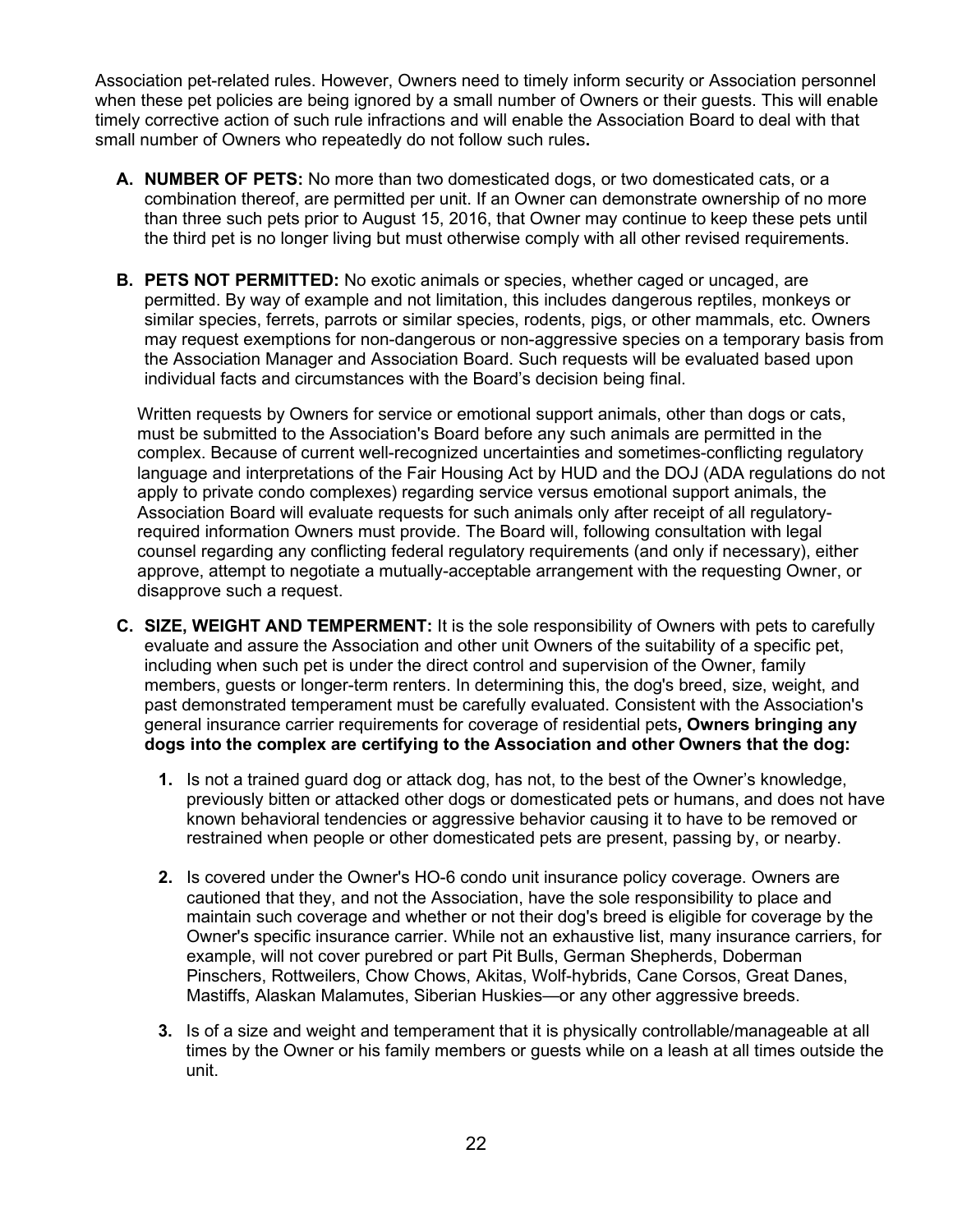- **4.** Complies with the preventative vaccination and other applicable licensing requirements or relevant regulations applicable to pets in the Owner's permanent residence location.
- **5.** Is not kept, bred, or used for any commercial purpose.
- **D. OWNER CONTROL OF PETS:** Pets must be confined to the Owner's unit and must not, under any circumstances, be allowed to roam free or to be tethered/chained unattended outside of the unit. Because of the Association's ongoing problems caused by feral cats, this requirement also particularly applies to all pet cats. Pets must not be left unattended on decks, courtyards, or any areas outside of the unit. Dogs must be kept controlled on an appropriate leash at all times outside of the unit so that they do not have the ability to jump up on or otherwise be a nuisance for nearby people or pets. Dogs are not permitted in the pool enclosure.
- **E. OWNER RESPONSIBILITY FOR PET DAMAGES-INJURIES:** Owners with pets are responsible for any damage or injury caused by their pets. Any animal that attacks or inflicts injury on any resident or guest or other pet by jumping and biting must be removed from the complex immediately. The Owner (family member, guest or longer-term renter) is responsible for removing the offending pet. All such incidents will be reported to the Association. Any animal considered to be vicious or uncontrollable may be permanently banned from the property by the Association Board. In such instances, the burden of proof lies with the pet Owner. Should legal action be required to remove an animal from a unit or the complex, the unit Owner shall be responsible for reimbursing the Association for all costs associated with the removal, including legal fees. Nonpaid fines imposed by the Board may, at the Board's discretion, be filed as a lien against the unit and such amounts will be charged the current Association interest rate for non-paid fees or monthly dues.

If an attack or other aggressive behavior by an Owner's pet causes expense to the Association not reimbursed by the Association's liability insurance carrier or the pet Owner's HO-6 policy, or if such behavior results in a premium increase for the Association's liability insurance, the Association Board may assess the Owner for such costs.

- **F. OWNER RESPONSIBILITY FOR PET NOISE-NUISANCES**: Pet Owners are responsible for ensuring the rights of other unit Owners to the safe, peaceful and quiet enjoyment of their units, and that their health, and/or safety are not infringed upon or diminished by noise, odors, waste, or other nuisance. Unmonitored or uncontrolled barking by dogs or cats meowing or yowling may, following two requests from nearby unit Owners (which must be reported to security personnel or the Association Office), Association personnel, or security personnel, result in fines imposed by the Association Manager according to the then-current fines listed in the Association's website, and above that amount by the Association Board for more serious or repeated non-compliance. Such fines shall become immediately due and payable and its imposition shall not be subject to challenge by the Owner unless, within 7 days after the fine notice is given to the Owner, the Owner exercises his/her right of written appeal to the Association Board either via email or hard mail to the Association Office. Any dog Owner violating these policies four times in any 12-month period will also be subject, upon 30 days written notice by the Association Board, to banning of the pet from the complex. In all such matters, the Board's decision is final.
- **G. FAMILY MEMBER-GUEST-LONGER-TERM RENTER PETS:** When family members or guests visit an Owner for 14 days or less, up to two additional pets are permitted, but Owners are strongly cautioned that non-compliance with these rules may require the immediate removal of such additional pets. Longer-term renters are permitted to have pets unless the rental unit Owner prohibits this, but it is the responsibility of both the rental unit Owner and long-term renter to fully comply with these rules. **Short term renters are not permitted to have pets present in rental units.**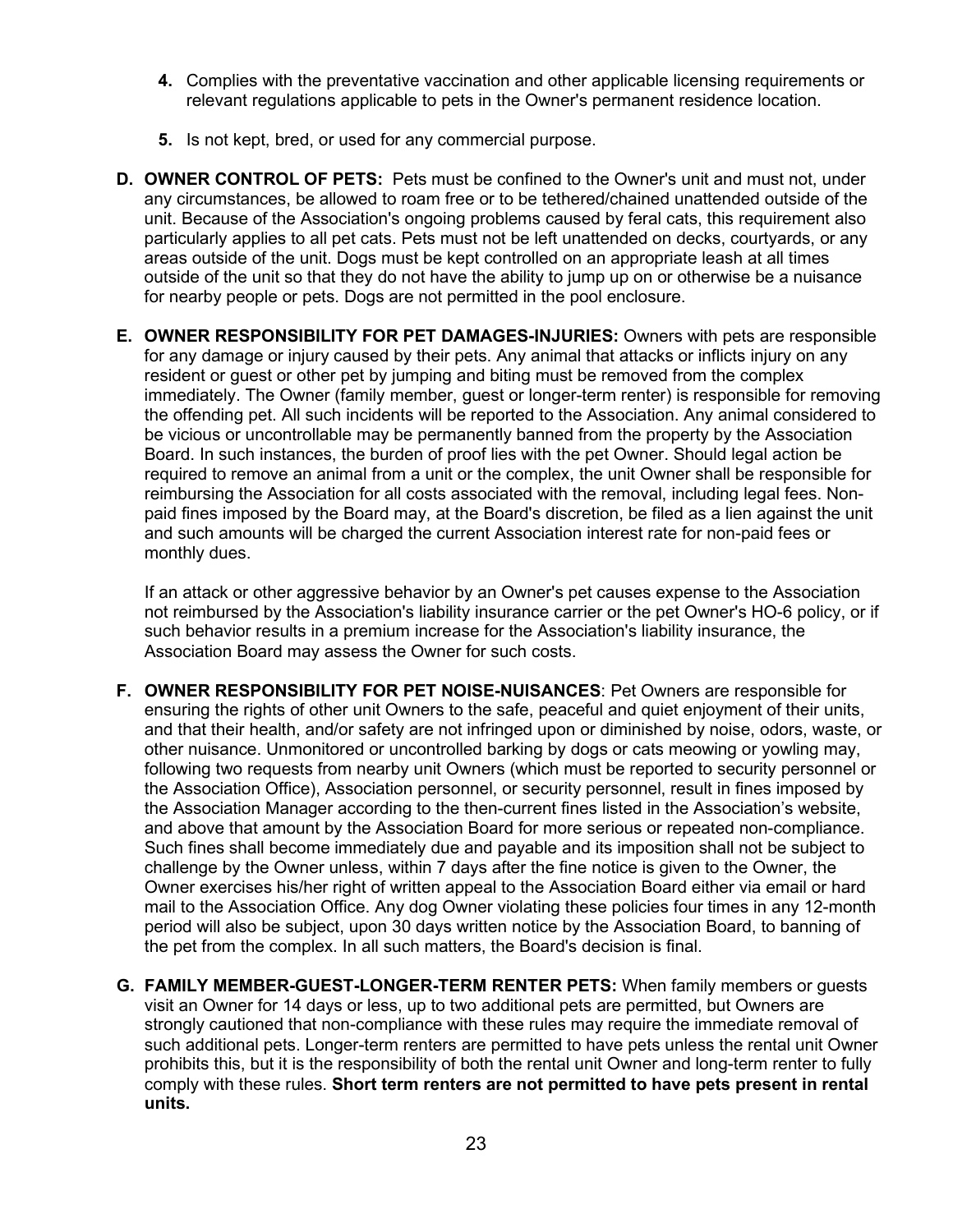- **H. PET WASTE CLEANUP RESPONSIBILITIES**: Owners are responsible for assuring that they, their family members, guests, or longer-term renters fully and timely clean up after their dogs both inside the unit, on decks, and in all other common areas. They must carry a disposable plastic bag or some type of receptacle for this purpose and properly dispose of the pet waste, or, if available, must utilize the "pet station" bags located strategically throughout the complex. Owners failing to do so will be subject to fines by the Association Manager and Association Board.
- <span id="page-24-0"></span>**19. SIGNS:** "For Sale" signs or similar signs of any type are not permitted in or on the windows, decks (other than those permitted in Section 10.D), or railings of the units at any time. "For Sale" signs may be posted only on the common elements in conjunction with a real estate agent showing the property. These can only be posted during an open house.

 Any signs or decorations hung or displayed in unit front entrance areas of "old-style" buildings" are limited to three and should avoid bold colors but use colors complimentary to the building siding, doors, and trim. All such signs are subject to Board approval. No awnings, canopies, shutters, radio, TV, or satellite antennas or other attachments of any kind may be attached to exterior walls without prior Board written approval.

- <span id="page-24-1"></span>**20. DELIVERIES:** Owners are permitted to have furniture, appliances, and other items delivered to their units, but should notify the Association Office or security personnel of the tentative date/time. For deliveries when the Owner is not present, the Association is not liable in any manner for the condition of the goods/items delivered, or for the security of such goods/items until the Owner returns.
- **21. MAILBOXES:** Owners are permitted to rent mailboxes when available. This fee is listed on the Association's website and available in the Association office, and is subject to modification after 30 days' notice to Owners
- **22. RECREATIONAL FACILITIES-COMMON AREAS: OWNERS, GUESTS, AND RENTERS ACKNOWLEDGE THAT PROVIDED RECREATIONAL FACILITIES ARE NOT STAFFED, SUPERVISED, OR CONTINUOUSLY MONITORED BY ASSOCIATION STAFF OR SECURITY PERSONNEL. THEREFORE, THEY ALSO ACKNOWLEDGE AND AGREE THAT THEY ARE USING SUCH FACILITIES AT THEIR OWN RISK AND ARE RESPONSIBLE FOR THE BEHAVIOR AND SAFETY OF THEMSELVES AND, PARTICULARLY, FOR MONITORING AND CONTROLLING THE BEHAVIOR AND SAFETY OF THEIR CHILDREN.**

#### **A. Swimming Pool: NO LIFEGUARDS ARE ON DUTY AT ANY TIME.**

- <span id="page-24-3"></span><span id="page-24-2"></span>**1.** Subject to maintenance needs, the pool usually is open for use in early April and closed in late September-early October.
- **2.** No pets are allowed in the pool area.
- **3.** Regular swimsuits/swimwear should be worn in the pool. No street or workout clothing (including cutoffs) is permitted.
- **4.** Children 14 and younger must be supervised by an adult. Children over the age of 14 may require supervision based upon their behavior and/or swimming ability.
- **5.** Running, pushing, shoving, unwanted, or excessive splashing and noise are prohibited.
- **6.** No furniture or fixtures in the pool area may be removed from that area.
- **7.** Large inflated rafts, water game equipment or other swim toys may be requested to be removed due to space limitations.
- **8.** All audio devices must be played at a low volume and avoid disturbing others at the pool. As a common courtesy to other Owners, such devices are best used with ear buds/headsets.
- **9.** Jumping from the clubhouse deck to the pool is prohibited. Substantial penalty fines will appl and violators will be banned from further pool usage.
- **10.** NO SMOKING/USE of tobacco products, other substances, or "vapes" (electronic cigarettes) is permitted in the pool area.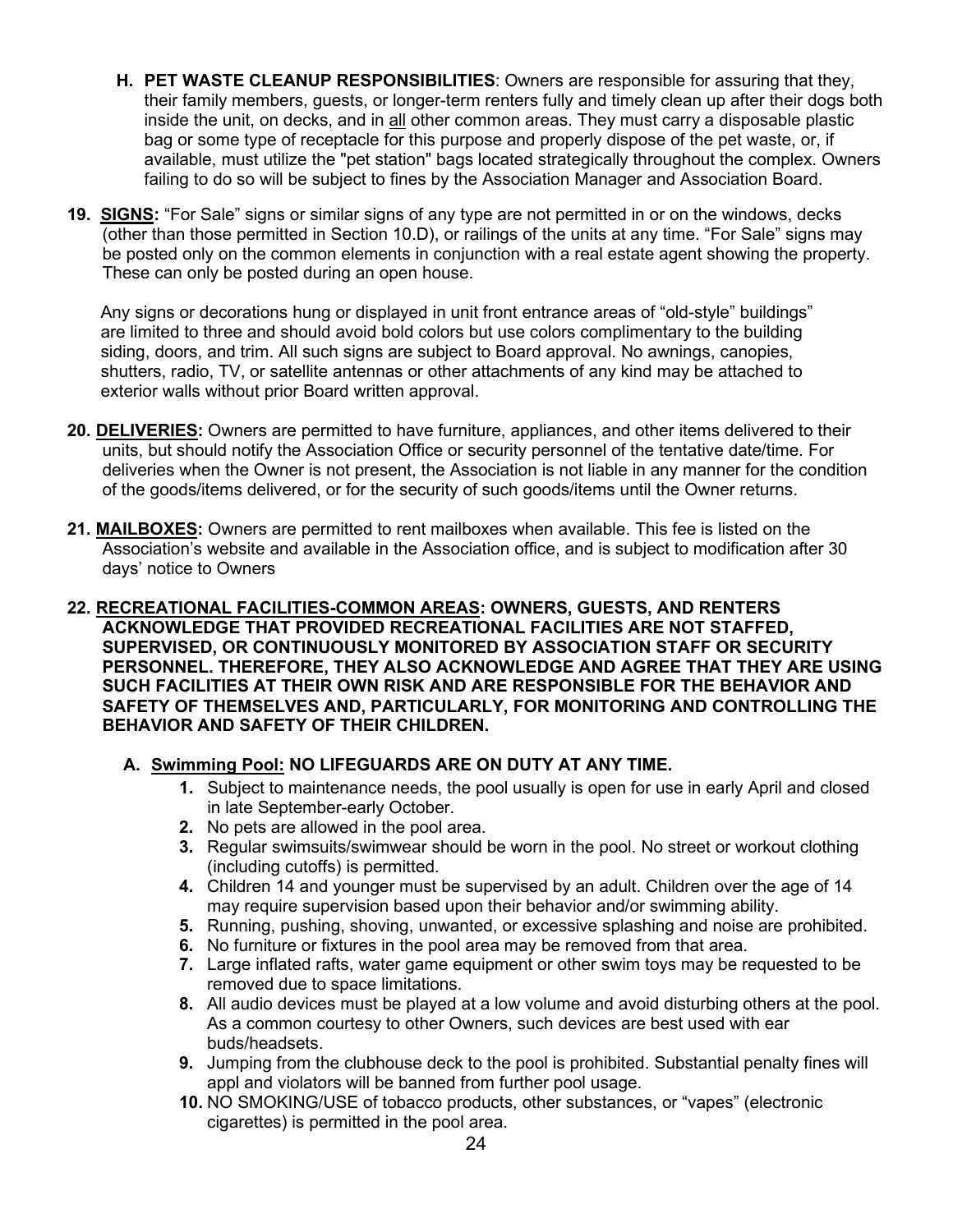**11.** Pool hours are: 9 AM to 10 PM-Sunday through Thursday 9 AM to 11 PM-Friday & Saturday 9 AM to11PM-Federal Holidays

**MULTIPLE SIGNS CLEARLY WARN THAT ABSOLUTELY NO GLASS CONTAINERS ARE PERMITTED IN THE POOL AREA. OWNERS ARE SUBJECT TO AN AUTOMATIC NON-NEGOTIABLE SUBSTANTIAL MINIMUM AND/OR MAXIMUM FINE (LISTED ON ASSOCIATION WEBSITE) FOR VIOLATION OF THIS POLICY BY ANY POOL USERS (I.E. OWNERS THEMSELVES, FAMILY MEMBERS, GUESTS, OR RENTERS).**

**WHEN GLASS IS BROKEN IN THE POOL AREA, STATE LAW REQUIRES DRAINING AND CLEANING THE POOL. THE RESPONSIBLE OWNER, IN ADDITION TO A SUBSTANTIAL FINE DETERMINED BY THE BOARD, WILL BE BILLED FOR THIS WORK, REFILLING, AND WATER CONDITIONING THE POOL. THE OWNER IS ALSO RESPONSIBLE FOR ANY OTHER POOL USERS INJURED DUE TO BROKEN GLASS.**

**AS A RESULT, AS A CONDITION OF POOL USE, ALL POOL USERS ACKNOWLEDGE THAT THE ASSOCIATION REQUIRES SECURITY PERSONNEL TO INSPECT COOLERS FOR ANY GLASS. A POOL USER REFUSING A COOLER INSPECTION IS REQUIRED TO LEAVE THE POOL FOR THE REMAINDER OF THE DAY.** 

**IF A COOLER DOES CONTAIN GLASS, THE AUTOMATIC MINIMUM THEN-CURRENT FINE APPLIES AND THE POOL USER IS REQUIRED TO IMMEDIATELY REMOVE AND PROPERLY DISPOSE OF THE GLASS. FAILURE TO DO SO, OR ANY BELLIGERENT OR AGGRESSIVE BEHAVIOR OR LANGUAGE TOWARDS SECURITY PERSONNEL, RESULTS IN THE POOL USER BEING DIRECTED TO IMMEDIATELY LEAVE THE POOL AREA FOR A MINIMUM OF THE REMAINDER OF THE DAY. AFTER CONSULTATION WITH THE ASSOCIATION MANAGER, THE LOSS OF POOL ACCESS FOR THE REMAINDER OF THE POOL USER'S STAY MAY ALSO OCCUR.**

 **B. Tennis Courts:** Hours of Operation--7 AM to 11 PM daily.

Proper tennis attire including appropriate footwear must be worn. Excessive noise is prohibited. The use of roller skates, roller blades, skateboards, or other similar equipment is strictly prohibited. Any litter/trash must be placed in the provided trash containers, and no glass containers of any kind are permitted. The Exercise Building Center adjacent to the tennis courts is for exercising only. It is available for unit Owners and their guests who, as with all such recreational facilities, use at their own risk.

- **C. Basketball**: A basketball goal is provided on the tennis courts with rules for usage posted.
- **D. Children's Playground Area**: A small playground adjacent to the Clubhouse is available. Playground rules and operating hours are posted there. Small children must be supervised by an adult.
- **E. Clubhouse**: The Clubhouse is available for use by Owners from 9 AM to 11 PM daily, unless reserved by an Owner for a special function. For such special functions, reservations must be made with the Association Office, and an annually-established fee by the Association will be charged for its use. Those using the Clubhouse are responsible for cleaning up after each use.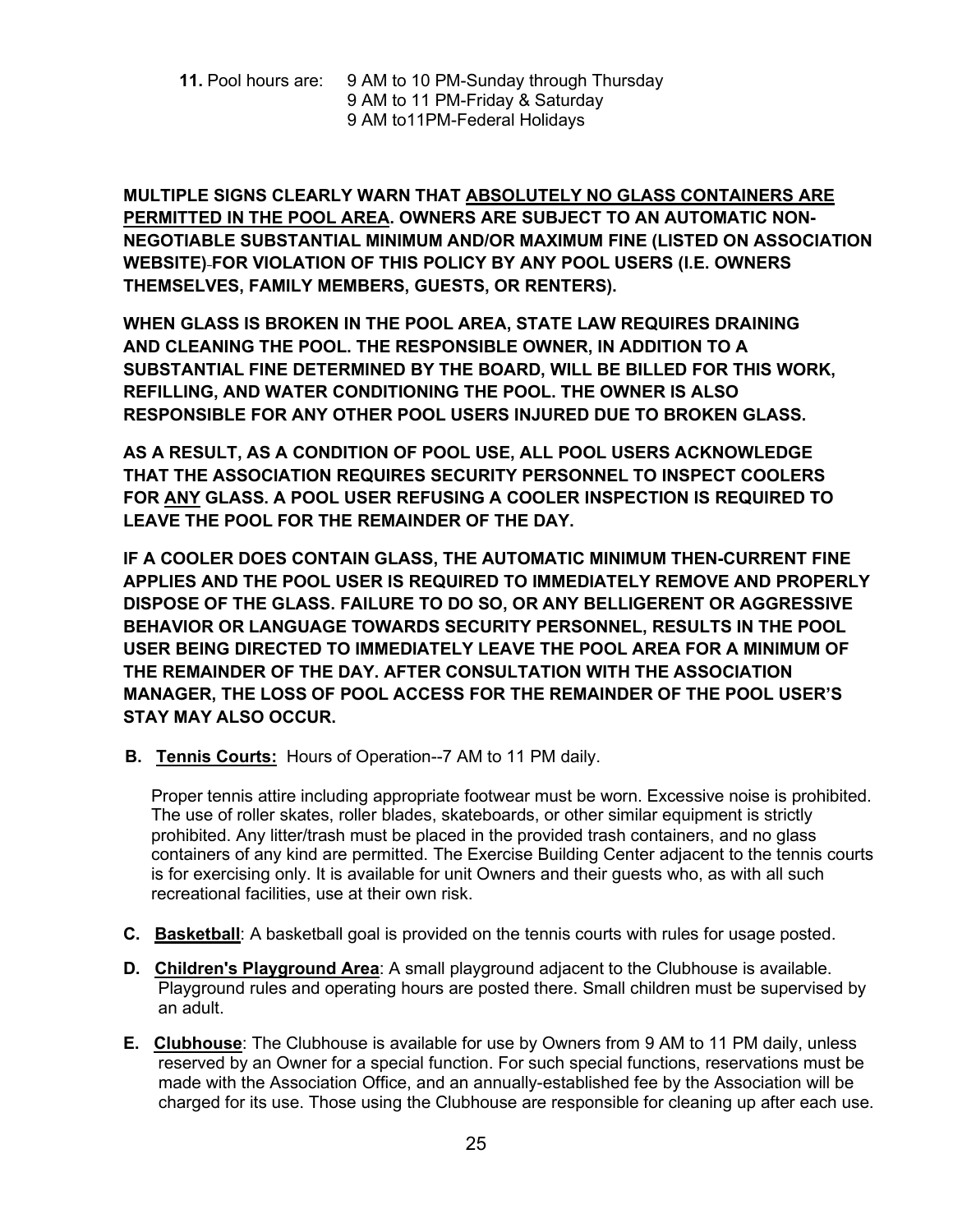Wet swimming attire is not allowed inside the Clubhouse, and no glass containers are permitted on the Clubhouse outside deck area.

**F**. **Restricted Play/Activities Areas**: For obvious safety reasons, children should not play on stairways, fire escapes, hallways or other limited common areas. **Because of the very "hilly" terrain/topography in the complex, the use of skateboards, scooters, roller blades, and similar equipment is prohibited in all common areas due to insurance compliance and safety considerations.**

#### <span id="page-26-0"></span>**23. VEHICLES:**

- **A. Stickers**: All Owner and guest or renter vehicles including automobiles, motorcycles, golf carts, boats, PWC's and trailers entering Association property must be registered with security and/or the Association Office:
	- **1. Annual Owner Automobile or Motorcycle Stickers** are available to Owners of record as shown by Camden County property deeds and information on file in the Association Office. Units owned by partnerships and corporations must file appropriate paperwork designating persons authorized to sign on behalf of their unit.
	- **2. Temporary Guest Permits** for automobiles and motorcycles with expiration dates are issued to guests of Owners and renters and may be obtained at the Association Office or from security personnel at the complex entrance upon arrival.
	- **3.** Visitor Permits for automobiles and motorcycles may be issued for a day or short visit. Advanced notice should be provided to security personnel or the Association Office so that permits will be available in advance of arrival. Otherwise, security personnel will attempt to contact the Owner upon the visitor's arrival.
	- **4.** Oher stickers for outside parties or persons conducting business at Waters Edge require the approval of the Association Manager.
- **B. Parking**: Parking in areas other than those specifically designated for vehicle parking is not permitted, nor is parking of unlicensed vehicles or vehicles in need of repair. Repairing vehicles (other than minor emergency repairs) in parking areas is not permitted. No parking is permitted in front of marked yellow curbs. Vehicles may not be left for more than two weeks without being moved.

**On the three busiest major holiday weekends, or at other times determined necessary by security personnel, no more than two vehicles per unit Owner are to be parked in the parking lots adjacent to buildings. As a courtesy to other Owners, Owners with two vehicles and guests with vehicles are asked to temporarily park in one of the areas designated areas across from Buildings 5, 8, and 29. In addition, security personnel may direct renters to move one of the two permitted vehicles to these areas to provide available parking for owners.**

**C. Vehicle and Watercraft Washing**: Washing boats, PWC's, trailers, golf carts, motorcycles, or vehicles is not permitted in front of buildings. However, such vehicles may be washed in the area adjacent to the fish cleaning stand in front of the observation deck. Registered Owners of slips in the Marina may wash their boats and personal watercraft in their slips with environmentally-friendly soap.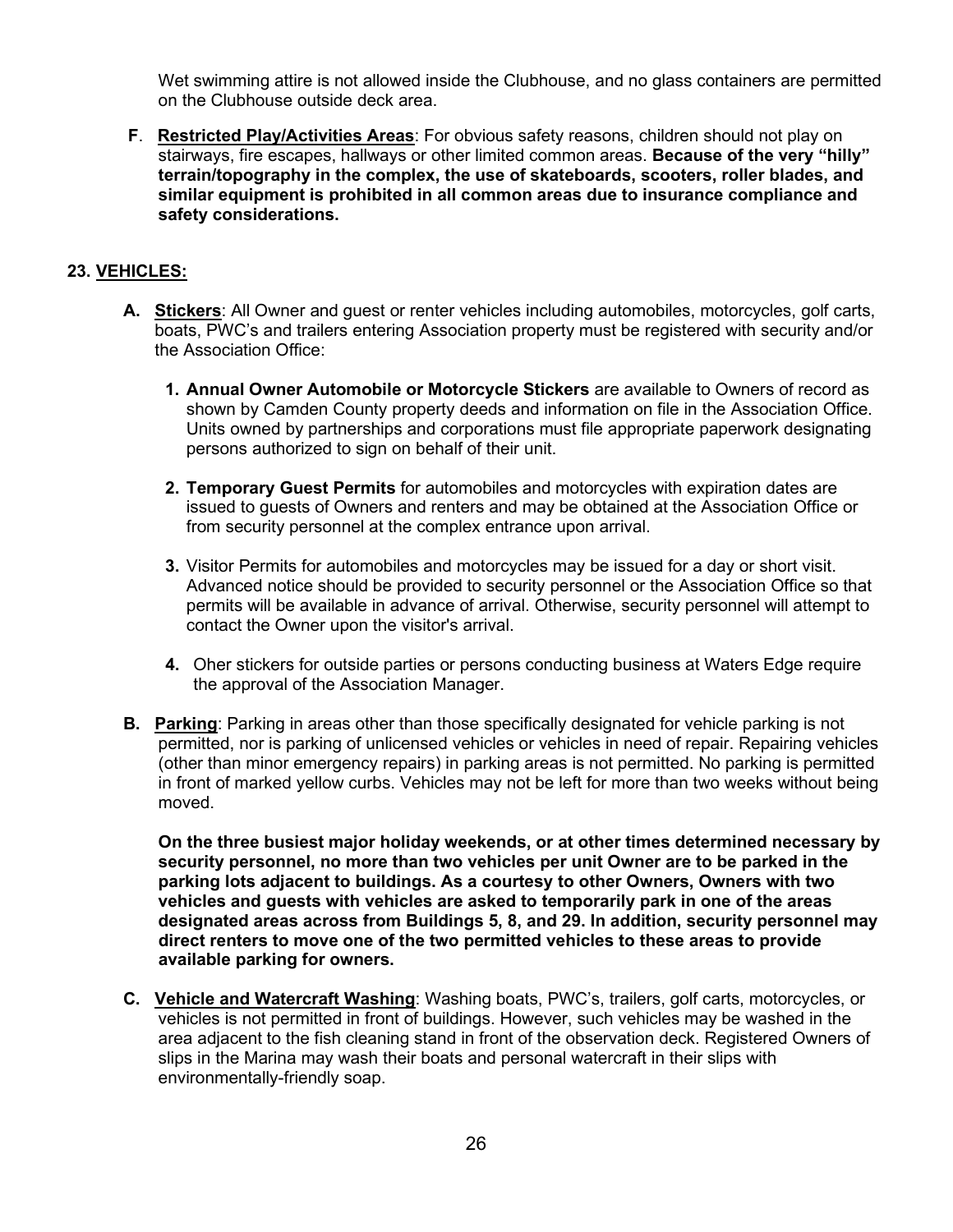- **D. Other Vehicles**: The use of ATVs, UTVs, dune buggies, non-licensed scooters, non-licensed motorcycles, and other non-licensed or off-road vehicles is not permitted on Association property.
- **E. Oversized Vehicles**: Except for unloading and loading, oversized vehicles must be parked for a maximum of seven days in the designated areas across from Buildings 5, 28, and 29.
- <span id="page-27-0"></span>**24. GOLF CARTS:** As an Owner amenity, the Association provides Owners with the opportunity to obtain permits to operate, maintain, and store golf carts in the complex. This amenity is considered a privilege which carries with it the golf cart Owner's agreement to fully and carefully comply with all the Association requirements specified below, and to operate the golf cart in a safe manner at all times. As the Owner has agreed in executing the Association's Resale Certificate when purchasing his/her unit, before bringing a golf cart into the complex, the Owner agrees to sign the Association's current Golf Cart Agreement (current copy on Association website) obtain a permit to own and operate a golf cart after paying the annual cart permit fees, (listed on the Association website) agrees to its safe use as specified in the written agreement (available from the Association Office or Association website) and also agrees to operate and maintain the golf cart in compliance with the Association Rules and Regulations currently in effect, and as modified and periodically updated by the Association Board. The Owner specifically agrees to the following:
	- **A.** The full current rules and regulations regarding safe golf cart use and the "Owner Golf Cart Agreement" are always available in the Association Office and on the Association website, which the Owner acknowledges reviewing as part of obtaining his/her initial permit, and annually renewing this permit.
	- **B.** Prior to issuing the initial golf permit, in addition to the above requirements, Owners must meet with or contact the Association manager to review the Association rules and regulations governing safe golf cart operation.
	- **C.** The annual permit and registration fee is listed on the Association website and available in the Association office and is subject to increase by the Board after 30 days' notice to permit holders. This fee is due and payable to the Association by January 1 of each year. Each golf cart (one per unit limit) must be annually registered with the Association Office by January 1.
		- **1**. If not so registered and the fee paid by January 1, the Association golf cart fee doubles and the Association reserves the right to automatically rescind the permit.
		- **2**. The initial fee payment, and any subsequent renewal fees, must be accompanied by a current Certificate of Liability Insurance in an amount no less than \$300,000 combined single limit for bodily injury and property damage covering the cart and its use and the executed Annual Golf Cart Permit Owner Compliance Statement included on the required annual Owner Information Form. Owners may also satisfy this requirement by submitting statements from a unit Owner's insurance agent or sections from the unit Owner's condo or permanent residence insurance policy clearly stating that golf carts are covered under those policies.
	- **D. No permit holder may sell, barter, transfer, or gift a permit. The Owner understands and agrees that all permits terminate upon sale/transfer of unit Ownership and are nontransferable.**
	- **E.** The Association reserves the right to tow and store, at an Owner's expense, any unregistered cart or cart not displaying a current permit number, and to levy appropriate financial penalties.
	- **F. No children under 16 or Owners without a valid driver's license are permitted to operate carts.**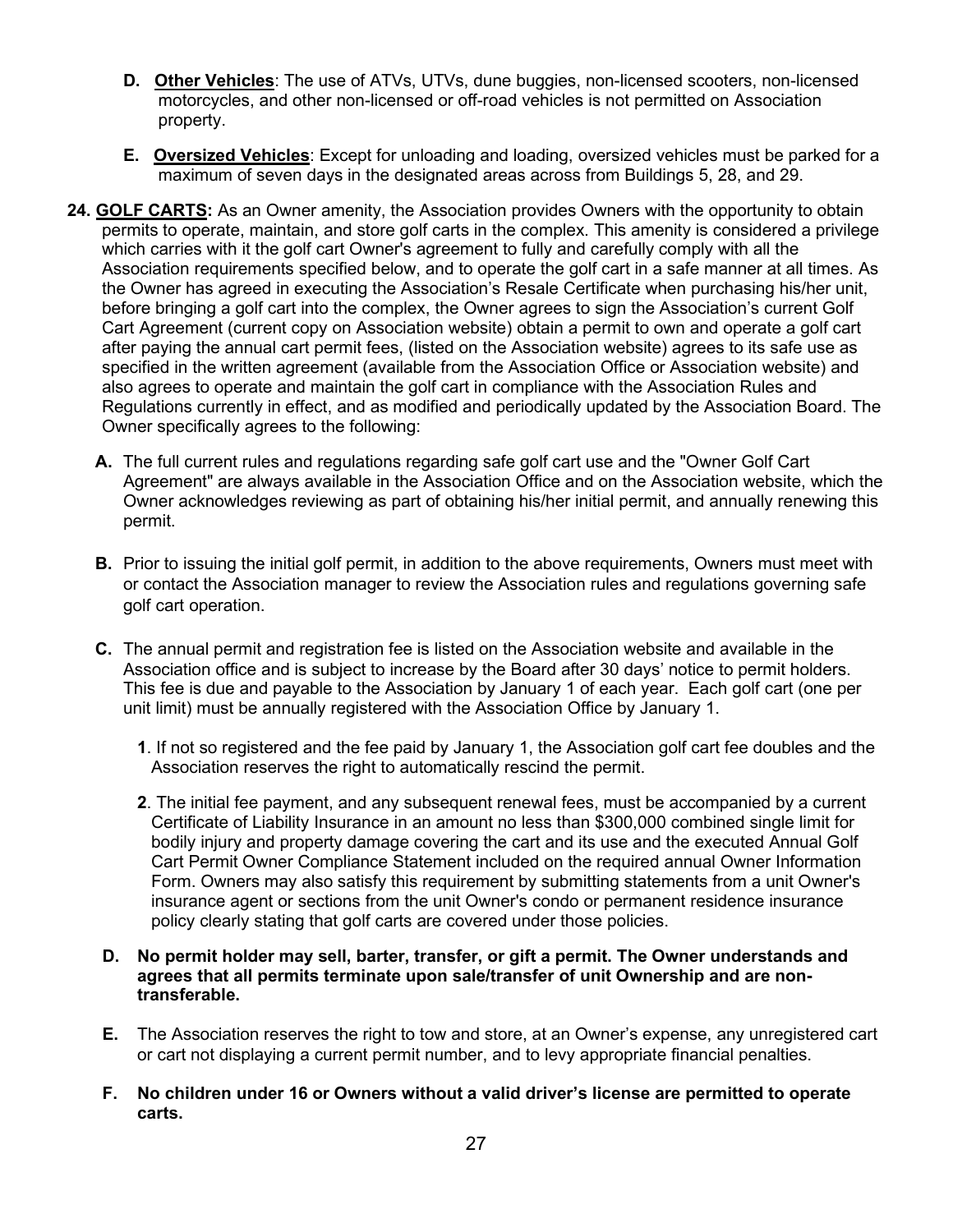- **G.** Unless otherwise posted, the maximum speed for carts is 15 mph, and all carts must use permanently mounted/functioning headlights from dusk to dawn.
- **H.** Golf carts may not be parked closer than 4 parking spaces on either side of a building entrance, unless properly sharing a space in front of or behind a permit holder's car.
- **I.** When a golf cart permit holder is not on site, regardless of the season, his/her cart must be stored in designated storage areas— currently below Buildings 28/29, Building 5, across from Buildings 29 and 30, and behind the observation deck/storage building. The Association reserves the right to move non-compliant carts and include a fee determined by the board in the next monthly bill.
- **J.** Golf cart permit holders are expected to obtain a functioning cart within 90 days of receiving a permit. If not, the Association reserves the right, following 30 days' written or email notice, to terminate the permit and return the Owner to the permit waiting list, if one exists.
- **K.** Permit holders must maintain carts in a presentable and operable condition to avoid being classified as derelict carts. The Association reserves the right to inspect all carts. If the Association staff or security personnel identify a non-operable cart, the permit holder will be provided 60 days to return it to functional status. If not returned to functional status, the Association reserves the right to terminate the permit and move the cart to the Association maintenance/storage area for subsequent removal/disposal by the Owner, or, eventually, by the Association.
- **L. Cart operation while intoxicated, or in a manner determined by Association or security personnel as reckless or unsafe, is not permitted. If necessary, law enforcement will be called and, when appropriate, violators will be prosecuted.**
- **M.** All golf cart permit holders specifically agree that they, and not the Association, are fully and legally responsible for:
	- **1**. The safe operation of their carts at all times, regardless of who operates the cart, and for any damages or injuries to themselves or other Owners or their property.
	- **2.** Properly and fully orienting and training themselves and other cart operators to the capabilities, limitations, and safe operation of their carts.
	- **3**. Thoroughly familiarizing themselves with the topography and cart path configurations in the complex.
	- **4.** Exercising particular caution, attention, and appropriate speeds while navigating the sidewalk areas between Buildings 17 and 33 which golf cart permit holders acknowledge and agree have no or only limited physical safety barriers and on which permit holders acknowledge they travel at their own risk.
- **N. During busy weekends, particularly Memorial Day, July 4, and Labor Day, golf cart permit holders agree to park their carts behind their personal automobiles if sufficient parking is not available for other unit Owners. In addition, during such times, permit holders agree to observe any announced/posted one-way traffic restrictions while traveling the lakefront sidewalk between Buildings 17 and 33 or other designated areas in the complex.**
- **O. The Association reserves the right to immediately suspend/rescind cart permits for violations of "F", "L", and "N", or repeated non-compliance with other cart rules and regulations.**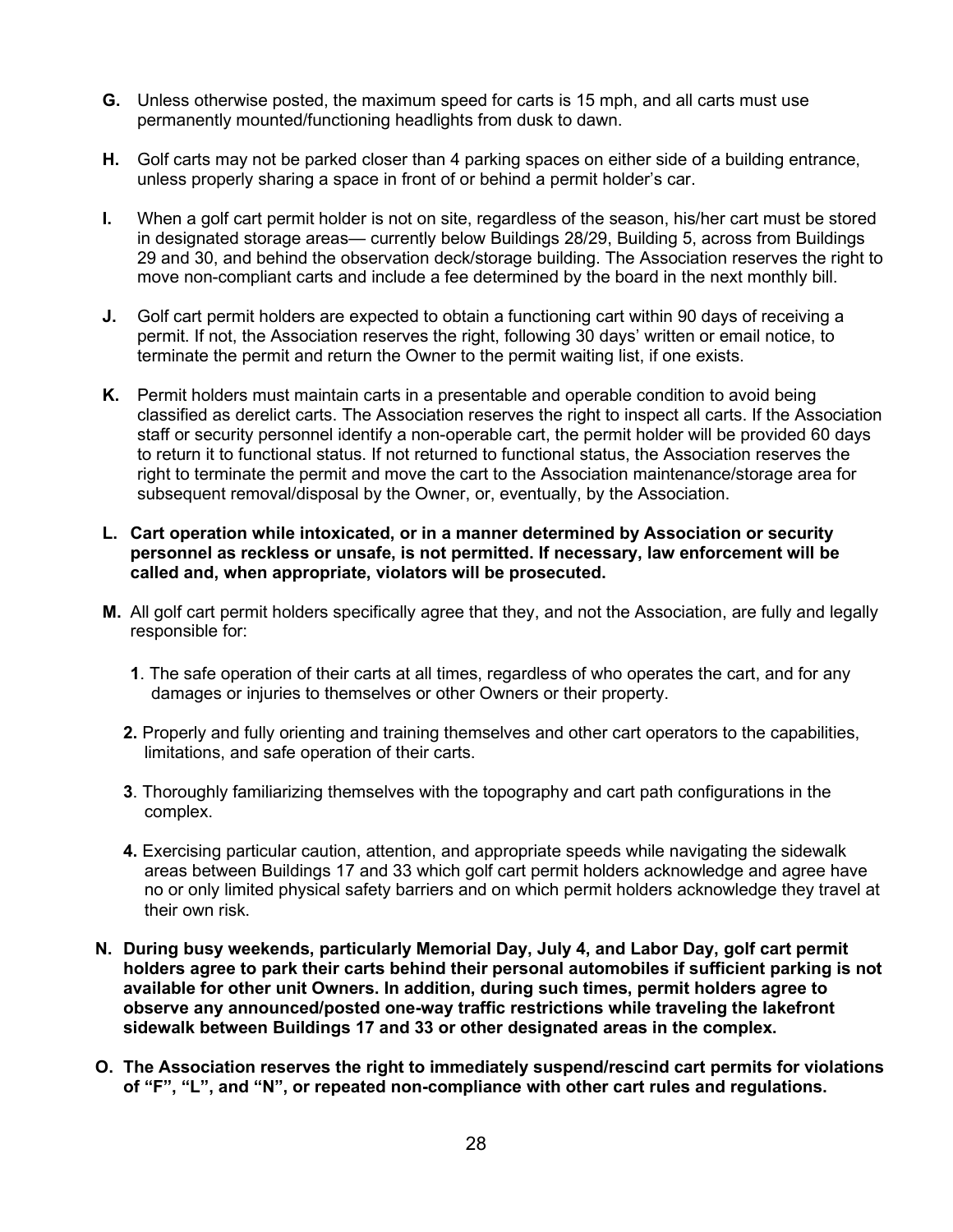- **P.** Only golf carts with a maximum seating capacity of 4 adults are eligible to obtain a permit. Extra passenger capacity larger carts are not permitted.
- **Q.** FOR OWNERS SHARING GOLF CART PERMITS: Two-unit Owners may share a permit. To add an Owner to an existing permit, the existing permit holder and new Owner being added must complete separate permit applications and agreements. The Owner being added must provide the insurance coverage verification listed above. If the joint Owners subsequently cannot agree to continued sharing of an existing-permitted cart, the original permit holder will maintain the permit and the added Owner will be returned to a waiting list, if such a list is in effect. For joint Ownership of new cart permits, the Owners must mutually agree and designate which Owner will retain the permit if the joint Owners cannot agree to continued sharing.
- **R.** Golf carts may only be washed in the area adjacent to the fish cleaning station and old Sewer Plant. Owners are reminded to utilize environmentally/lake friendly cleaning agents.

#### **S. ALL PERMIT HOLDERS AND ANY OTHER CART OPERATORS AGREE THAT PEDESTRIANS ALWAYS HAVE THE UNQUESTIONED RIGHT-OF-WAY, AND GOLF CARTS MUST YIELD TO PEDESTRIANS ON WALKWAYS AT ALL TIMES.**

- **T.** For the safety of pedestrians and golf cart owners and their passengers, the following general specifications and general guidelines apply to all golf carts permitted by the Association after June 3, 2021. These generally follow the operating specifications of the three main market share leaders in golf cart sales—Yamaha, E-Z Go, and Club Car. **Unless a cart meets the following requirements, owners are required to provide the specs for the proposed cart to the Association manager for review and approval prior to bringing the cart on to Association property or operating the cart:**
	- **1.** Top speed of the golf cart must be 20 mph or less.

#### AND

- **2.** Engine displacement should be no more than 350-400 cc. Typically this translates to 12 to 15 hp. "Juiced-Up" engines for additional displacement or horsepower and carts with disabled or modified speed governors/limiters are not permitted.
- **3.** Width of the cart should be no more than a two-person Yamaha, Club Car, or EZ Go golf cart (two rear-facing passengers are permitted). This translates to approximately 94 inches long, and 48 inches wide. Four forward-facing person or six-person golf carts are not permitted.
- **4.** Engine noise should not exceed Yamaha, Club Car, or EZ Go dB levels.
- **5.** Owners may "trick out" their golf carts with high profile tires and special wheels, but the overall width of the golf cart with tires must remain as specified above because "extra wide" carts not properly parked in lakeside cart pull off areas can block both golf cart and pedestrian traffic.
- **6.** Owners may also "high-rise" the suspension of the golf cart unless the manufacturer recommends against it or it is so extreme as to represent an obvious safety hazard (i.e., tip over) when operated.
- **7.** Electric carts are not permitted. Experience with such carts over the years has shown that many simply lack the power to climb the very steep hills in the complex. In addition, the Association does not have the infrastructure required for charging such carts in the form of outlets in longterm parking areas or near condo buildings. And, the alternative of running extension cords from units to golf cart parking areas is simply both a safety hazard and impractical as well.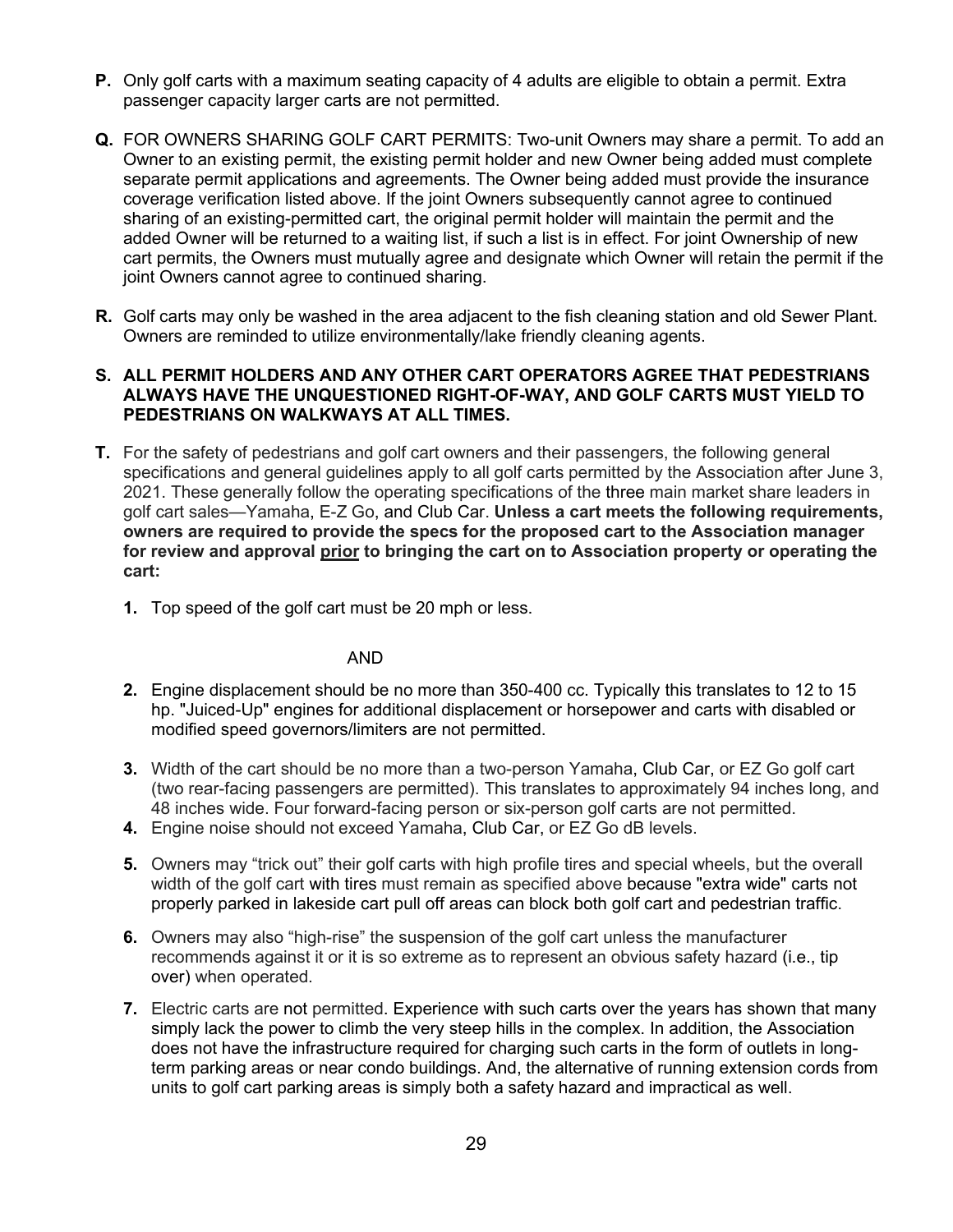**8.** All carts must be satisfactorily geared to consistently handle the steep elevations within the complex.

#### **25. UNIT RENTAL POLICY:**

- **A. GENERAL RENTAL UNIT REQUIREMENTS:** The Association must balance the desire of unit Owners to use their individual units as they desire with the Association's responsibility to adopt reasonable unit rental policies to control such rentals The Association Board recognizes that some Owners may wish to rent their units to outside parties ("renters") on a short-term rental basis ("shortterm rentals") of 60 days or less, while other Owners may wish to rent/lease their units for longer periods ("longer-term rentals") of more than 60 days.
	- **1.Total Rental Units Permitted:** The Association Board limits the total number of units available as rental units at any given time so that:
	- **a.** The total short-term rental units permitted remain at or below the lesser of 10% of total units or below the percentage of rental units permitted for all units to be eligible for participation in the programs of relevant federal mortgage funding or guarantee agencies (FHA, VHA, Freddie Mac, Fannie Mae, etc.). Total long-term units are limited to 5% of total units.
	- **b.** If these limits have been reached, owners wishing to rent their units may request that their units be placed on a short term or long-term rental unit waiting list in the Association office until other units on this list cease being rental units either because these units are sold, rental unit owners decide to or do not pay the Association rental unit fees at all or in a timely manner.
	- **c.** The quality of life, enjoyability, and "quiet enjoyment" by all 204 owners of their units is protected and enhanced.
	- **d.** The safety and security of owners, their families, guests, and renters are preserved and enhanced.
	- **e.** The market value and marketability of all 204 units is preserved and enhanced.
	- **f.** The Association's insurance carrier has noted that condo complexes with high percentages of rental units (not present at Waters Edge) traditionally experience greater claims frequency which translate into increased condo Association premiums for all 204 owners.
	- **g.** The Association's own experience demonstrates additional direct and overhead costs of rental units including, but not limited to, renter check-ins, scheduling paperwork, security notifications, security interventions for problematic short-term renters, management and Board time for problem resolution/owner fines related to problematic short-term renters and the significant time and attention of all parties involved, particularly when intervention from local law enforcement officials is required.
	- **2. Rental Unit Notification to Association/ Association Approval:** The Association requires that the Association Office be annually informed -- by no later than the close of business on December 31 of each year-- of all units publicly advertised or marketed for rental purposes. To achieve compliance with the very reasonable Association rental unit rules designed to protect all 204 Owners, the Association Board has no choice but to levy significant penalties for non-compliance up to and including fines and loss of Association approval to rent a unit. In addition, the annual "Owners Information Form" includes a question whether the Owner's unit is used for an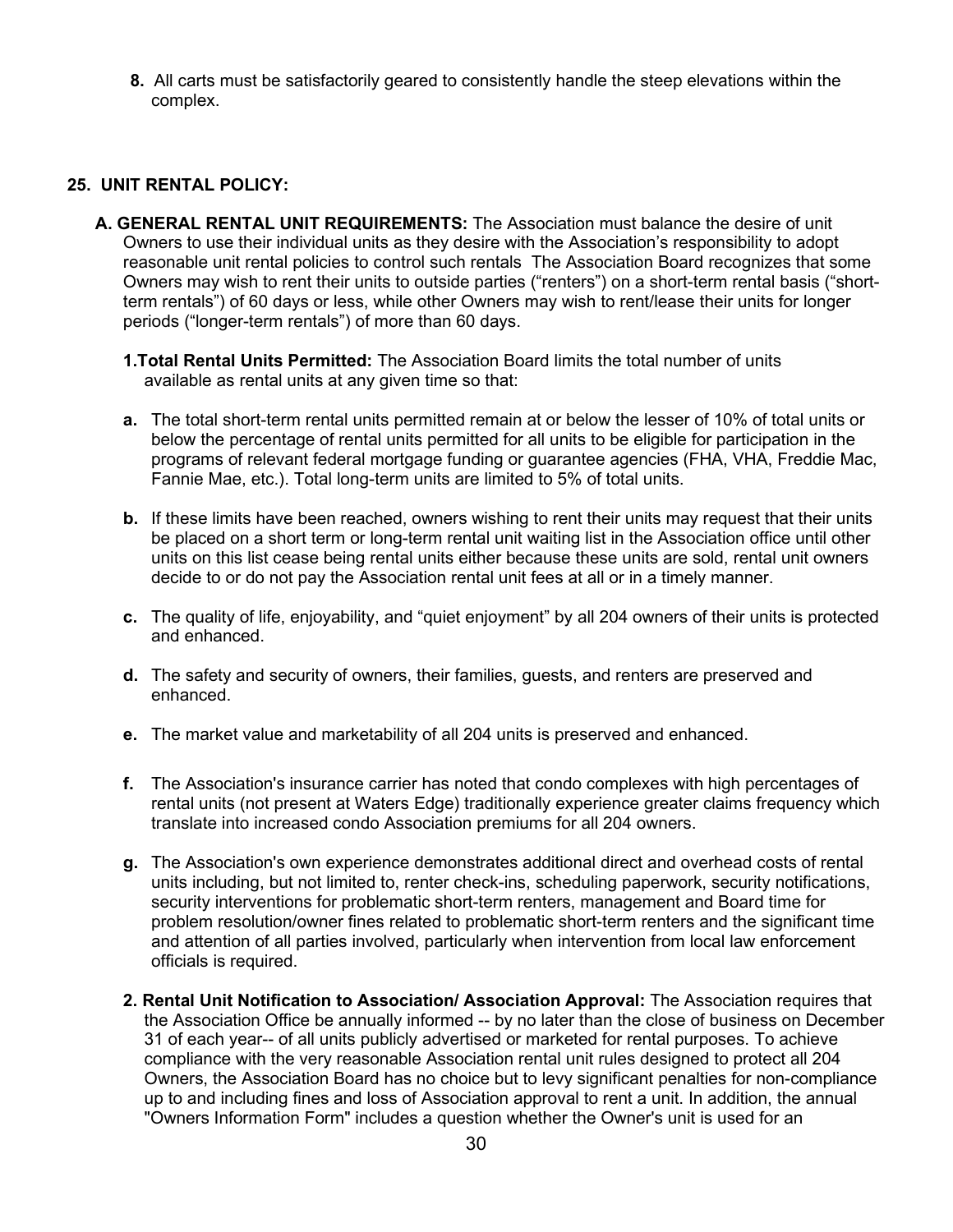Association-approved long-term or short-term rentals as defined by the Association as well as rental unit insurance details.

To assist rental unit Owners in knowing whether their unit is appropriately listed as a rental unit, the Association Office maintains a listing of the rental units approved by the Association. If an Owner's unit is on this list but the owner no longer wishes to maintain the choice of renting his/her unit, the Owner needs to call or email the Association Office and so inform the Office Coordinator.

- **3. Rental Unit Insurance Coverages:** Rental unit Owners are responsible to ensure that their personal rental unit insurance policies (very often very different than normal condo HO-6 coverages) cover long-term or short-term renters. Association personnel may contact rental unit Owners to verify/clarify such coverage when they annually submit to the Association Office the unit insurance coverage verification required for all 204-unit Owners.
- **B. SHORT-TERM RENTAL UNIT REQUIEMENTS AND FEES:** Owners who do not rent their units do not subsidize the additional direct and overhead costs of short-term rental units. To avoid such subsidization, Owners wishing to short-term rent their unit(s) will be initially notified via and acknowledge on the Missouri-required Unit Resale Certificate for that unit that, in addition to obtaining Association approval for the short-term rental of their units prior to any rentals, the shortterm rental unit Owner will be subject to an Association annual fee due no later than the close of business on December 31(strictly enforced). This fee is listed on the Association's website, available in the Association's office and is subject to modification after 30 days' notice to owners.
	- **1.** Association and security personnel need to timely know who will be renting units and when—and need confirmation that short-term renters are aware of the Association's Rules and Regulations with which they must comply in order to enable the Association to effectively protect the safety and property of 204-unit Owners, their families, their guests, and the renters themselves.
	- **2.** The Association Board has established a definition for a short-term rental unit to enable the Association Board and Association Manager to assure all 204 Owners that the Association and security personnel timely know which rental units are available to short-term rent, defined as, generally, rentals 60 days or less which are:
		- **a.** Handled by local or national bricks and mortar or web-based companies which provide availability advertising and rental scheduling and/or payment services to Owners to handle their rental units.
		- **b.** Handled by individual rental unit Owners who inform/notify the public via Internet or print or any other public channels/notifications/advertisements of the availability of his/her unit(s) for rental.
		- **c.** Owners failing to notify the Association of any such rentals are subject to significant fines and loss of rental privileges.

#### **3. Registration and Check-In Procedure Compliance:**

**a.** Short-term rental unit Owners or their rental agencies are responsible to timely notify the Association Office in advance of all required information when and by whom their units will be rented by short-term renters. The current updated packet of required forms/paperwork is available for reviewing/downloading from the Association website.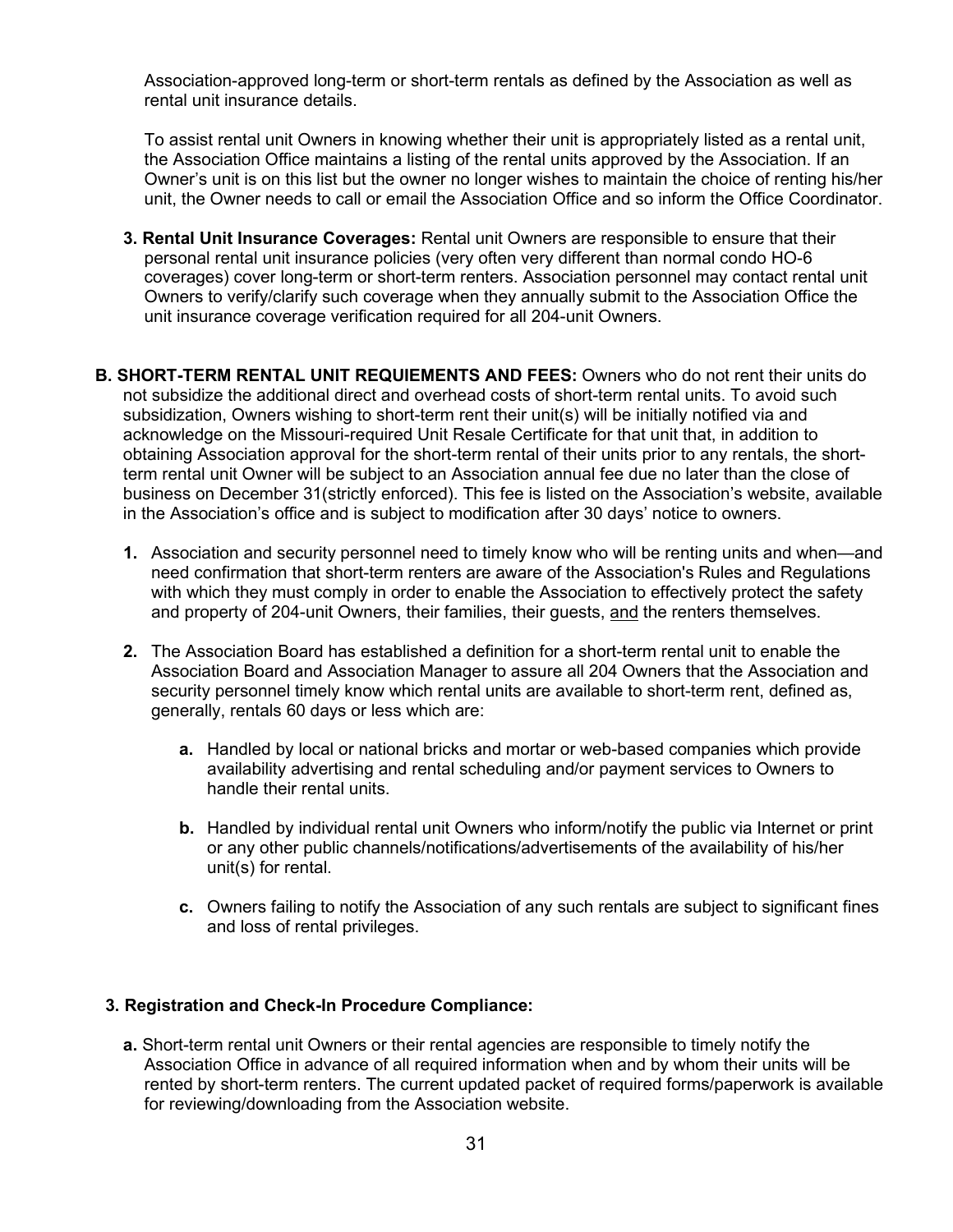- **b.** Rental unit Owners should provide such periodically-updated informational packets to individual short-term renters or to their rental agencies as soon as possible to avoid unnecessary rules compliance problems.
- **c.** As clearly required in this periodically- updated information packet, when short-term renters arrive at the complex, they are expected to notify security personnel of their arrival and status as short-term renters as part of the process for obtaining a required specially-colored parking pass— before occupying the rental unit. If security is not immediately available while out on security rounds, the short-term renter is expected call security and return to the main entrance security station (or check or visit with the Association Office while open) to obtain the required parking pass and ensure that all required short-term renter information has been obtained. For insurance reasons, short term renters may not utilize the pool or other common areas until they have contacted security personnel and obtained their parking passes and physically occupied the rental unit.
- d. The Association Manager requires of the Association's contracted security service that any vehicles not displaying a required parking permit be identified on routine security rounds. If the Owners of these vehicles cannot be located, they will be left a ticket/notification to immediately obtain one from security or from the Association Office. Absent some special mitigating circumstances, failure to do so will result in a fine for the short-term rental unit Owner and possible towing of the renter's car off property.

#### **4. Other Related Short-Term Rental Requirements:**

- **a. No rental unit Owner may rent a short-term rental unit to a person less than 25 years of age and must include in any agreement between the rental unit Owner and the renter that any persons occupying the rental unit, under the age of 25, must be supervised by a person at least 25 years of age.**
- **b.** Short-term renters are not permitted under any circumstances to utilize the golf carts with Association permits granted to short-term rental unit Owners. The liability risk to all 204 Association Owners for damages from knowingly permitting short-term renters unfamiliar with the Association's golf cart paths/ challenging terrain is significant.
- **c.** Short term renters are not permitted to have pets present in rental units.
- **d.** Short term renters are not permitted to store watercraft trailers or oversized vehicles on Association property and should use nearby marinas for such parking between April 15 to September 15 (the Association's "busy season"). Between September 15 and April 15, the Association manager is authorized, but not required, to grant approval for such requests to short term rental unit owners on behalf of their renters.
- **e.** Rental unit Owners are responsible to notify outside rental agencies they utilize of the Association's current, and any subsequent modifications to, rental unit policies as well as other applicable rules and regulations.
- **f.** All short-term renters are responsible to arrange and pay for any desired insurance coverage for personal items. In the event of any catastrophic damage, other damage, or destruction of the unit, all renters agree that the Association and its insurance carrier are not in any way, shape, or form responsible for any renter contents in, surrounding, or adjoining the unit.

#### **C. LONG-TERM RENTAL UNIT REQUIREMENTS AND FEES:**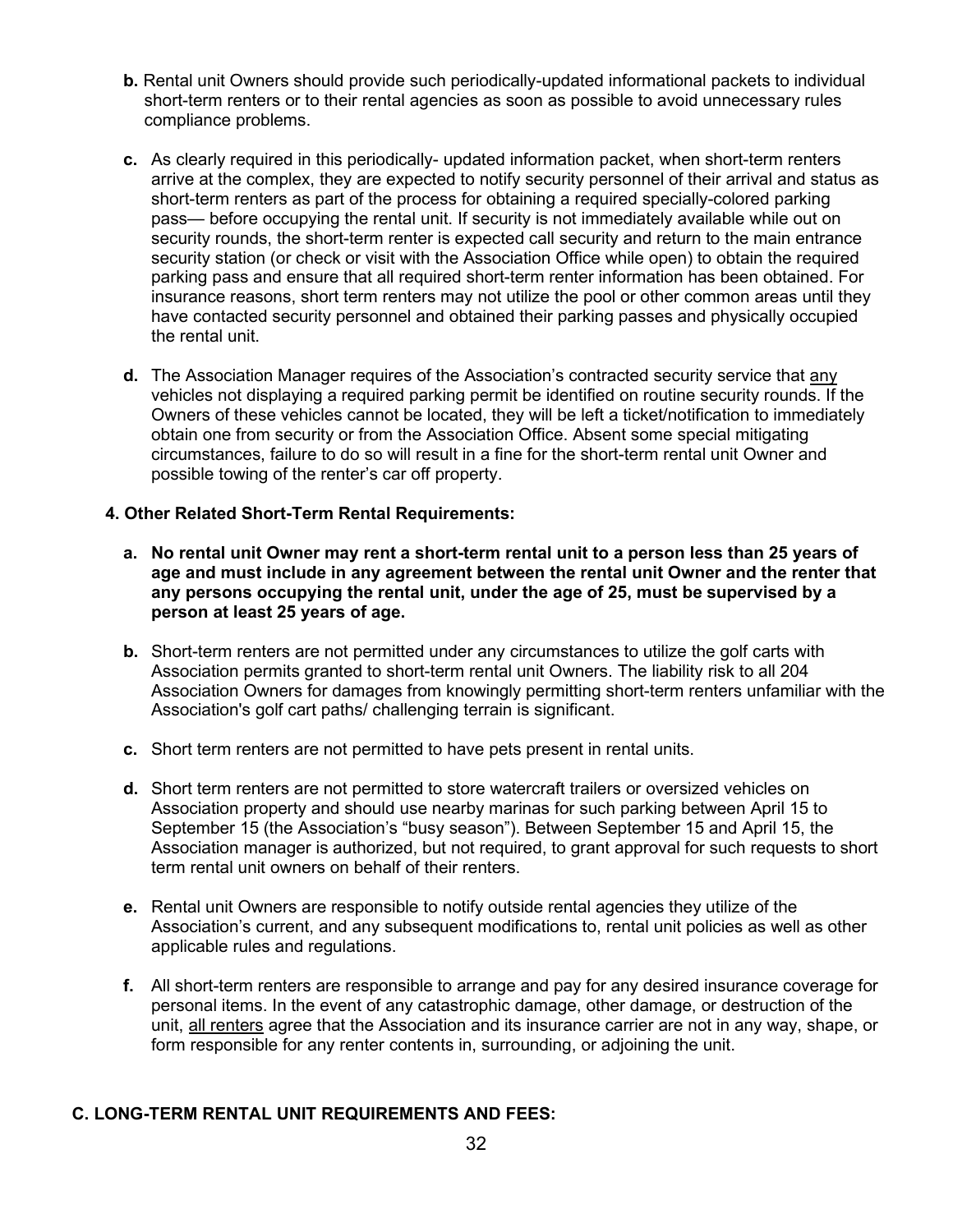- **1.** The Association strongly recommends, but does not require, that Owners obtain a credit check for potential renters, together with appropriate security deposits. The collection of overdue rental payments, damage deposits, or other debts owed by renters to rental unit Owners is strictly the responsibility of the rental unit Owner and not in any way that of the Association.
- **2.** The Association requires the rental unit Owner or rental agent to pay a processing fee (available on the Association's website) and obtain a criminal background check on the potential renter. Copies of such background checks must be provided to the Association Office before the rental/lease contract is finalized between the renter and the rental unit Owner or rental agency and before a renter occupies a rental unit.
- **3.** The Association Manager will review the criminal background check and, if any criminal or serious misdemeanor offenses are discovered, he has been delegated authority by the Association Board to make the final decision whether a potential renter with such offenses is suitable for renting a unit in the complex. The Association Office will notify the rental unit Owner or rental agent of this decision upon completion of this review. If the rental unit Owner disagrees with the Association Manager's decision, the rental unit Owner may appeal this decision, in writing, to the Association Board. The Association Board's decision in such matters is final.
- **4.** Long term rental unit Owners not wishing to expend the time to obtain credit and/or required criminal background checks may require their rental agent to do so, or have this service provided by the Association. The fee for this service is listed on the Association website and available in the Association's office and is subject to modification after 30 days' notice to owners.
- **5.** To avoid misunderstandings concerning the various rules and expectations applying to renters in the Association Rules and Regulations, and specifically those in this rental policy, the Association recommends that, before or at the time the rental agreement is signed, the rental unit Owner or rental agent should provide a copy and review with the approved renter the current Association Rules and Regulations and this Unit Rental Policy.
- **6.** All longer-term renters are responsible to arrange and pay for any insurance coverage for personal items through appropriate apartment dweller contents coverage or other applicable insurance forms recommended by their insurance professional or as required by their renter unit Owner. In the event of any catastrophic damage, other damage, or destruction of the unit, all renters agree that the Association and its insurance carrier are not in any way, shape, or form responsible for any renter contents in, surrounding, or adjoining the unit.
- **7. For "intermediate" rentals over 21 days but less than the 60-day long-term rental minimum, an owner approved to long term rent his/her unit may, with the Association Manager's approval, rent his unit for less than the 60-day minimum. The Association manager is authorized by the board to either require or waive the background check requirement for such limited rental arrangements between 21 days and the 60-day long-term rental minimum.**

#### **D. REQUIREMENTS FOR BOTH SHORT-TERM AND LONG-TERM RENTERS**

- **1.** Before all approved short or longer-term renters are permitted to occupy a rental unit, they must have been provided with a copy of the relevant Association Rules and Regulations, obtain required vehicle registration stickers, provide all required identification and emergency contact information, and sign a Rental Policy Acknowledgement form in which the renter agrees that:
	- **a.** The renter, his/her family, and guests will abide by all current Association Rules and Regulations applicable to all Owners, their families, and guests.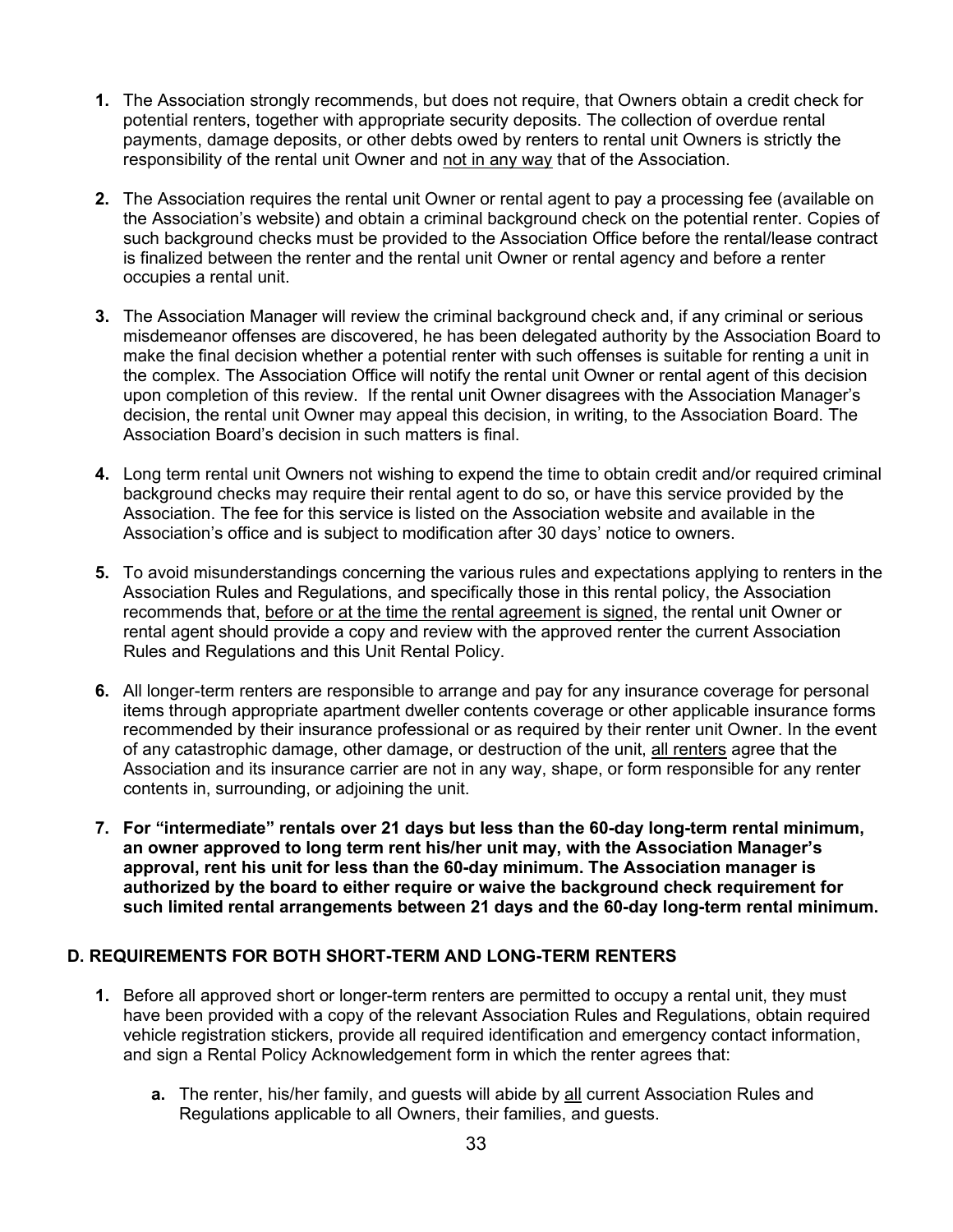- **b.** In the event of a serious violation of an Association rule or regulation, repeated violations of various rules and regulations, or any and all suspicious or actual occurrences of disruptive or criminal behavior by the renter, his/her family or guests— as determined solely by the Association Manager —the Association may demand that the rental unit Owner immediately evict the renter, consistent with any then-applicable notice requirements.
- **c.** If the rental unit Owner refuses to evict the problematic renter upon the Association's demand, the Association Manager will institute any and all legal action applicable to the renter or rental unit Owner to force the expedited eviction of the problematic renter. The cost of such eviction will be charged to the rental unit Owner.
- **d.** In the event of any suspicious or actual behavior by renters which might lead to damage to the rental unit or surrounding units, or to any other Association property—or which might lead to harm to other Owners, their family members, or guests— the Association Manager and security personnel are authorized to immediately report such suspicious or problematic behavior to appropriate local law enforcement agencies without prior notice to the renter or rental unit Owner.
- **e.** Rental unit Owners are responsible for any damages caused by the renter, his/her family, or guests to the rental unit, surrounding units, or the Association's common elements/amenities, and are responsible for paying for any portion of the Association's insurance deductible resulting from a claim for such damages.
- **f. No rental unit Owner may rent a longer-term rental unit to a person less than 21 years of age and must include in any agreement between the rental unit Owner and the renter that any persons occupying the rental unit, under 21 years of age, must be supervised by a person at least 21 years of age.**
- **g.** The subletting of any rental unit by the renter to another outside party is expressly prohibited.
- **h.** The Association Board periodically reviews and modifies rental unit guidelines and rules based upon any changes necessary to maintain the safety of renters and the safe and quiet enjoyment of all other units by Owners, their families, and their guests.
- **i.** The current Association rental unit rules and required documentation from rental unit Owners and renters are available on the Association website.
- **j. On the three busiest major holiday weekends, or at other times determined necessary by security personnel, no more than two vehicles per unit Owner are to be parked in the parking lots adjacent to buildings. As a courtesy to other Owners, Owners with two vehicles and guests and renters with vehicles are asked to temporarily park in one of the areas designated areas across from Buildings 5, 8, and 29. In addition, security personnel may direct renters to move one of the two permitted vehicles to these areas to provide available parking for owners.**
- **k. Renter Building Code – Fire Safety Standards Agreement by Renters**: All rental unit Owners must include a provision in all current and future short and longer-term rental agreements or leases not later than April 1, 2017 which specify that: Renter agrees that:

**1.)** The ultimate responsibility rests with the renter or his/her guests for appropriate preparation and planning for fire emergencies. This includes knowing each unit's two escape routes – the front entrance/stairway and rear deck fire ladder (one of the lake area's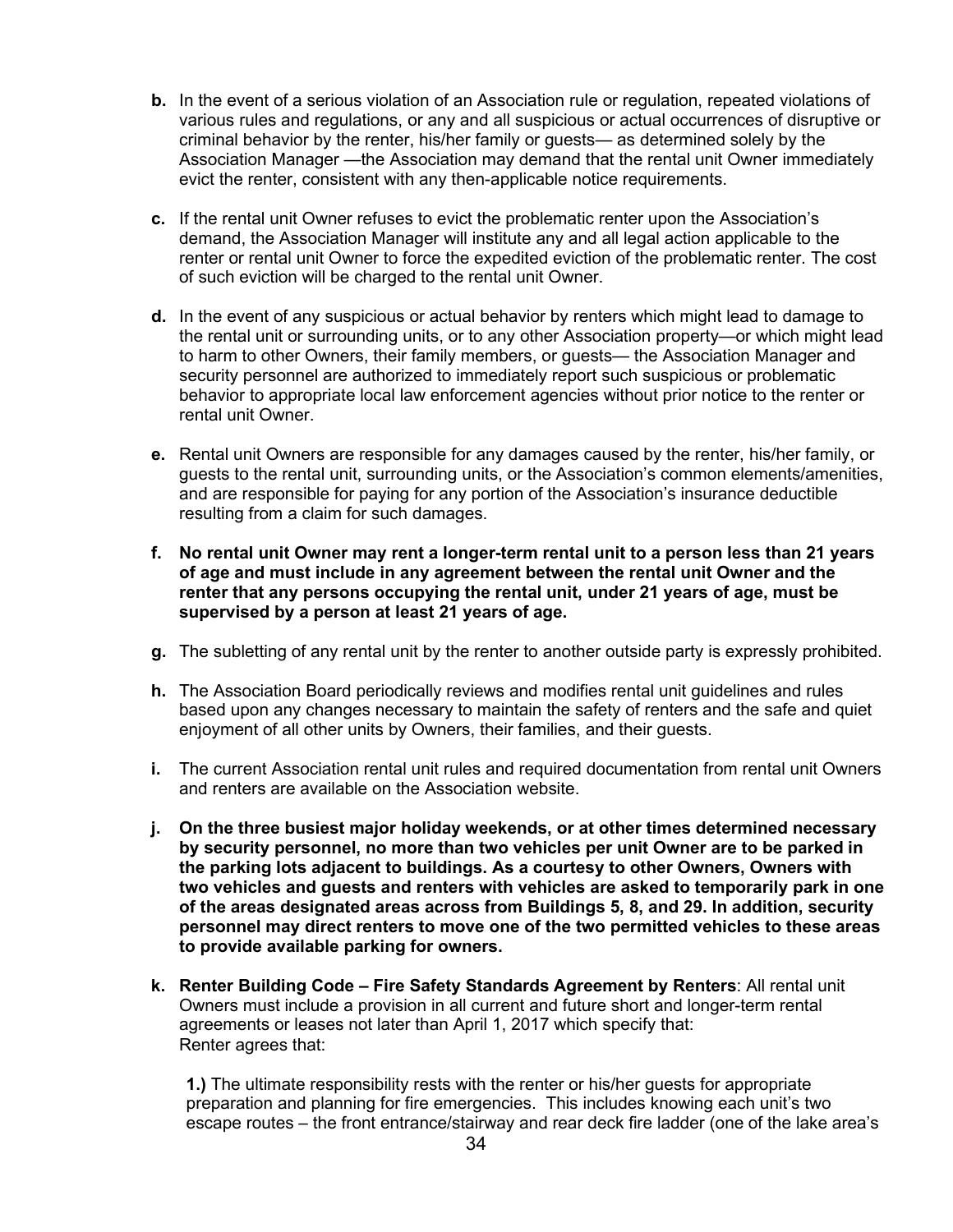few complexes with a second fire exit pathway); the location and proper operation of exterior Association provided fire extinguishers (one for every two units) and inside fire extinguishers required by the Association; promptly notifying the rental unit Owner or Owner's designated property management company of any malfunctioning Association required and additional installed optional smoke detectors: and complying with all other established Association fire safety requirements (i.e. grills, fireplaces, etc.) in the current Association Rules and Regulations available in the Association office or website.

**2.)** The renter's unit was constructed in the 1970's in full compliance with then -current applicable fire safety and building codes regarding building materials, emergency exits/fire escapes/exit stairways, fire alarm and suppression systems, etc. These codes have become more restrictive during the ensuing years. Therefore, recently constructed condo complexes must meet these newer codes with additional requirements. However, as currently interpreted by local and state fire safety and building code regulatory agencies having jurisdiction, Waters Edge, like all lake area complexes of similar age, does not have to comply with the newer codes – only with the codes in effect during original construction in the 1970's. The renter agrees that the rental unit complies with all safety requirements applicable when originally constructed but is not required to comply with current 2012 International Building Code requirements.

**3.)** However, the Association continues to periodically pursue and communicate to all Owners carefully-evaluated, cost-effective, and feasible fire safety improvements and facilities modification not required by the 1970's codes (fire hydrant network throughout the complex, electrical distribution system preventive maintenance and upgrades, etc.) which substantially improved Owner-occupancy fire safety, and periodically presents such matters for evaluation and approval by a majority of all 204 Owners in the complex.

<span id="page-35-0"></span>**26. BOAT DOCKS— WATERCRAFT AND TRAILER STORAGE--LIFTS:** Only Owners who have purchased slip leases are permitted to use and dock their watercrafts in the Association's docks and slips. Each slip lessee must strictly follow their lease provisions. A copy of the current standard Association slip lease is available from the Association Office or Association website.

#### **A. General Lease Provisions Requirements:**

- **1.** For dock structural preservation and damage prevention as well as slip management-maintenance requirements:
	- **a.** Owners must list on their annual Owner Information Form any boat or PWC or other watercraft (kayaks, canoes, etc.) kept in a slip leased from the Association.
	- **b.** To comply with Ameren dock permitting requirements, all watercraft must fit into any leased boat slip without extending past the dock's interior walkway or past the dock's roof drip line.
	- **c.** Any watercraft in a slip with a lease executed after November 15, 2016 which does not fully meet these requirements must be moved to a slip in which the watercraft fully meets them.
	- **d.** Watercraft on file in the Association's office as listed on a slip lessee's current Owner Information Form with a lease executed before November 15, 2016 and not extending past a dock's roof drip line by more than 18 inches when properly moored in the boat slip are "grandfathered" from this length requirement. However, any different or replacement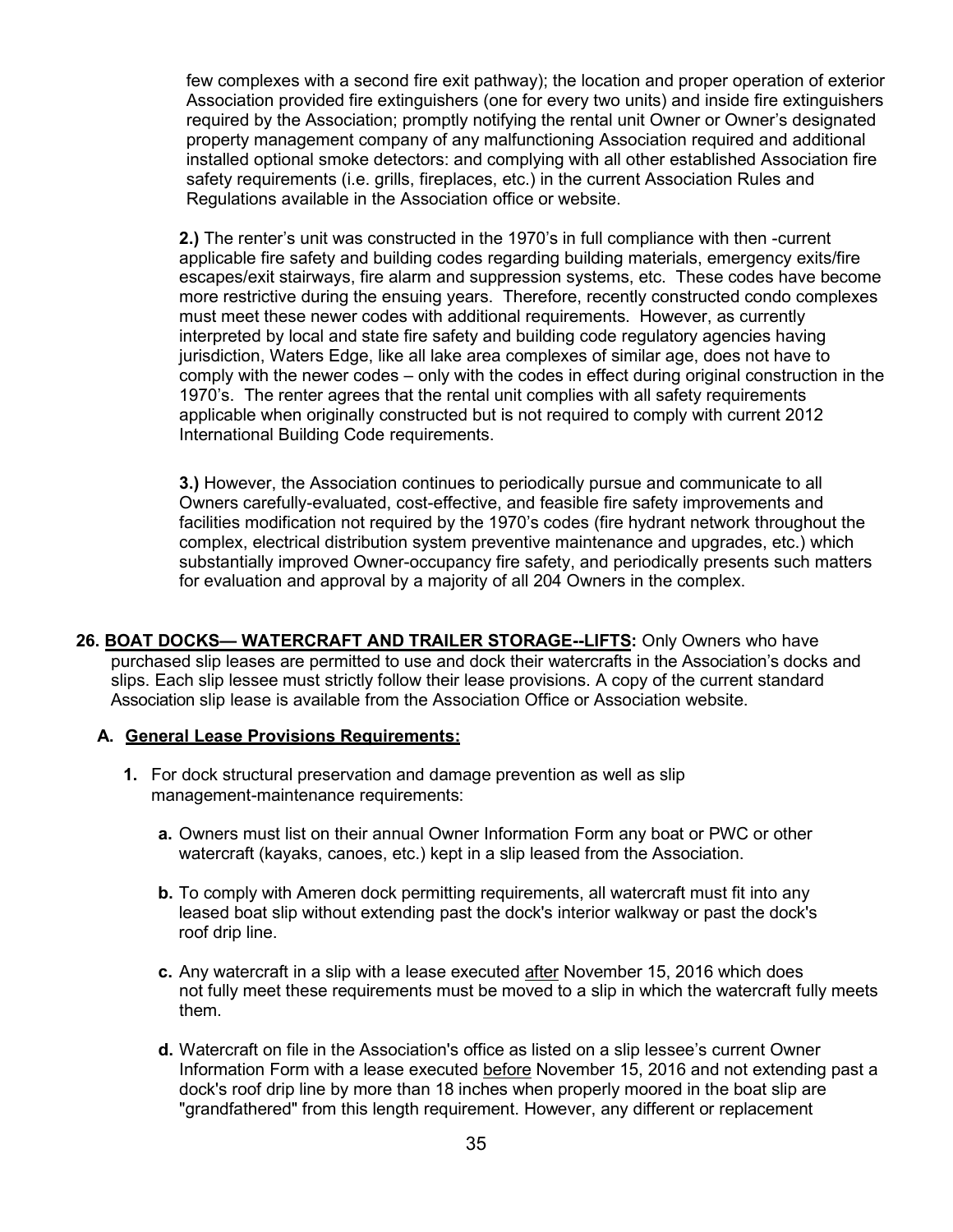watercraft subsequently moored in such a grandfathered slip must not exceed the limits listed for boats after November 15, 2016(such slip lessees are grandfathered only for their existing watercraft currently on file in the Association office.

- **2.** Owner agrees to annually notify Association of the brand, model and other related information regarding the watercraft to be docked in slip in the annual Owner Information Form, submission of which is required of all Owners, or within 10 business of any change in watercraft docked in slip.
- **3.** Owner agrees that, if his/her unit is sold but the rights to Owner's lease(s) for slips are not part of the unit sale or a separate sale, the Owner must so notify the Association manager and whether any watercraft remain docked in them. The Association manager is empowered to work with the Owner to allow continued temporary watercraft storage until the Owner can make arrangements to relocate the watercraft to new quarters. During this grace period, which normally does not exceed six months, the Owner must timely pay the Association all slip fees due. The Association manager may extend the grace period for up to another six months, but not to exceed a total of 12 months, because of special Owner circumstances and good faith efforts to complete a sale. After 12 months, the Owner's lease Ownership will terminate and the rights to the lease will revert to the Association for subsequent sale or disposition.

#### **B. General Use Requirements:**

- **1.** Slips are to be used only by their Owner slip lessees, their guests and their renters.
- **2.** Watercraft and personal property on the docks are private property. Unauthorized use or tampering with such items by others is not permitted.
- **3.** As required in the Association's Watercraft Slip Lease, and to help assure the safe use of and full access to the slips, slip lessees agree to make no additions, changes, or modifications to their leased slip or surrounding dock, dock support structure, dock roof support structure, dock central walkway, and walkways between slips without the approval of the Association manager. Slip lessees also agree to keep these areas free from boxes, chairs, coolers, lockers, or any other equipment, paraphernalia or personal property- anything which blocks the free access of adjoining slip Owners to fully and safely have access to and utilize their slips. This includes various types of inflated water sport "towables" (tubes, rafts, boats, and any other "toy-type" towables).
- **4.** Children under 14 must be accompanied by an adult when on the docks. Children under the age of 7 must wear a personal flotation device (life jacket) while on the docks.
- **5. ABSOLUTELY NO SWIMMING IS ALLOWED IN THE MARINA AREA.** The Marina is a potentially dangerous swimming area with many dangerous anchoring cables to hold docks in place. All docks and boats have electricity to them which can, on occasion, malfunction and charge the water around a dock--and result in severe shock or electrocution. There are no ladders installed or permitted for getting in or out of the water.
- **6.** Other than wheelchairs, no type of motorized vehicle, skateboard, roller skates, roller blades, or similar equipment is allowed on docks and walkways.

#### **7. THE "NO WAKE" SPEED IS MANDATORY INSIDE BUOYED AREAS AND STRICTLY ENFORCED FOR ALL WATERCRAFT.**

**8.** Tarps and other materials for decoration or wind barricades are not permitted on the docks.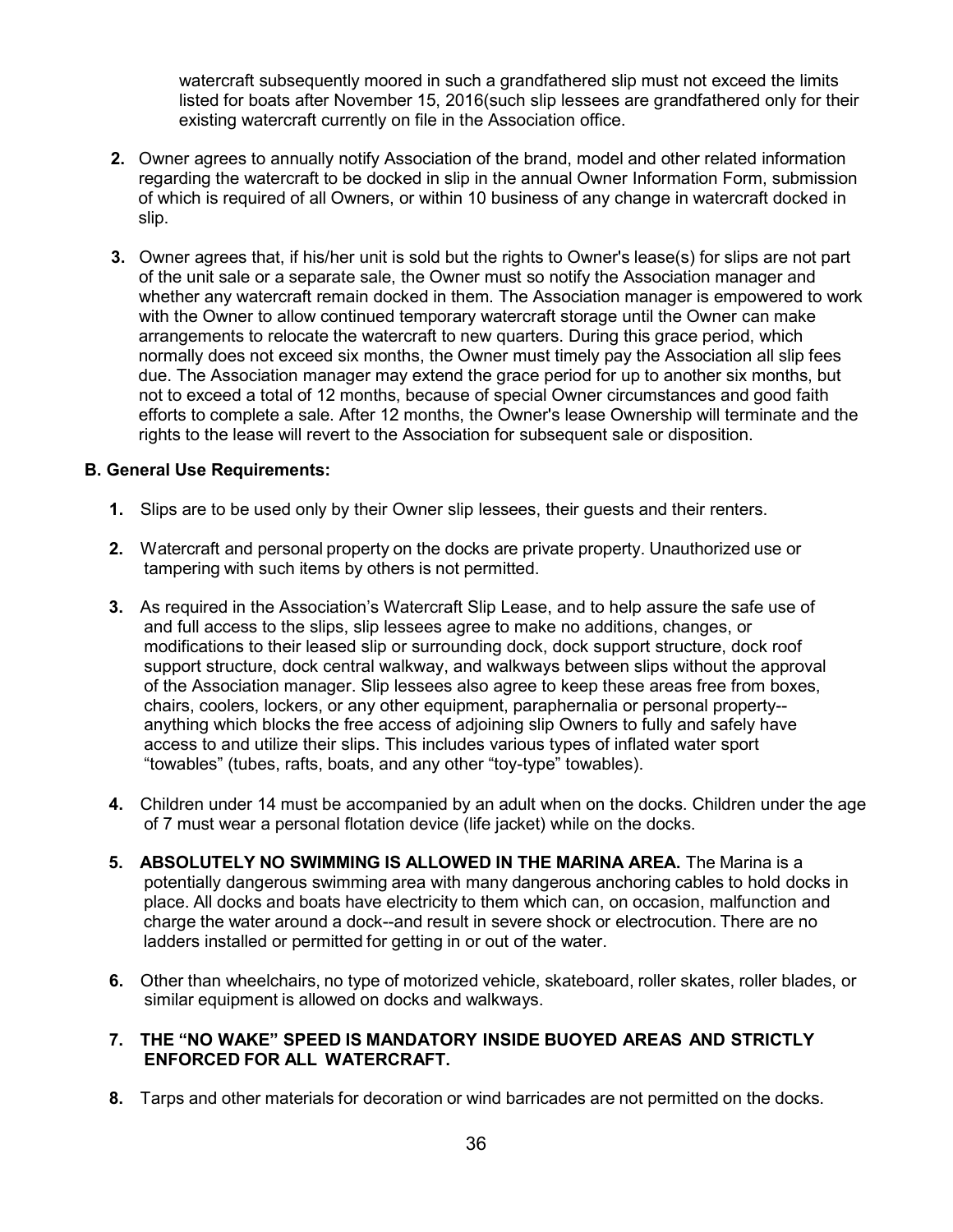- **9.** Any type of special electrical wiring, other than the 20-amp receptacles provided, may not be installed or modified without the specific permission of the Association Manager. Storage of any items is limited to the dock locker provided. Dock utilities provided (electricity and water) are restricted for use by slip lessees.
- **10.** Fishing access to each dock is restricted to slip lessees, their guests and their renters. Fishing is allowed along the shoreline for all unit Owners, their guests and renters. Fish cleaning is limited to the cleaning station adjacent to Dock W--cleaning fish on any docks and walkways is prohibited.

#### **C. Dock Lockers:**

- **1.** Per the Association's Watercraft Slip Lease with the Owner**,** slip lessees agree that the Association—and only the Association—will provide one dock locker per leased slip uniformly located as with other lockers on a particular dock. Such lockers may not be relocated to the other side of the slip.
- **2.** Slip lessee shall not permit storage of flammable fuels, oils and chemicals or other flammable items in this locker.
- **3.** Effective August 1, 2017, any slip lessee with two dock lockers not complying the slip lease one dock locker restriction will be grandfathered and may retain and use such lockers until the Ownership of the slip lease changes, but only if the sizes of the lockers do not exceed the Association's approved dock locker dimensions. Once the slip Ownership changes, one of the lockers will be removed from service and the new slip lease Owner will be limited to use of only one dock locker supplied by the Association.
- **4.** Effective August 1, 2017, any additional lockers added by a slip lease Owner beyond the one dock locker per slip restriction will be removed by the Association.
- **5.** Because Dock F and Dock N slip lease Owners have paid for the additional space and amenities not available on other docks, there is a maximum of 4 standard-sized Association-approved dock lockers per leased slip. For continuity of appearance, and to avoid blocking views, and for safety reasons, any storage lockers or units used instead of dock lockers should not block walkways or exceed the height of the front dock wall or wall between slips. Furniture colors should be consistent with the majority of existing furniture.
- **6.** To assure safe and unobstructed convenient access to slips for all slip lessees via the dock main walkways and walkways between slips, the Association strongly recommends that, as most slip lessees currently courteously do for other adjoining slip lease Owners, all non-watercraft sport "towable" and other water toys/pads/equipment should only be stored within the confines of the slip itself— usually on the slip Owner's boat, or other storage methods approved by the Association manager. However, such equipment (i.e., swim platform) may be securely stored in an upright vertical position immediately next to the dock locker, but only if it can be securely stored so that it does not extend beyond the dock locker depth into the walkway separating the slips. Because the capability to secure such equipment to the top of dock lockers varies widely based upon the various dock locker shapes and configurations, such storage top of a dock locker, other than when a boat is in use, is not recommended or permitted.

#### **D**. **Kayaks, Non-Powered Watercraft, And "Retractable" Boat Covers:**

**1.** Kayaks and other non-powered watercraft and towable devices may not be stored on the walkways between slips, on the main dock center walkway, or stacked on top of the one permitted storage locker.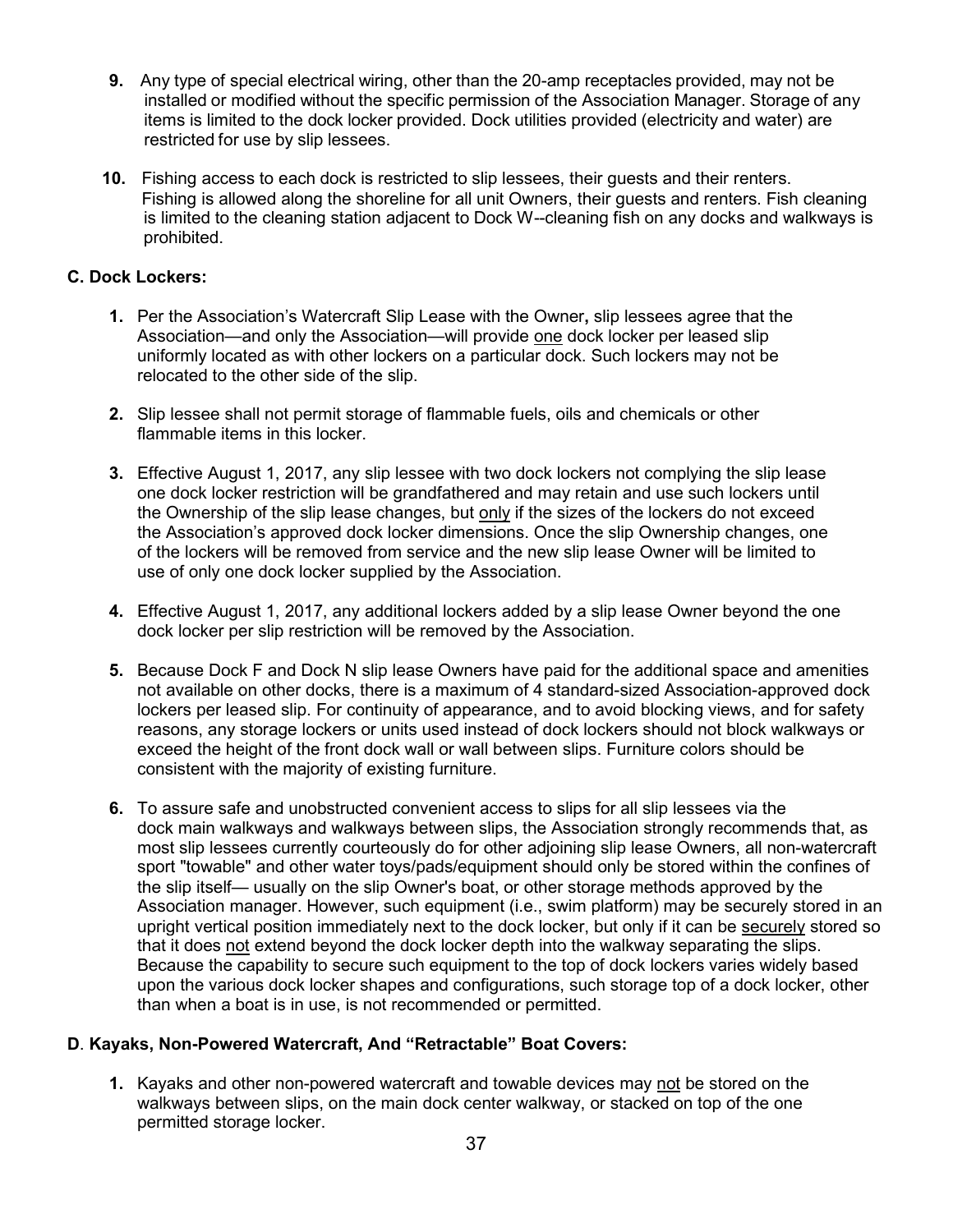- **2.** Slip lessees may:
	- **a.** Store their kayaks on their boats when docked--with the watercraft lift in the elevated position. When the boat or PWC is being used, the kayaks may be stored securely on the boat lift itself in the raised position.

#### **OR**

- **b.** Install elevated storage brackets or other elevated storage systems specifically approved by the Association manager from the limited list of acceptable systems maintained and periodically-updated by the Association which maintain an acceptable appearance and will not in any way compromise the structural integrity or weight load limitations of the dock roof support systems.
- **3.** Any such system may only be installed on the inside of the dock roof support metal posts facing/adjoining the slip itself — the interior of the boat slip. Any such approved storage brackets or system may not be installed on the walkway side of the metal posts separating the two slips—and may not impinge in any way on the main dock central walkway.
- **4.** The number of kayaks or other non-powered watercraft or towable devices permitted to be stored within the confines of a slip will be determined by the Association manager based upon the structural configuration of the dock and dock roof support assembly. The type of storage brackets specifically permitted for this purpose are available from the Association manager for installation at the slip Owners expense. Under no circumstances, may this equipment be affixed to the posts by drilling through them. Rather, the Association manager will provide an alternate installation method such as U-bolts.
- **5.** Non-slip Owners, their guests, or renters may utilize the two boat ramps to launch and exit their kayaks or other non-powered watercraft. However, such Owners are encouraged to exercise maximum awareness to the presence of other powered watercraft for safety reasons. These may be stored temporarily while in the complex in areas where boat and PWC trailer parking is permitted, so long as they are stored in such a manner as to not block any traffic. To maintain appearance standards in the complex, such non-powered watercraft may not be stored in other landscaped/grassed areas.
- **6.** Permanent installation of any "above slip" retractable type boat covers must be approved in advance by the Association manager after careful consideration of the weight and installation method for a particular manufacturer. The Association manager may refuse installation of any retractable boat covers which, in his opinion, may compromise the weight loading limitations or structural integrity of the dock roof support system.
- **E. Watercraft And Other Trailer Storage:** Watercraft and other trailer storage on Association property or adjacent to the Marina is temporary, and permits must be secured by Owners or their guests from security personnel. The maximum time a watercraft trailer owned by the lessee of a dock slip with a watercraft in a leased slip may be stored in a properly-designated area at Water's Edge is 30 days. The trailer must then be removed from Waters Edge for 5 days. Guests may store permitted trailers up to 7 days. No watercraft trailer parking is permitted in building vehicle parking areas. Such unauthorized parking will result in towing and storage at commercial storage facilities in the Lake area at the expense of the Unit Owner. All trailers must be stored in the areas designated by the Association Manager—currently adjacent to Building 17, across from Building 5 adjacent to the mailboxes, across from the entrances to Buildings 28 and 29, and adjacent to the main boat ramp below Buildings 28 and 29. Renters are not permitted to store watercraft or other trailers or oversized vehicles on Association property from April 15 to September 15 and should use nearby marinas for such parking. Between September 15 and April 15,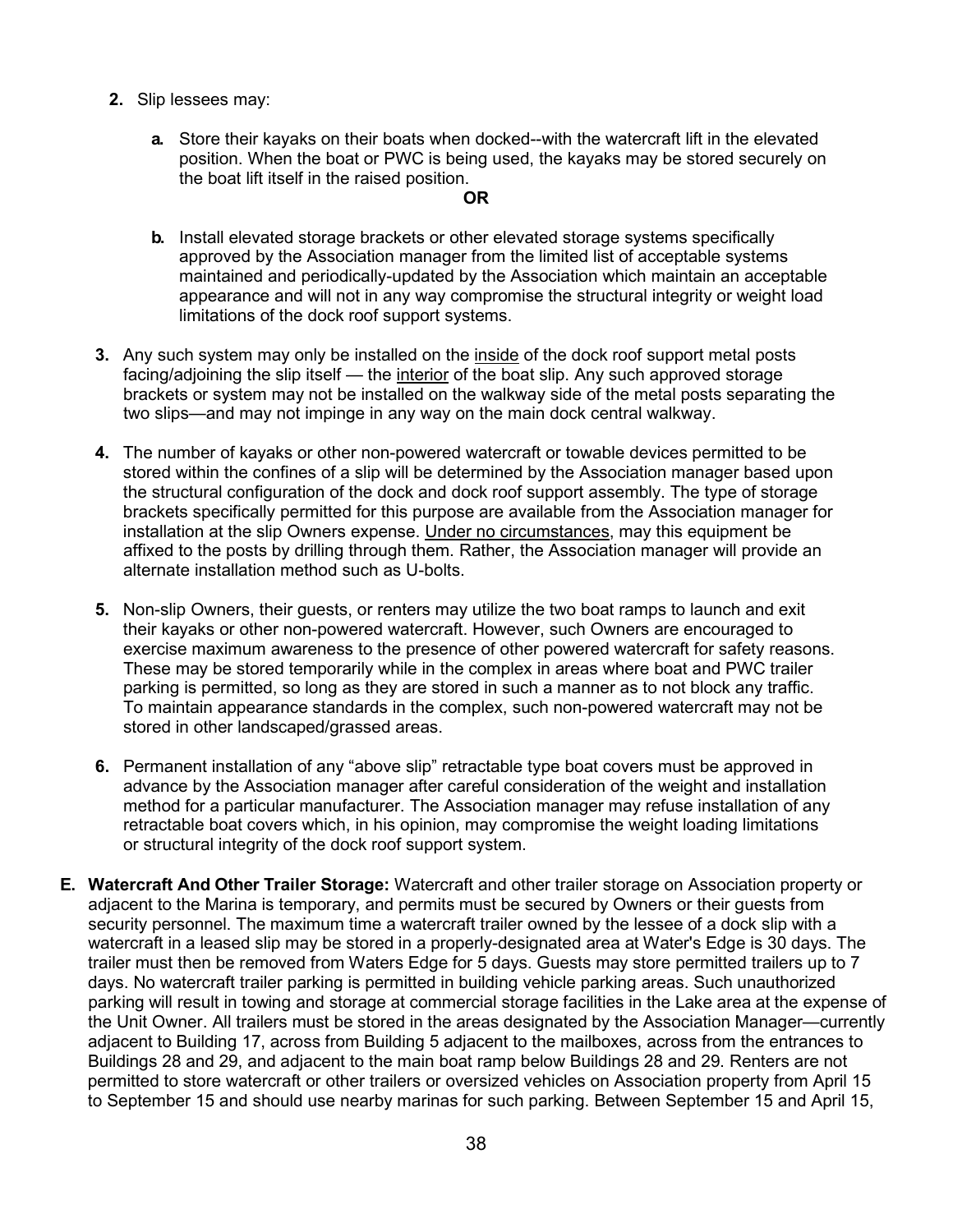renters may park trainers and oversized vehicles in approved designated areas after obtaining permission from the Association manager at the request of the rental unit owner.

#### **F. Watercraft Lifts:**

- **1. ALL WATERCRAFT LIFTS MUST BE IN THE RAISED/UP/DRYDOCK POSITION AT ALL TIMES EXCEPT WHILE LAUNCHING BOATS OR PWC'S.** Owners are subject to fines for not doing so since compliance reduces the possibility of damage to the watercraft dock and lift, or both.
- **2.** The Association Manager must be notified prior to any boat lift installation, repositioning or relocation.
- **3.** When installing watercrafts lifts, docks may require reinforcement at attachment points. No watercraft dock stops, or rough water kits are permitted. Secure bolting with nuts and lock washers of the watercraft lift upper dock bracket is required—lag bolts are not permitted. Each bumper Board section must have a minimum of 3 1/4-inch fasteners. The post bumpers mounted between the roof support posts shall consist of no more than 2 sections.
- **4.** Watercraft docks are equipped with a 20-amp electrical service which may not be sufficient for high performance multi-blower lift systems.
- **5.** All trash/debris must be removed after the lift is installed.
- **6.** Watercraft mooring ropes shall only be attached to the cleats provided on the docks. The Association Manager should be contacted regarding cleats needing replacement or relocation.
- **7. Owners are encouraged to verify whether their lifts are adequately insured. Many watercraft insurance companies only do so for additional premiums through special endorsements to their basic boat polices.**
- <span id="page-39-0"></span>**27. INTERIM RULE AND REGULATION UPDATES:** Periodically, the Association Board modifies existing rules or adds new rules to protect the interests of the Association and the safety and best interests of Owners. Rather than expending Association resources to frequently publish revised printed versions of the Rules and Regulations which incorporate these updates, the Association will simply add updates to appropriate sections and publish them via email and posting on the Association website.

#### **28. UNIT OWNERSHIP CHANGE/TRANSFER NOTIFICATION AND ANNUAL OWNER INFORMATION FORM SUBMISSIONS**:

- **A.** Owners must notify the Association in writing no more than seven days following any full or partial (greater than 50%) change in unit ownership resulting from a real estate sale, quitclaim deed, donation to outside groups or individuals, gift, estate distribution, bond for deed, or any other legallypermissible property ownership transfer method or vehicle. Any such ownership transfers do not change or otherwise modify any financial or other obligations to the Association related to the unit.
- **B.** In early October or November of each year, the Association forwards Owners the following year's Owner Information Form which must be completed and submitted to the Association office by the annually-announced date, usually January 1. This information required for all 204 unit Owners includes unit Owner names, addresses, emergency contacts, regular and cell phone numbers, vehicles, watercraft, pets, email contact addresses and other information determined necessary by the board. It also requires Owner information regarding whether unit Owners will be short-term or longer-term renting their units, insurance verifications for HO6 or rental unit coverage for each unit, and, for golf carts, a vehicle description and verification of insurance coverage, and an annual safe operations statement with the golf cart permit holder. Failure by Owners to provide this information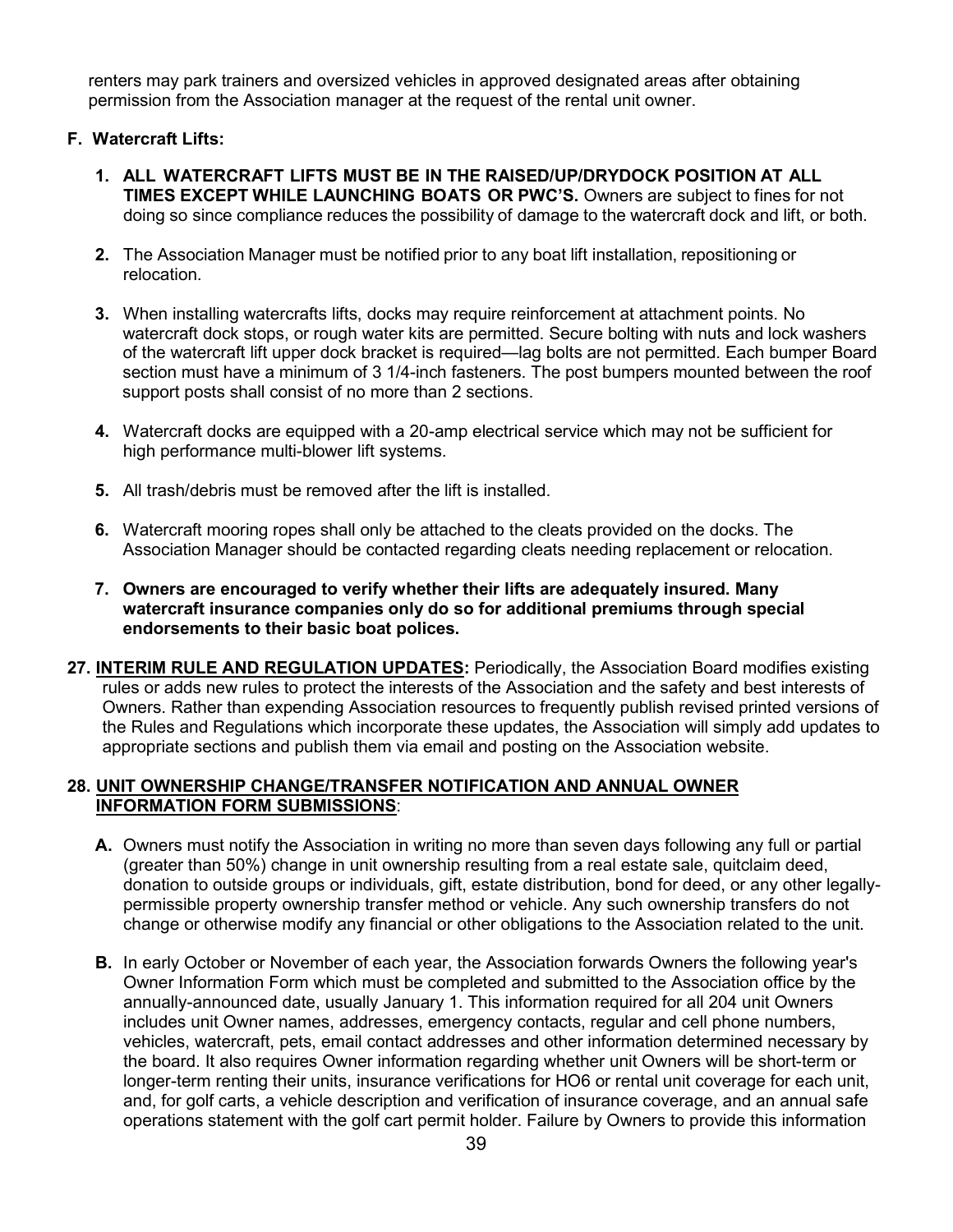by established deadlines subjects Owners to board review and possible fines or other consequences. **A copy of the current year's form is available on the Association's website.**

**C.** The Association requires this information to better serve and protect all Owners when the board, management, security staff are able to promptly, and without wasting staff resources or valuable response time, contact Owners about damages to or caused by/in an Owner's unit. This also assists in dealing with the myriad of problems and concerns involving Owners, their authorized guests, or renters, etc. Readily available information regarding Owner cars, golf carts, boats, etc. help the Association better protect Owners by ensuring that only such authorized items are permitted on Association property. In addition, the Association is required to maintain a current updated list of voting Owners and addresses made available to other Owners upon request as required for condo associations and not-for-profit corporations by applicable state and federal laws and regulations. Finally, timely submission of this information assists the Association in the timely preparation of the annual Owner's directory. The Association also assures its insurance carrier that it does so and, therefore, can establish and communicate effective risk management-avoidance strategies to Owners and better manage liability and property damage risks between unit Owners' HO6/rental unit insurance carriers and the Association's carrier.

#### <span id="page-40-0"></span>**29. VIOLATIONS OF LAWS--BYLAWS:** It is a violation of these Rules and Regulations to:

- **A.** Violate on Waters Edge premises any provisions of any laws and statutes of the United States or of the State of Missouri.
- **B.** Violate the Association's Declaration of Condominium or Bylaws, and any amendments thereto.

#### **30. ENFORCEMENT AND FINES:**

- **A. STANDARDS OF ENFORCEMENT**: Violations of some of these Rules and Regulations contained herein are more serious than others. In considering the seriousness of the violation, the Association Board should consider, but is not be limited to, the following factors:
	- **1.** Permanency--A violation that is more apt to continue into the future (as opposed to a onetime violation) should be considered more serious.
	- **2.** Past Conduct--Owners with repeated rule violations will be evaluated more closely than Owners with one-time infractions.
	- **3.** Offensiveness--If conduct would tend to be offensive to others, it should be treated more seriously to preserve the rights of all.
	- **4.** Danger Created--If a situation creates a danger of property damage, it should be treated seriously. If a situation creates a danger to human injury to the violator and others, it must be dealt with expeditiously and with appropriate Board action.

#### **B. REPORTING OF VIOLATIONS:**

Serious violations, which continue to be problematic and repetitive, should be reported by either resident, Owners, tenants, guests, or by the Association Manager, or other employees, in writing to the Board.

**C. HEARINGS AND PENALTIES**: Penalties for violation of the Rules and Regulations will be determined by the Board and communicated to the Owner via signature-receipt-required transmission to the Owner. Minor violations may be handled by the Association Manager with either immediate corrective measures or warnings. If the Association Board has levied a fine or other corrective action against an Owner, that Owner shall have the right to request a hearing in front of the Association Board to contest the Association Board's actions. The Association Board shall then conduct a hearing regarding the